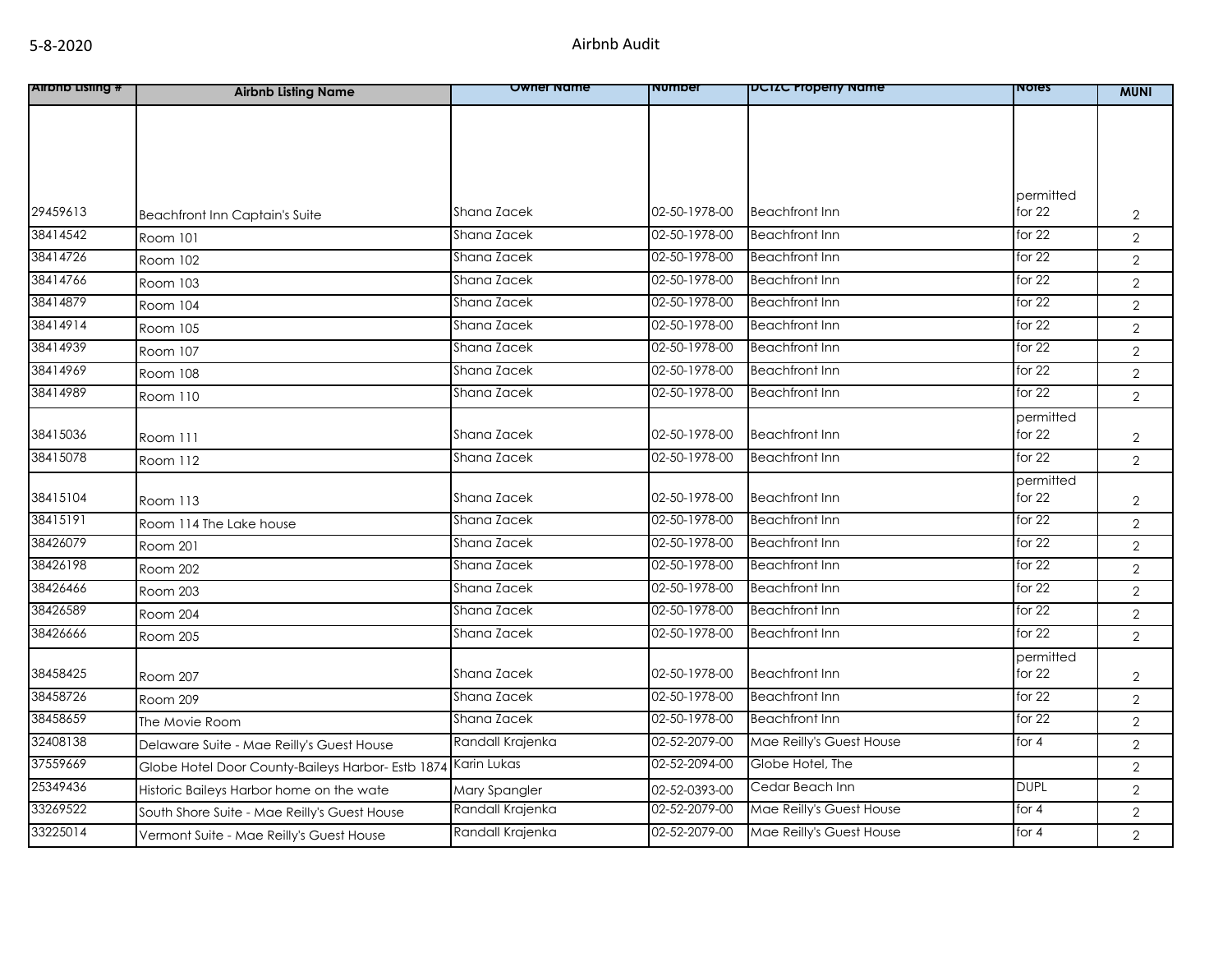|          |                                                                               | Mae Reilly Properties LLC - |               |                                          | permitted                         |                |
|----------|-------------------------------------------------------------------------------|-----------------------------|---------------|------------------------------------------|-----------------------------------|----------------|
| 33267878 | Wentworth Suite - Mae Reilly's Guest House                                    | Randall Krajenka            | 02-52-2079-00 | Mae Reilly's Guest House                 | for $4$                           | $\overline{2}$ |
| 33794104 | ◆◆Relaxing, Historic and Hip Havngård House◆◆                                 | Kurt Heggland               | 02-56-2104-00 | <b>Havngard House</b>                    |                                   | $\overline{2}$ |
| 25126829 | A True Farm House Experience                                                  | Paul Gray                   | 02-56-1930-00 | A True Farm House Experience             |                                   | 2              |
| 25354536 | Apartment c7                                                                  | John L. Anderson            | 02-56-0111-00 | <b>Bean Town Campground</b>              | for $6$                           | $\overline{2}$ |
| 28416543 | As seen on HGTV Lakefront Bargain Hunt Renovatio Phu Nguyen - Pelican Bay LLC |                             | 02-56-2016-00 | Baileys Large Home for Families - Nguyen |                                   | $\overline{2}$ |
| 42067747 | Baileys Frogtown Bay View Home                                                | Particia Sloan              | 02-56-0540-21 | <b>Baileys Frogtown</b>                  | Lindsley                          | $\overline{2}$ |
| 20009178 | Baileys Harbor Near Kangaroo Lake                                             | Alyssa Lebakken             | 02-56-1782-00 | Baileys Harbor Near Kangaroo Lake        | for $2$                           | $\overline{2}$ |
| 20697030 | Baileys Harbor Near Kangaroo Lake North Unit                                  | Alyssa Lebakken             | 02-56-1782-00 | Baileys Harbor Near Kangaroo Lake        | for 2                             | $\overline{2}$ |
| 23543488 | <b>Baileys Harbor Pioneer Log Cabin</b>                                       | Colin Doherty               | 02-56-1766-00 | Roots Cabin in Baileys                   |                                   | $\overline{2}$ |
| 22186390 | Baileys Harbor Yellow Home with a View                                        | Matt Horton                 | 02-56-1826-00 | <b>Baileys Harbor Yellow House</b>       | for $4$                           | 2              |
|          | Baileys Harbor Getaway - Within walking distance                              |                             |               |                                          |                                   |                |
| 43126066 | to town                                                                       | Laura Lane                  | 02-56-1733-07 | <b>Burnt Hollow</b>                      | SImpleLife                        | 2              |
| 26806205 | Cana Point Lakehouse on the Water for large group Cana Pointe LLC             |                             | 02-56-1694-00 | Cana Pointe                              |                                   | 2              |
| 38598698 | Carraig Beag Cottage - Charming Down Town Hon Carraig Cottages                |                             | 02-56-0652-09 | <b>Carraig Beag</b>                      | Carraig                           | 2              |
| 33398744 | Carraig Mor Cottage - Awesome Downtown Cotta Carraig Cottages                 |                             | 02-56-0653-09 | <b>Carraig Mor</b>                       | Carraig                           | 2              |
| 37455372 | Carraigeen Cottage                                                            | <b>Carraig Cottages</b>     | 02-56-1052-09 | Carraigeen Cottage                       | Carraig                           | $\overline{2}$ |
| 38024230 | Charming Orchard Cabin/Cottage on 5 Acres                                     | Leonard Pappone             | 02-56-2207-00 | Door County Orchard Cottage              |                                   | $\overline{2}$ |
| 38175501 | Charming Wooded Cottage Minutes from Downtov Pam Schmitz                      |                             | 02-56-2178-00 | Baileys on the Rocks Cottages-Schmitz    | permitted<br>for 2                | $\overline{2}$ |
| 38316622 | Cozy Lakeview, Walk to Town                                                   | Pam Schmitz                 | 02-56-2178-00 | Baileys on the Rocks Cottages-Schmitz    | permitted<br>for 2                | $\sqrt{2}$     |
| 8673729  | Door County Cabin in the Woods                                                | Karen Berndt                | 02-56-1564-00 | Door County Cabin in the Woods           |                                   | $\overline{2}$ |
| 25458028 | Door County Dreaming                                                          | Kate and Robert Lindsley    | 02-56-1960-00 | Door County Dream                        |                                   | 2              |
| 17656602 | Door County Retreat on the "Quiet Side"                                       | Diana Wallace               | 02-56-1734-00 | Door County Retreat on the Quiet Side    |                                   | $\overline{2}$ |
| 20565326 | Door County Scotland Yard                                                     | Thomas and Michele Bronsky  | 02-56-1794-00 | Door County Scotland Yard Haven          | Permitted for<br>2                | $\overline{2}$ |
| 20989165 | Door County Scotland Yard Haven-Native America Thomas and Michele Bronsky     |                             | 02-56-1794-00 | Door County Scotland Yard Haven          | $\overline{2}$                    | $\overline{2}$ |
| 11676845 | Door County Vacation Rental Home                                              | Dr. Phil Arnold             | 02-56-1563-00 | <b>West Meadow Rental</b>                |                                   | 2              |
| 37746737 | <b>Harborview</b>                                                             | Timothy Magnin              | 02-56-2158-06 | Harbor View - Magnin                     | <b>DCPM</b>                       | 2              |
| 4709576  | Heart of the Door Homestead                                                   | Nicole Henguinet            | 02-56-1455-00 | Heart of the Door Homestead, LLC         |                                   | $\overline{2}$ |
| 22163891 | Heggeland                                                                     | Dennis & Jeff Hickey        | 02-56-0200-06 | Heggeland                                | <b>DCPM</b>                       | $\overline{2}$ |
| 41259246 | Howard House - New From Door County's #1 Host                                 | Jacinda Dufin               | 02-56-1935-20 | <b>Howard House</b>                      | <b>DOCO</b><br>Vacation<br>Renals | $\overline{2}$ |
| 27594171 | <b>Islandview Lake House</b>                                                  | Michael Servais             | 02-56-1893-00 | Islandview Lake House                    |                                   | $\overline{2}$ |
|          |                                                                               |                             |               |                                          |                                   |                |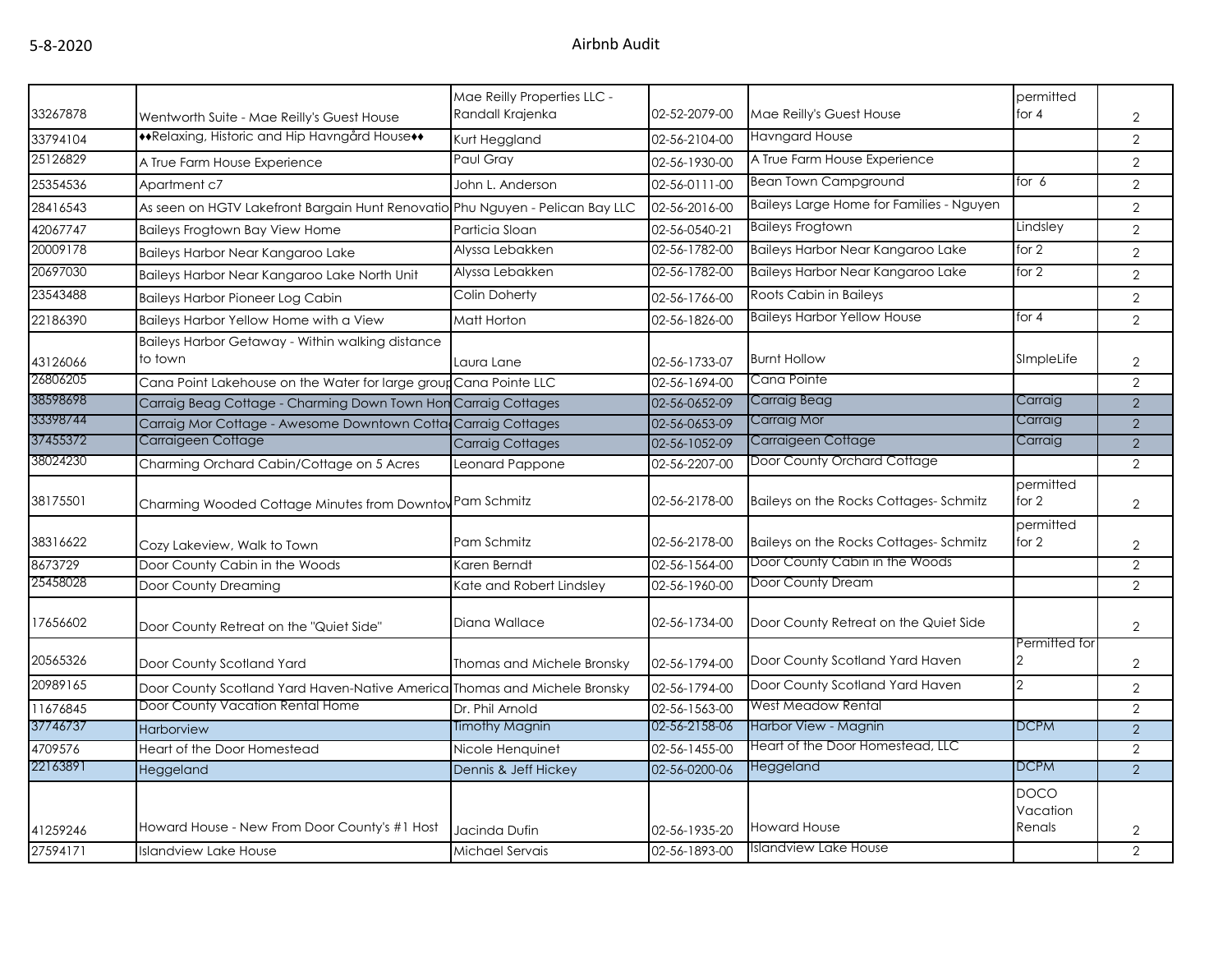| 42384551 | Kangaroo East Shore Lodge                                | 7251 HWY 57 LLC - William and H02-56-2259-06  |               | Kangaroo East Shore                                                  | <b>DCOM</b>          | $\overline{2}$ |
|----------|----------------------------------------------------------|-----------------------------------------------|---------------|----------------------------------------------------------------------|----------------------|----------------|
| 22163915 | Kangaroo Lake Retreat                                    | <b>Will Anderson</b>                          | 02-56-1543-06 | Kangaroo Lake Retreat                                                | <b>DCPM</b>          | $\overline{2}$ |
| 22163920 | Kangaroo Lake Road Cottage                               | <b>Jeff Wiswell</b>                           | 02-56-1696-06 | Kangaroo Lake House Wiswell                                          | <b>DCPM</b>          | $\overline{2}$ |
| 23877408 | Lakeview Cottage in Downtown Baileys Harbor              | Christopher & Pamela Schmitz                  | 02-56-1876-00 | <b>Baileys Harbor Beach House - Schmitz</b>                          |                      | $\overline{2}$ |
| 23750440 | Liahthouse Cove                                          | Maureen McGrath                               | 02-56-1614-00 | <b>Best of Times</b>                                                 | <b>Bacon</b>         | $\overline{2}$ |
| 7069697  | Loft • Central • Comfy • Private                         | Sarah and Brian Bonovich                      | 02-56-1644-00 | <b>Wooded Lane Guest House</b>                                       |                      | $\overline{2}$ |
| 28380457 | Meadowland of Baileys Harbor                             | James Weikel                                  | 32-56-2004-00 | <b>Meadowland of Baileys Harbor</b>                                  |                      | $\overline{2}$ |
| 41374756 | Muirfield Flat Studio - Brand New Listing!               | Pinkmoto Revocable Trust - Kary 02-56-2235-07 |               | <b>Muirfield Flats</b>                                               | SImpleLife           | $\overline{2}$ |
| 23205775 | NEW! Baileys Harbor Studio on Lake Michigan!             | James Dillenburg                              | 02-56-1257-00 | <b>Shalom Stone</b>                                                  |                      | $\overline{2}$ |
| 22163978 | <b>Our Place</b>                                         | Family Style Contractor LLC                   | 02-56-0339-06 | Our Place on Kangaroo Lake                                           | <b>DCPM</b>          | $\overline{2}$ |
| 19471677 | <b>Raspberry Fields</b>                                  | Stewart Dawson                                | 02-56-1741-00 | Dawson Farm - Ahrens Road                                            |                      | $\overline{2}$ |
| 22163997 | Rocky Bottom Lodge                                       | Natalie & Terry McAllister                    | 02-56-0885-06 | Rocky Bottom Lodge                                                   | <b>DCPM</b>          | $\overline{2}$ |
| 22164003 | <b>Schook Shack</b>                                      | Cole Family LLC                               | 02-56-1607-06 | Schook Shack                                                         | <b>DCPM</b>          | $\overline{2}$ |
| 23698728 | Seculded Waterfront on North Bay                         | Eva McKee                                     | 02-56-1850-06 | Seculded Waterfront on Northbay                                      | <b>DCPM</b>          | $\overline{2}$ |
| 34908317 | Shakespeare apartment with a view.                       | Matt Horton                                   | 02-56-1826-00 | <b>Baileys Harbor Yellow Hse-South Ln</b><br>Cottage-Shakespeare Apt | permitted<br>for $4$ | $\overline{2}$ |
| 25236810 | Sleeper Bunk House                                       | John L. Anderson                              | 02-56-0111-00 | <b>Bean Town Campground</b>                                          | for $6$              | $\overline{2}$ |
| 24420171 | South Lane Cottage #1                                    | Matt Horton                                   | 02-56-1826-00 | <b>Baileys Harbor Yellow House</b>                                   | permitted<br>for $4$ | $\overline{2}$ |
| 24420991 | South Lane Cottage #2                                    | Matt Horton                                   | 02-56-1826-00 | <b>Baileys Harbor Yellow House</b>                                   | permitted<br>for $4$ | $\overline{2}$ |
| 43175653 | Stunning Lake Michigan Home, sleeps 20! Dunes<br>abound! | Rebecca Taylor                                | 02-56-2268-07 | Dune Alright                                                         | SImpleLife           | $\overline{2}$ |
| 28100002 | The Stone House                                          | Emil & Mary Baukert                           | 02-56-1974-06 | Stone House - 8112 STH 57                                            | <b>DCPM</b>          | 2              |
| 26421936 | Tiny cabin @beantown campground                          | John L. Anderson                              | 02-56-0111-00 | <b>Bean Town Campground</b>                                          | permitted<br>for 6   | $\overline{2}$ |
| 32437206 | Waterfront Views in Moonlight Bay                        | David & Ashley Paplham                        | 02-56-2090-00 | Sitting on the Dock of Moonlight Bay                                 |                      | $\overline{2}$ |
| 22164047 | Wildwood Beach Home                                      | Laura Thometz                                 | 02-56-1640-06 | Wildwood Beach Home                                                  | <b>DCPM</b>          | $\overline{2}$ |
|          |                                                          |                                               |               | Donely - 6058 CTH OO                                                 |                      |                |
| 3831684  | New- Private- Secluded Home                              | <b>Patrick Donley</b>                         | 06-56-1521-00 |                                                                      |                      | 6              |
|          |                                                          |                                               |               |                                                                      |                      |                |
| 41376554 | * Calmer Days - Resort.                                  | Lorie Scarborough - Swanky Pror 08-53-2007-00 |               | Landmark Resort - Zanky Properties LLC                               |                      | 8              |
| 26397865 | 2 Bedroom, 1 Bath Condo overlooking lake                 | Jon Pesek                                     | 08-53-1856-00 | <b>Landmark Resort Pesek</b>                                         |                      | 8              |
| 33076453 | Bay and Breeze Door County 1 bedroom Water<br>view       | Christopher and Sara Spencer                  | 08-53-1686-00 | Landmark Resort - Unit 1225 - Spencer                                |                      | 8              |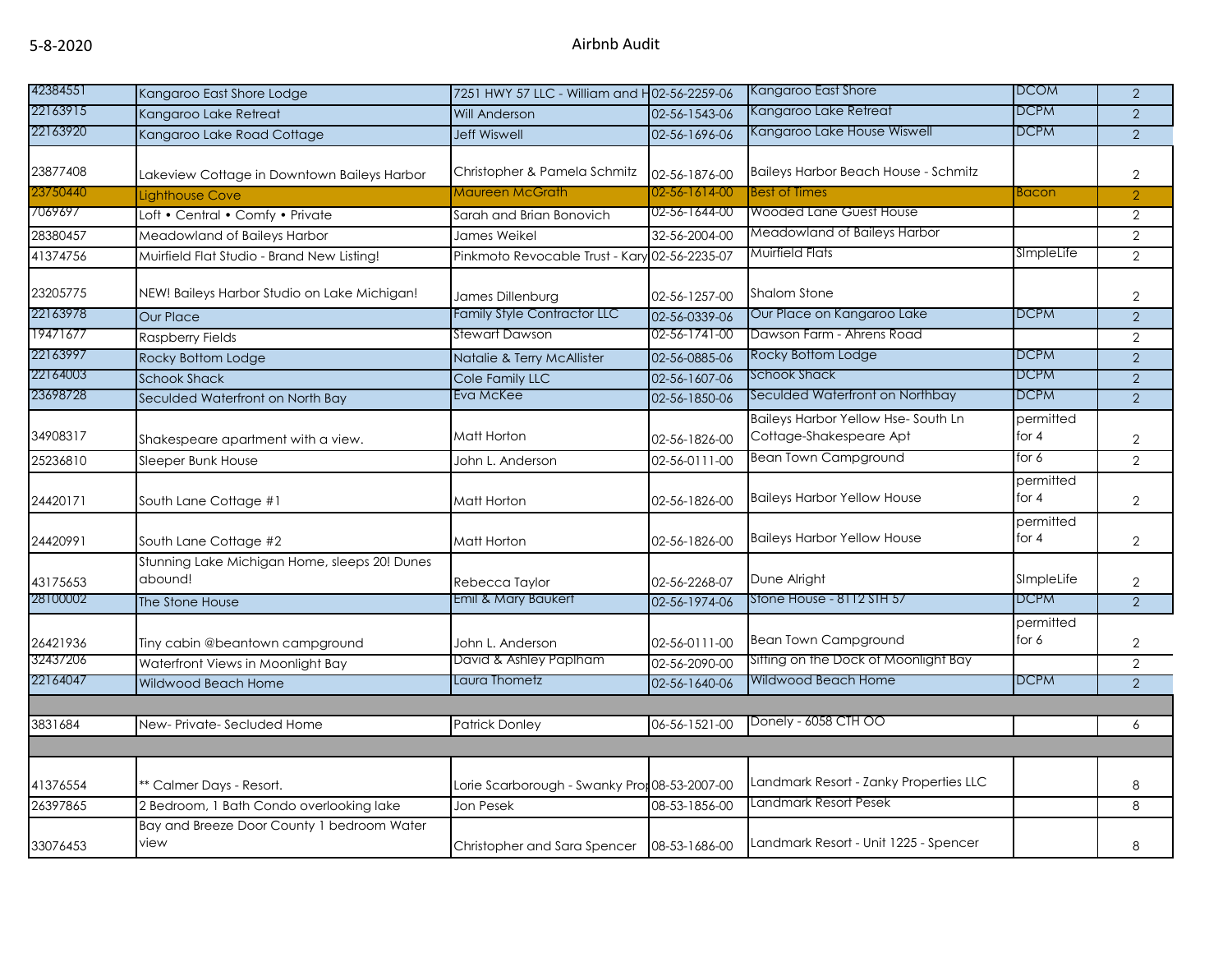|          |                                                                                              |                                               |               | Landmark Resort - Bay View Bungalow                          |                          |   |
|----------|----------------------------------------------------------------------------------------------|-----------------------------------------------|---------------|--------------------------------------------------------------|--------------------------|---|
| 27426270 | Bay View at the Landmark Resort                                                              | Dean Hellwig                                  | 08-53-1984-00 | Hellwig                                                      |                          | 8 |
| 28553484 | <b>Bayview Escape</b>                                                                        | Lorie Scarborough - Swanky Pror 08-53-2007-00 |               | Landmark Resort - Zanky Properties LLC                       |                          | 8 |
| 15951113 | <b>Beautiful Waterview Condo</b>                                                             | Kathlyn Geracie                               | 08-53-1689-00 | Landmark Resort- Beautiful Water View<br>Condo               |                          | 8 |
| 7989119  | <b>Breathtaking Water View Condo</b>                                                         | Michael and Leigh Dicks                       | 08-53-1554-00 | Landmark Resort - Dicks Rental                               |                          | 8 |
| 36355412 | Door County Getaway @Landmark Resort                                                         | Michal & Monika Anna Chiu                     | 08-53-2031-00 | Landmark Resort #2230-Peaceful one bed<br>bath - Chiu        |                          | 8 |
| 41775747 | Door County Getaway-2 Bedroom Condo                                                          | Jerold and Jennifer Schuetz                   | 08-53-2267-00 | Landmark Resort - Schuetz - Unit 2332                        |                          | 8 |
| 34258383 | Door County Happy Place                                                                      | Michal & Monika Anna Chiu                     | 08-53-2031-00 | Landmark Resort #2230-Peaceful one bed<br>bath - Chiu        |                          | 8 |
| 27784412 | Egg Harbor Sunset Bluff Condo                                                                | David Polich and Kristine Kappe 08-53-1997-00 |               | Egg Harbor Sunset Bluff Condo                                |                          | 8 |
| 19082486 | Gorgeous Waterview overlooking the bay of green Matthew A Pidgeon                            |                                               | 08-53-1754-00 | Landmark Resort - Pidgeon - Unit 205                         |                          | 8 |
| 28494097 | Light & Bright Bay View Retreat                                                              | Nicholas David Barber                         | 08-53-1990-00 | Landmark Resort - Nomad Ventures LLC -<br>#110               | permitted<br>for $3$     | 8 |
| 40424353 | NEW! 'The Landmark' Resort Condo - 1 Mi to<br>Beach!                                         | whitefishbayside llc                          | 08-53-2224-00 | Landmark Resort - Whitfishbayside LLC -<br><b>Unit 2224</b>  | evolve                   | 8 |
| 40235291 | NEW! Condo w/Resort Amenities, 1Mi to Beach +<br>Golf                                        | John Jordan                                   | 08-53-2212-00 | Landmark Resort- Mister Kaplan Invest Unit<br>1220           |                          | 8 |
| 33578702 | NEW! Landmark Resort Condo w/ Spectacular View Good Faith Financial LLC - Tony 08-53-1970-00 |                                               |               | Landmark Resort - Good Faith Financial -<br><b>Unit 2324</b> |                          | 8 |
| 35716622 | NEWLY LISTED - Our Other Piece of the Door                                                   | Roby Onan                                     | 08-53-1652-00 | Landmark Resort - Our Piece of the Door -<br>Onan #3224      | permitted<br>for 2       | 8 |
| 33971518 | Newly Updated Lake View Escape                                                               | Nicholas David Barber                         | 08-53-1990-00 | Landmark Resort - Nomad Ventures LLC -<br>#110               | permitted<br>for 3       | 8 |
| 13479701 | Our Piece of the Door                                                                        | Roby Onan                                     | 08-53-1652-00 | Landmark Resort - Our Piece of the Door -<br>Onan #3224      | permitted<br>for 2       | 8 |
| 23238045 | Quaint Door County Haven                                                                     | Mark Lorenzo                                  | 08-53-1832-00 | Landmark Resort Lorenzo                                      |                          | 8 |
| 41347108 | Scenic and Spacious Condo in Landmark Resort                                                 | Dominion LLC                                  | 08-53-2239-00 | Landmark Resort - Dominion LLC                               |                          | 8 |
| 34414390 | Scenic Egg Harbor Get Away                                                                   | Noble Assets Inc.                             | 08-53-2123-00 | Landmark Resort - Noble Assets Inc #1226                     |                          | 8 |
| 30348557 | Seas the Bay - time for summer in Egg Harbor!                                                | Michael White                                 | 08-53-1834-07 | Landmark Resort White                                        | SImpleLife               | 8 |
| 18287078 | Serene 1 Bed 1 Bath Condo w/ Woods View                                                      | <b>Brian Wiegland</b>                         | 08-53-1688-00 | Landmark Resort - Door County Getaways-<br>Wiegand           | permitted<br>for 4 units | 8 |
| 26631795 | Serene Lake Retreat                                                                          | Natalia Luque                                 | 08-53-1929-00 | Landmark Luque Unit 1232                                     |                          | 8 |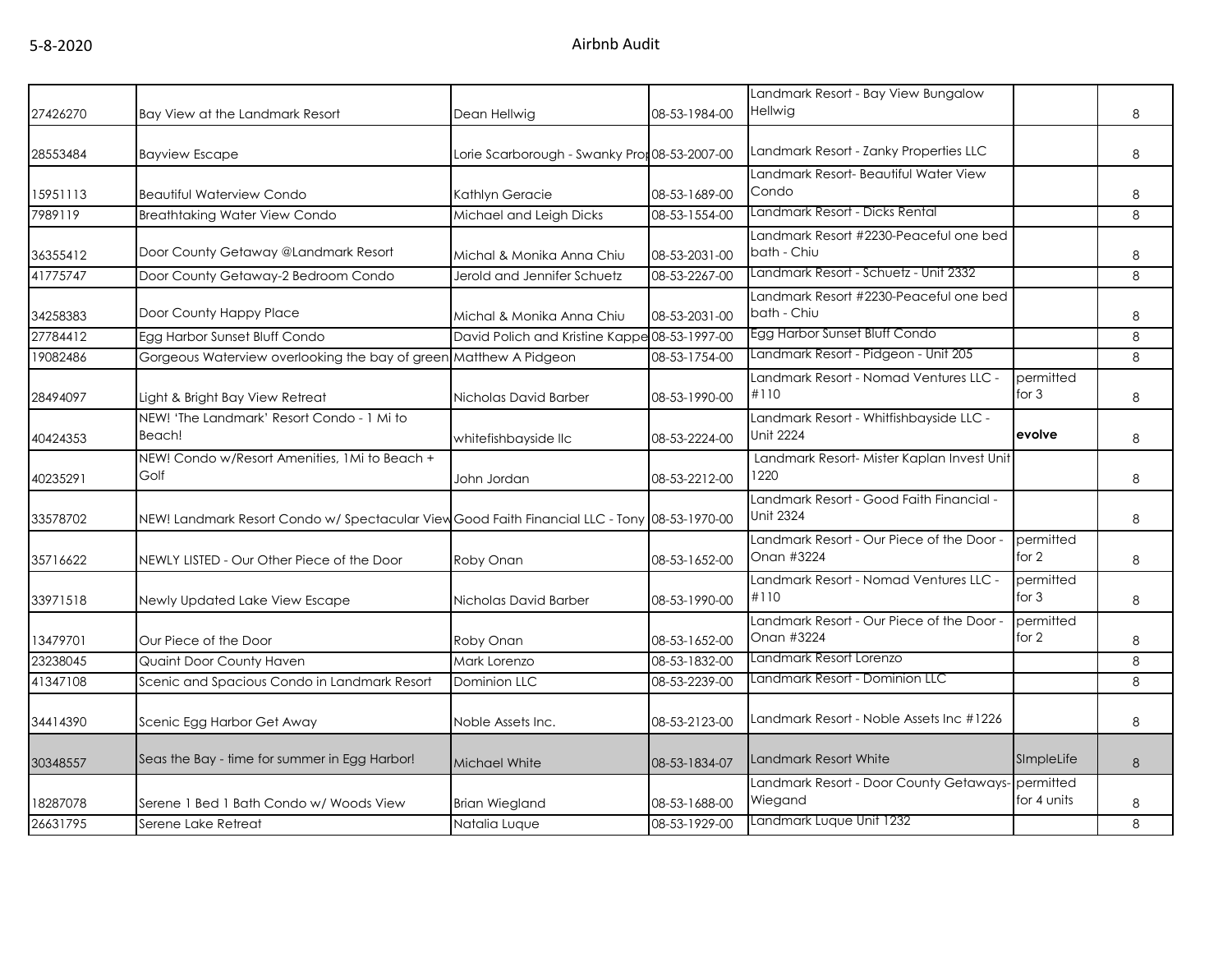|          |                                                                     |                                               |               | Landmark Resort - Nomad Ventures LLC - | permitted     |          |
|----------|---------------------------------------------------------------------|-----------------------------------------------|---------------|----------------------------------------|---------------|----------|
| 33972329 | Serene Lake View Condo                                              | Nicholas David Barber                         | 08-53-1990-00 | #110                                   | for $3$       | 8        |
|          |                                                                     | Chad Luberger/ Marlyn &                       |               | The Treehouse at Plum Bottom/The       | for two units |          |
| 4950769  | The Treehouse at Plum Bottom                                        | Pamela Moore                                  | 08-56-1284-00 | Carriage House at Plum Bottom          | owner is      | 8        |
|          | *NEW listing* Shimmering Water cottage on the                       |                                               |               |                                        |               |          |
| 26360966 | Lake                                                                | Robert Ray                                    | 08-56-2161-00 | Shimmering Water Cottage               |               | 8        |
|          | Amazing bay views! Full home just south of Egg                      |                                               |               |                                        |               |          |
| 43125958 | <b>Harbor</b>                                                       | Ricky & Susan Kwaterski                       | 08-56-0806-07 | <b>Ski Shore Retreat</b>               | SImpleLife    | 8        |
|          |                                                                     |                                               |               |                                        |               |          |
| 35570795 | A Waterfront home   Lieffort Lodge   Door County   James R Lieffort |                                               | 08-56-2145-17 | Lieffort Lodge                         | Restassure    | 8        |
| 38695375 | <b>Beech Circle Cottage</b>                                         | Karen Jenovai                                 | 08-56-2211-00 | <b>Beech Circle Cottage</b>            | <b>Bacon</b>  | 8        |
|          | <b>Bluff Cottage Sunsets NEW CONSTRUCTION Egg</b>                   |                                               |               |                                        | permitted     |          |
| 24133770 | Harbor                                                              | Gail Bergman                                  | 08-56-1874-00 | <b>Bluff Cottage</b>                   | for 4 units   | 8        |
| 13606442 | Cozy Farmhouse Studio                                               | Renee Schwaller and Steve Bea 08-56-1649-00   |               | Farmhouse Studio                       |               | 8        |
| 26020119 | Door Haven                                                          | Ronald & Christine Puszynski                  | 08-56-0099-02 | Door Haven                             | lundquist     | 8        |
| 17748137 | Egg Harbor Cottage on the Waters of Green Bay                       | Patti Jo Hedeen                               | 08-55-0302-00 | Sunset on Bay Shore                    |               | 8        |
| 42789004 | Koenen's Panorama                                                   | Margaret Koenen                               | 08-56-0155-00 | Koenen's Panorama                      |               | 8        |
| 41376611 | New Listing! Cabin in the Woods!                                    | David and Lynn Zawojski                       | 08-56-2148-07 | Cabin in the woods                     | SimpleLife    | 8        |
| 20123459 | NEW! 2BR Egg Harbor House on 2 Acres!                               | Kerri Zergoski                                | 08-56-1768-00 | Lodge 42                               |               | 8        |
| 22339046 | <b>Ohlson Chateau</b>                                               | David Ohlson - Charles Chilcote 08-56-0729-06 |               | <b>Ohlson Chateau</b>                  | <b>DCPM</b>   | 8        |
| 25729564 | Pebble Beach House                                                  | Edgar and Nancy Muenzer TRUS 08-56-1962-00    |               | Pebble Beach House                     |               | 8        |
|          |                                                                     |                                               |               |                                        |               |          |
| 20403760 | Pet friendly Applewood cottage in Egg Harbor                        | Sharon Hughes                                 | 08-55-0093-00 | Applewood Cottage                      |               | 8        |
| 16987204 | Relaxing Nostalgic Log Home "Green Apple Lodge"                     | Patricia Culliton                             | 08-56-1715-00 | Green Apple Lodge                      |               | 8        |
| 15399898 | Relaxing Waterfront Door County Lake House                          | <b>Brianne &amp; Barry Tegel</b>              | 08-56-1707-00 | Door County Lake House Tegel           |               | 8        |
| 29054697 | <b>Stones Throw</b>                                                 | <b>Jeff Garbers</b>                           | 08-56-1396-07 | Stone's Throw                          | SImpleLife    | 8        |
| 29054699 | <b>Stony Shore Cabin</b>                                            | <b>Jeff Garbers</b>                           | 08-56-1395-07 | <b>Stony Shores</b>                    | SImpleLife    | 8        |
| 6677520  | Sunset Bluff Getaway in Egg Harbor                                  | Michael & Christina Hauge                     | 08-53-0384-00 | Sunset Bluff Condo - Unit 2- Hauge     |               | 8        |
| 22164013 | <b>Sunset Sanctuary</b>                                             | Daniel & Wanda Kupsco                         | 08-56-1566-06 | Sunset Sanctuary                       | <b>DCPM</b>   | $\delta$ |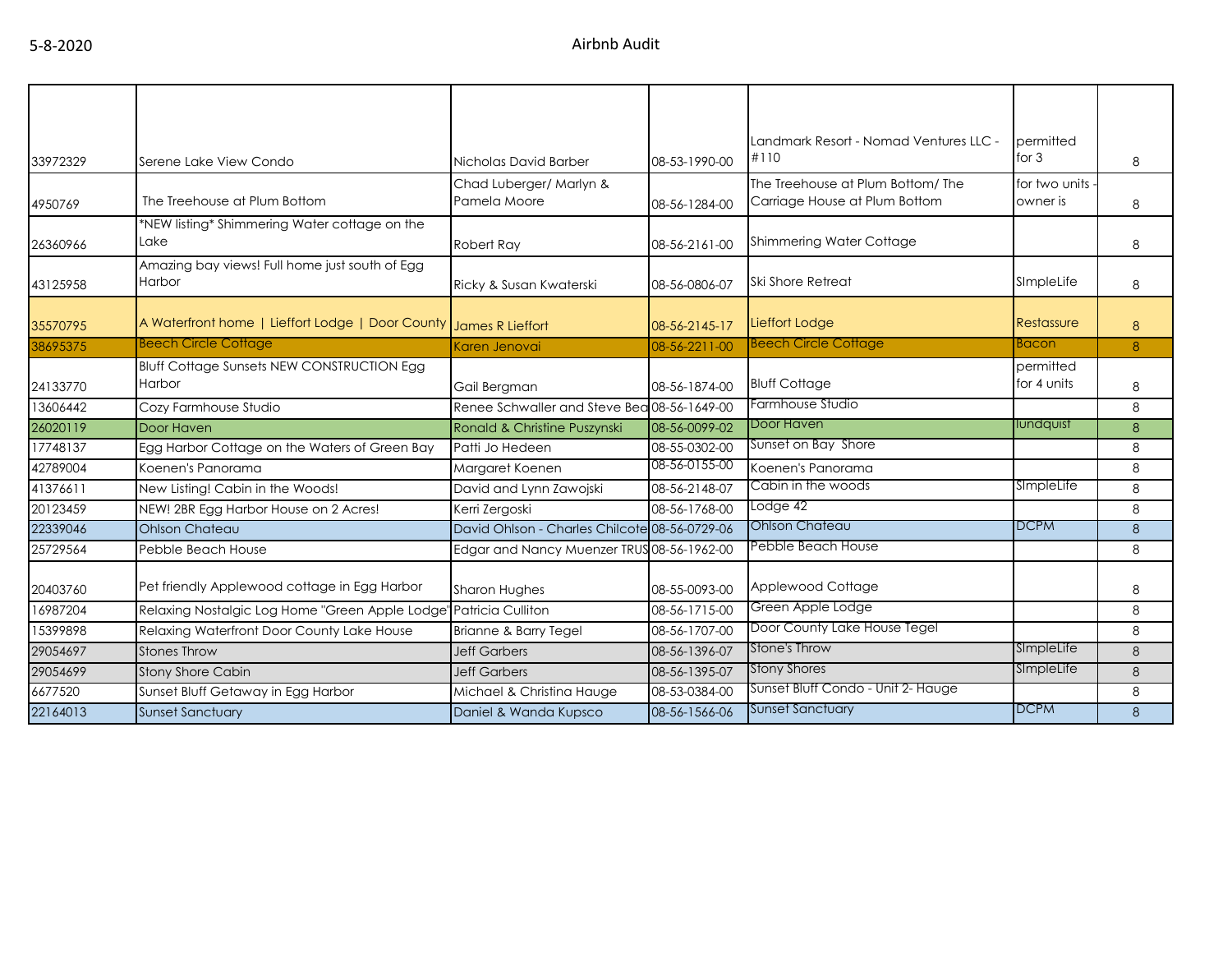| 7340588  | The Cabin at Plum Bottom                              | Chad Luberger/ Marlyn &<br>Pamela Moore       | 08-56-1284-00 | The Treehouse at Plum Bottom/ The<br>Carriage House at Plum Bottom | permitted<br>for two units<br>owner is<br>hedging<br>bets with<br>three listings | 8 |
|----------|-------------------------------------------------------|-----------------------------------------------|---------------|--------------------------------------------------------------------|----------------------------------------------------------------------------------|---|
| 28614069 | The Cabin at Shady Grove                              | Maureen Gribble                               | 08-56-1925-00 | Shady Grove Gribble                                                |                                                                                  | 8 |
| 30973479 | White Cliff Landing                                   | Aymee and David Balison - Balis 08-56-2034-06 |               | White Cliff Landing                                                | <b>DCPM</b>                                                                      | 8 |
| 22164041 | Whitestone at the Water                               | Sara Steinhardt & Jon Chapmar 08-56-1316-06   |               | Whitestone at the Water                                            | <b>DCPM</b>                                                                      | 8 |
| 22083085 | <b>Woodwalk Retreat</b>                               | Andrew and Jillaine Seefeldt                  | 08-56-1873-00 | Woodwalk Retreat                                                   |                                                                                  | 8 |
| 19117481 | O.B.P. Baliwick Unit                                  | Claire & Frank Murphy                         | 08-59-1233-16 | Off the Beaten Path                                                | permitted<br>for 4 units                                                         | 8 |
| 19119678 | O.B.P. Bunk Unit                                      | Claire & Frank Murphy                         | 08-59-1233-16 | Off the Beaten Path                                                | permitted<br>for 4 units                                                         | 8 |
| 19123032 | O.B.P. Kornerstone Unit                               | Claire & Frank Murphy                         | 08-59-1233-16 | Off the Beaten Path                                                | permitted<br>for 4 units                                                         | 8 |
| 19120828 | O.B.P. Wildside Unit                                  | Claire & Frank Murphy                         | 08-59-1233-16 | Off the Beaten Path                                                | permitted<br>for 4 units                                                         | 8 |
|          |                                                       |                                               |               |                                                                    |                                                                                  |   |
| 36691575 | Sunset View Apartment                                 | Sarah Hastings-Sawyer                         | 09-50-0115-00 | Egg Harbor Lodge                                                   | permitted<br>for $25$                                                            | 9 |
| 17121280 | Awesome Sunset Condo                                  | <b>Christine Crowley</b>                      | 09-53-0549-16 | Awesome Sunset Condo - Ridgewood<br>Condo 5                        | Lighthouse                                                                       | 9 |
| 19113075 | Awesome Sunset Condo TOO                              | Claire & Frank Murphy                         | 09-53-1445-16 | Awesome Sunset Condo TOO                                           | Lighthouse                                                                       | 9 |
| 9602336  | Downstown Sunset View Apartment                       | Kathy Navis                                   | 09-53-1576-00 | <b>Sunset View Apartment</b>                                       | permitted<br>for $4$                                                             | 9 |
| 11512240 | Gorgeous View ~ Walk to Town                          | Melanie and Richard Parsons                   | 09-53-1609-00 | Ridgewood Bluff Condo - Parson                                     |                                                                                  | 9 |
| 20770425 | Green Door Inn Unit #5                                | Kathy Navis                                   | 09-53-1576-00 | Sunset View Apartment                                              | for 4                                                                            | 9 |
| 20771252 | Green Door Inn Unit #6                                | Kathy Navis                                   | 09-53-1576-00 | <b>Sunset View Apartment</b>                                       | permitted<br>for 4                                                               | 9 |
| 25688306 | Modern, updated, Door County condo with pool!         | Michael and Georgina Styke                    | 09-53-1959-00 | Anchorage Condo - Style                                            |                                                                                  | 9 |
| 22846687 | <b>Bay Tree Loft</b>                                  | <b>Jill Sommers</b>                           | 09-56-1839-00 | Bay Tree Loft                                                      |                                                                                  | 9 |
| 42581351 | Carla's House Egg Harbor                              | <b>Bob Dickson</b>                            | 09-56-1453-00 | Falun House-Bluffside - Carla's House                              |                                                                                  | 9 |
| 23769295 | Church Street House                                   | Kaaren Northrup - SWNKCN LLC 09-56-1881-16    |               | Church Street House                                                | Lighthouse                                                                       | 9 |
| 28027474 | Door County Designer Cottage, wooded yard by<br>beach | Shawn and Sonny Hennessy                      | 09-56-2010-00 | Cottage - Hennessy                                                 |                                                                                  | 9 |
|          |                                                       |                                               |               |                                                                    |                                                                                  |   |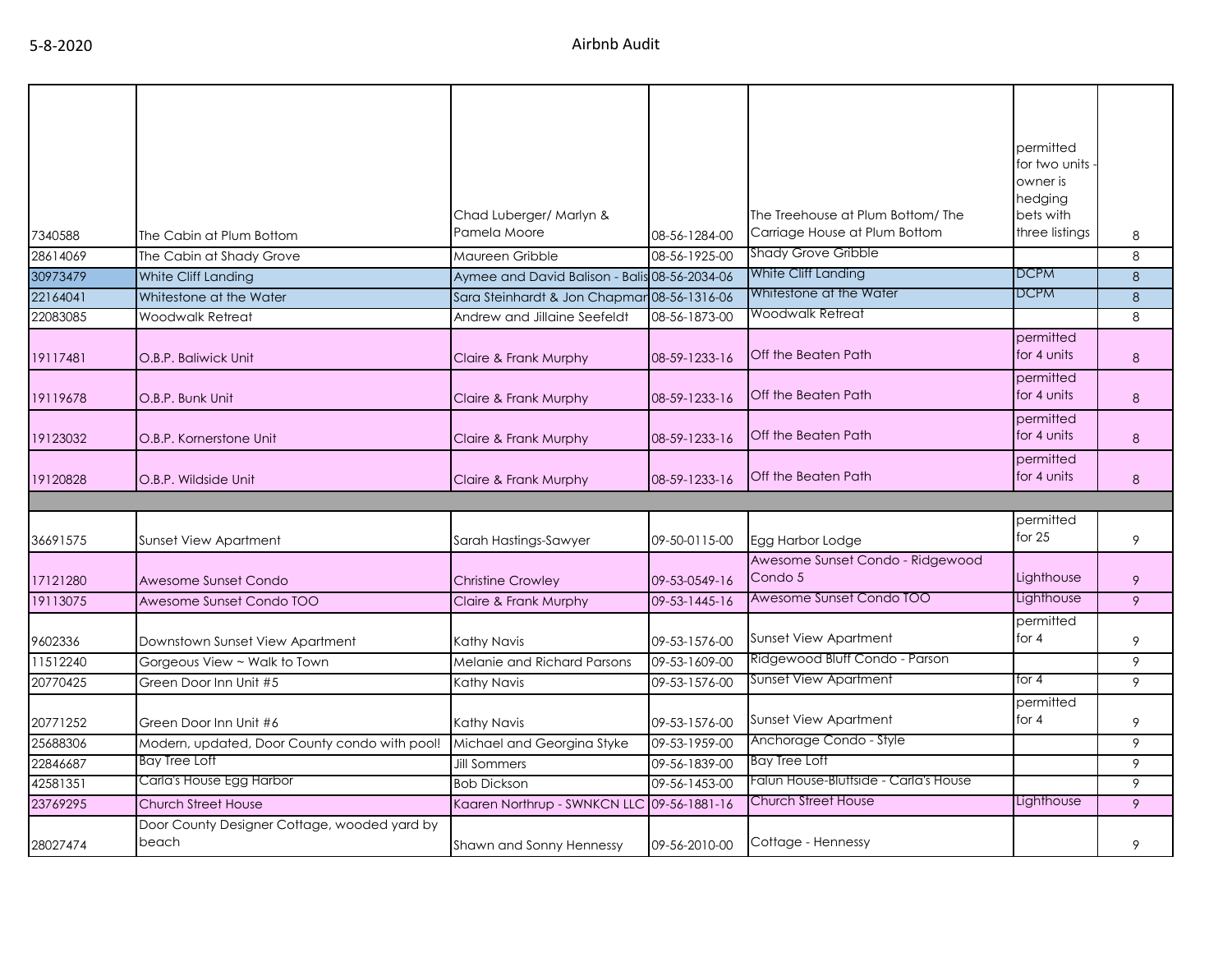|          |                                                                             |                                              |               | Door County Retreat-Sunset Views- Egg |                                              |                |
|----------|-----------------------------------------------------------------------------|----------------------------------------------|---------------|---------------------------------------|----------------------------------------------|----------------|
| 34708260 | Door County Retreat, Sunset Views, Egg Harbor                               | Mark and Elizabeth Sternig                   | 09-56-2146-00 | Harbor                                |                                              | 9              |
| 13812976 | Egg Harbor Bluffwood House                                                  | Claire & Frank Murphy                        | 09-56-1232-00 | <b>Blluffwood House</b>               |                                              | 9              |
| 20360386 | Egg Harbor Hideaway                                                         | RME Holdings - Robert Esposito 09-56-1780-00 |               | Egg Harbor Hideaway                   | permitted<br>for 2                           | 9              |
| 13589290 | Egg Harbor Log Cabin                                                        | Karen Berndt                                 | 09-56-1646-00 | Egg Harbor Log Cabin                  |                                              | 9              |
| 20975595 | Egg Harbor waterfront 4 bedroom ~ incredible<br>views                       | Mary Zeller                                  | 09-56-1882-00 | Point Beach Home                      |                                              | 9              |
| 22280403 | Lighthouse Place                                                            | Frank & Claire Murphy                        | 09-56-1830-16 | Lighthouse Place                      |                                              | 9              |
| 27360482 | Modern Craftsman Home and Hideaway                                          |                                              |               | Egg Harbor Hideaway                   | permitted<br>for $2-$<br>combined<br>listing | 9              |
|          |                                                                             | RME Holdings - Robert Esposito 09-56-1780-00 |               |                                       | permitted                                    |                |
| 22446412 | Modern Craftsman Home in Egg Harbor                                         | RME Holdings - Robert Esposito 09-56-1780-00 |               | Egg Harbor Hideaway                   | for 2                                        | 9              |
| 22163979 | On the Water Escape                                                         | Jan & Craig Bilgen                           | 09-55-0817-06 | On the Water Escape                   | DCPM                                         | 9              |
| 525258   | Quiaint Cozy A-Frame in Door County                                         | Tim & Kristin Mahoney                        | 09-56-1308-00 | Quaint Cozy A-Frame                   |                                              | 9              |
| 23697711 | Scenic Home in Egg Harbor                                                   | Massoud Maleki                               | 09-56-1086-06 | Scenic Home in Egg Harbor             | <b>DCPM</b>                                  | 9              |
| 31711362 | The Flats on Church Street - #101                                           | Egg Bnb LLC                                  | 09-56-2071-00 | Flats on Church Street                | permitted<br>for 4                           | 9              |
| 32686901 | The Flats on Church Street - #102                                           | Egg Bnb LLC                                  | 09-56-2071-00 | Flats on Church Street                | permitted<br>for $4$                         | 9              |
| 32687171 | The Flats on Church Street - #103                                           | Egg Bnb LLC                                  | 09-56-2071-00 | Flats on Church Street                | permitted<br>for $4$                         | 9              |
| 33310719 | The Flats on Church Street - #104                                           | Egg Bnb LLC                                  | 09-56-2071-00 | Flats on Church Street                | permitted<br>for $4$                         | 9              |
| 15922477 | Treehouse Appartment                                                        | Kathy Navis                                  | 09-53-1576-00 | Sunset View Apartment                 | permitted<br>for $4$                         | 9              |
| 16542621 | Village Cottage - walkable to waterfront and town A Village Cottage LLC     |                                              | 09-55-0735-00 | A Village Cottage LLC                 | tor 2                                        | 9              |
| 16911381 | Village Cottage- close to shops, dining, & water                            | A Village Cottage LLC                        | 09-55-0735-00 | A Village Cottage LLC                 | permitted<br>for 2                           | 9              |
| 22339056 | White Cliff Cottage                                                         | Michael & Dawn McCole                        | 09-56-0894-06 | White Cliff Cottage                   | DCPM                                         | $\overline{9}$ |
|          |                                                                             |                                              |               |                                       |                                              |                |
| 31743342 | Waterfront Studio with Private Beach in Ephraim #1 Evergreen Beachside, LLC |                                              | 11-50-1479-00 | Evergreen Beachside Vacation Rentals  | permitted<br>for 4                           | 11             |
| 32305284 | Waterfront Studio with Private Beach in Ephraim #2 Evergreen Beachside, LLC |                                              | 11-50-1479-00 | Evergreen Beachside Vacation Rentals  | permitted<br>for 4                           | 11             |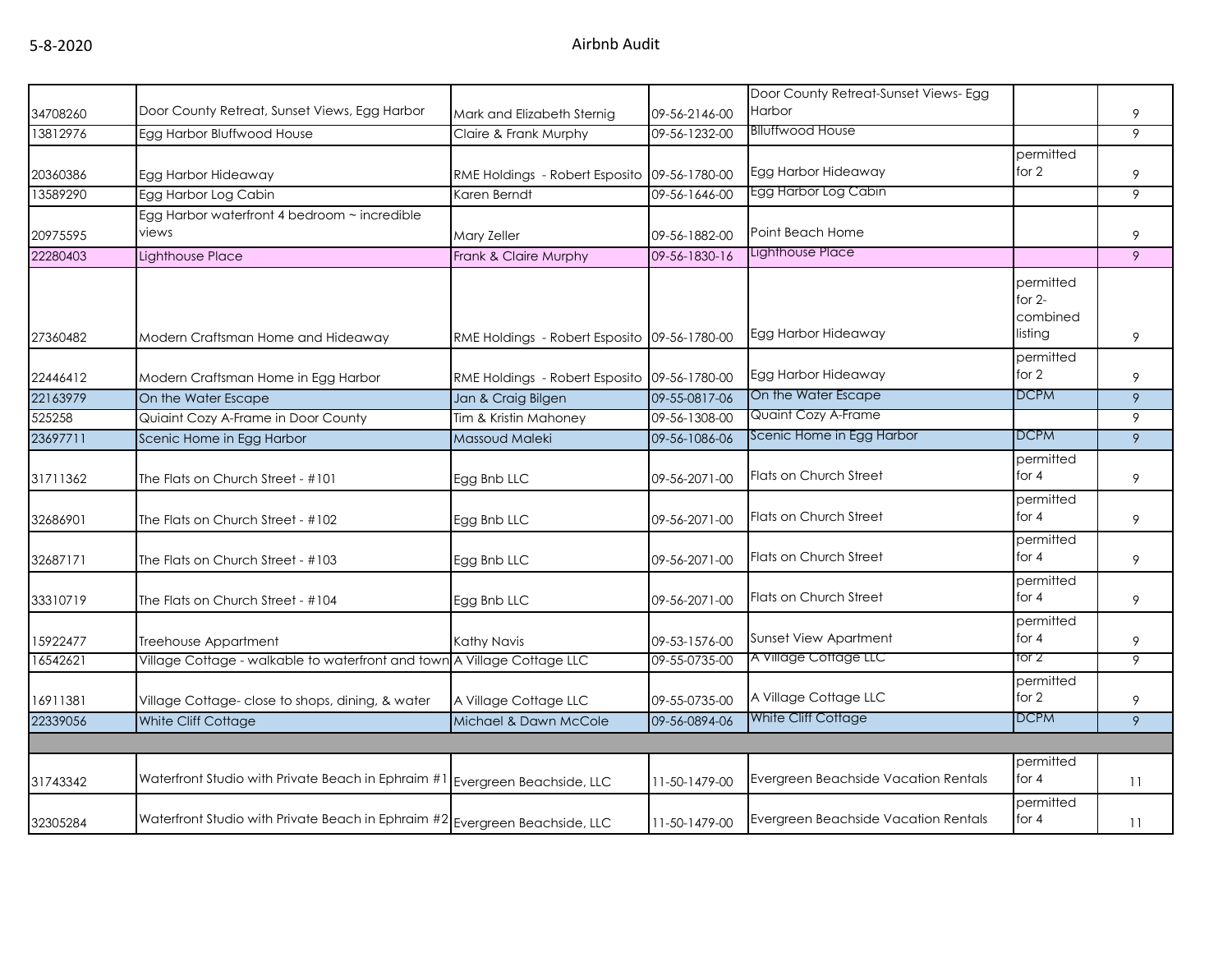| 32304716 | Waterfront Studio with Private Beach in Ephraim #3 Evergreen Beachside, LLC |                                                  | 11-50-1479-00 | Evergreen Beachside Vacation Rentals     | permitted<br>for $4$ | 11 |
|----------|-----------------------------------------------------------------------------|--------------------------------------------------|---------------|------------------------------------------|----------------------|----|
| 32305079 | Waterfront Studio with Private Beach in Ephraim #4 Evergreen Beachside, LLC |                                                  | 11-50-1479-00 | Evergreen Beachside Vacation Rentals     | permitted<br>for $4$ | 11 |
| 36116048 | Cozy Brook North Cottage @ Ephraim Beach                                    | <b>Robert Carlisle</b>                           | 11-51-0430-00 | Ephraim Village Cottages                 |                      | 11 |
| 36114162 | Cozy Brook South Cottage @ Ephraim Beach                                    | <b>Robert Carlisle</b>                           | 11-51-0430-00 | <b>Ephraim Village Cottages</b>          |                      | 11 |
| 35942416 | Ephraim Beach at Bayview (Lower Unit)                                       | <b>Robert Carlisle</b>                           | 11-51-0430-00 | <b>Ephraim Village Cottages</b>          |                      | 11 |
| 35941818 | Ephraim Beach at Bayview (Upper Unit - Water View Robert Carlisle           |                                                  | 11-51-0430-00 | <b>Ephraim Village Cottages</b>          |                      | 11 |
| 42780411 | Quaint and Sunny - Steps from Ephraim Beach                                 | <b>Robert Carlisle</b>                           | 11-51-0430-00 | <b>Ephraim Village Cottages</b>          |                      | 11 |
| 35938228 | Shady Rest North - a Short Walk to Ephraim Beach                            | <b>Robert Carlisle</b>                           | 11-51-0430-00 | Ephraim Village Cottages                 |                      | 11 |
| 35916033 | Shady Rest South - a Short Walk to Ephraim Beach                            | <b>Robert Carlisle</b>                           | 11-51-0430-00 | <b>Ephraim Village Cottages</b>          |                      | 11 |
| 35996063 | The Cedars Near Ephraim Beach                                               | <b>Robert Carlisle</b>                           | 11-51-0430-00 | <b>Ephraim Village Cottages</b>          |                      | 11 |
| 7746988  | #1 Peninsula Park and Island View                                           | James Lindbloom                                  | 11-56-1558-00 | Peninsula Park and Island View           | permitted<br>for $2$ | 11 |
| 7833318  | #2 Peninsula Park and Island View                                           | James Lindbloom                                  | 11-56-1558-00 | Peninsula Park and Island View           | permitted<br>for $2$ | 11 |
| 42271180 | *New Listing* Adorable Pet Friendly Cottage in the<br>Heart of Ephraim!     | Terry and Kim Cassidy                            | 11-56-1574-07 | Cassidy's Cottages                       | permitted<br>for 2   | 11 |
| 42268703 | *New Listing* Walk to Everything Ephraim has to<br>Offer! Pet Friendly!     | Terry and Kim Cassidy                            | 11-56-1574-07 | <b>Cassidy's Cottages</b>                | permitted<br>for $2$ | 11 |
| 22163846 | <b>Bay View Cottage</b>                                                     | <b>Rick Wegman</b>                               | 11-56-1498-06 | <b>Bay View Cottage</b>                  | <b>DCPM</b>          | 11 |
| 22163819 | <b>BD Thorp House</b>                                                       | <b>BD Thorp</b>                                  | 11-56-0809-06 | Thorpe House, The                        | <b>DCPM</b>          | 11 |
| 40227752 | <b>Beach View Cottage</b>                                                   | Stuart Chomeau BTC HOLDINGS 11-56-1295-00        |               | <b>Beach View Cottage</b>                |                      | 11 |
| 31168096 | Big & Beautiful Ephraim Vacation House and<br>Gardens                       | Colin Welford                                    | 11-56-2133-00 | <b>Green Gables</b>                      |                      | 11 |
| 35809467 | Binkhaven - A Norwegian Fairytale                                           | Cathcart Holdings LLC - Elliot Tai 11-56-2028-00 |               | Binkhaven the Rosemailing Cottage        |                      | 11 |
| 20916442 | Boutique Home in Door County w/Eagle Harbor Vie Carol S Corbett             |                                                  | 11-56-1806-00 | Harbor View Ephraim - Corbett            |                      | 11 |
| 22163826 | Cedar Barn                                                                  | Jennifer & Bjorn Larson                          | 11-56-1635-06 | Cedar Barn Rental                        | <b>DCPM</b>          | 11 |
| 22337314 | Cedar Glen                                                                  | John & Rachel Rothschild                         | 11-55-0758-06 | Cedar Glen                               | <b>DCPM</b>          | 11 |
| 39965933 | Charming & Historic Cottage in Door County                                  | Donna Moretti                                    | 11-56-1677-00 | Moretti - 10438 Water St - Nordic Hearth |                      | 11 |
| 22339193 | Coral Hill Cottage                                                          | Leslee and Morrie Goldman                        | 11-56-1258-06 | Coral Hill Cottage                       | <b>DCPM</b>          | 11 |
| 22163862 | Cottage on Townline                                                         | Roy Elquist                                      | 11-56-1069-06 | <b>Townline</b>                          | <b>DCPM</b>          | 11 |
| 27084618 | Eagle Harbor Cottage Loft                                                   | Meredith (Dee) Brestin                           | 11-56-1988-00 | Eagle Harbor Cottage Loft                |                      | 11 |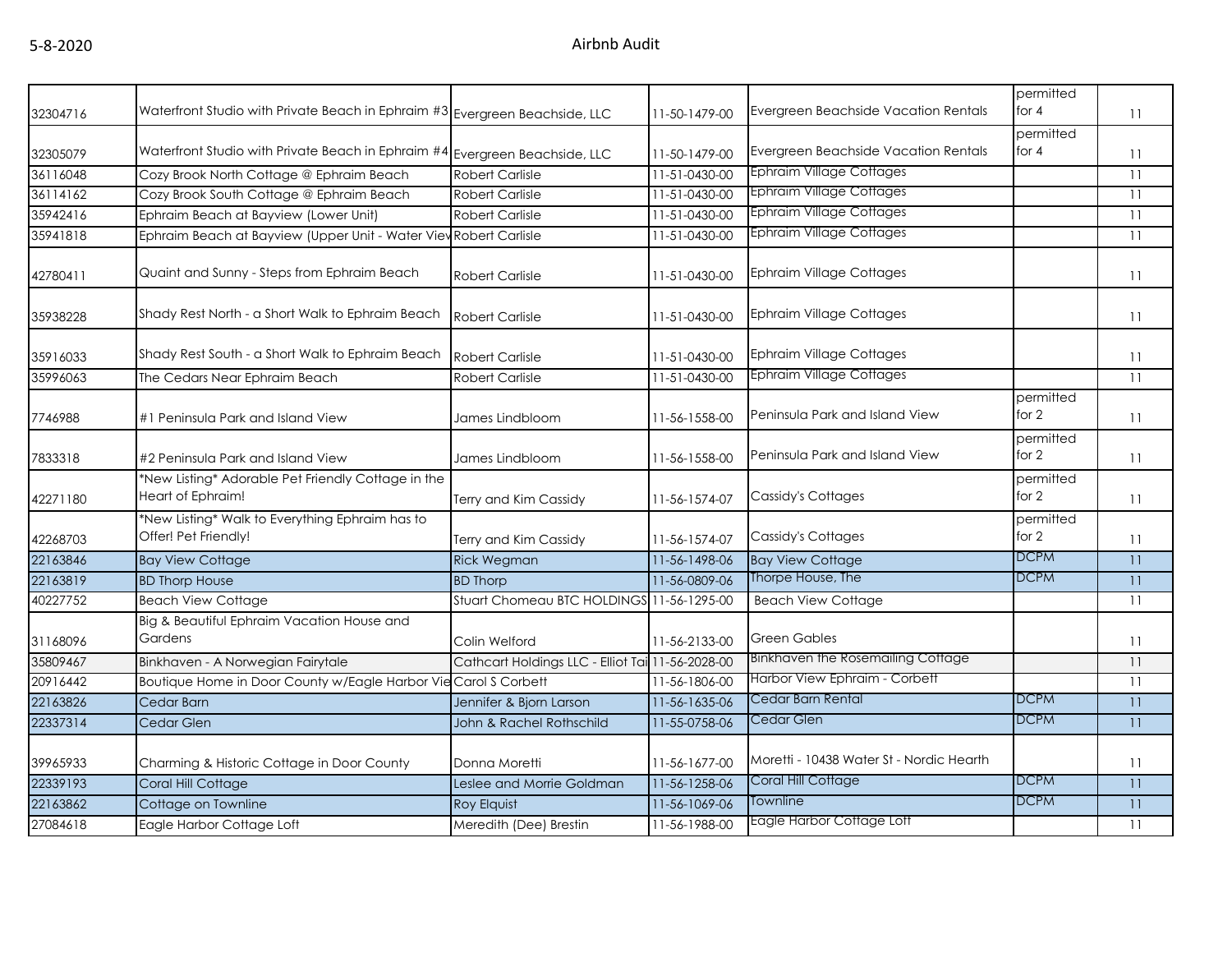|          |                                                                  |                                  |               |                                         | permitted             |                 |
|----------|------------------------------------------------------------------|----------------------------------|---------------|-----------------------------------------|-----------------------|-----------------|
| 37902032 | Elegant Retreat in the Heart of Door County                      | Colin Welford                    | 11-56-2133-00 | <b>Green Gables</b>                     | for 2                 | 11              |
| 23698434 | <b>Ephraim Boat House</b>                                        | <b>Robert and Nicole Collins</b> | 11-56-1708-06 | <b>Ephraim Boat House</b>               | <b>DCPM</b>           | 11              |
| 26892652 | Ephraim Home.                                                    | David Vartanian                  | 11-56-1088-00 | Vartanian - 3235 Holand Rd              |                       | 11              |
| 34809243 | Great Value Big Families! Luxury in $\heartsuit$ of Door!        | Brian & Amanda Jenkins           | 11-56-1407-00 | Norra Skoggen                           |                       | 11              |
| 22163884 | <b>Harbor House</b>                                              | <b>Windsor McCutcheon</b>        | 11-56-1724-06 | Harbor House on North Shore             | <b>DCPM</b>           | 11              |
| 13769377 | <b>Hollis House</b>                                              | Daniel & Lori Schwefel           | 11-56-1659-00 | Hollis House                            |                       | 11              |
| 22163929 | Kulma Cottages 1                                                 | Gregg & Janice Kulma             | 11-55-0279-06 | Kulma Cottages                          | <b>DCPM</b>           | 11              |
| 22163935 | Kulma Cottages 2                                                 | Gregg & Janice Kulma             | 11-55-0279-06 | Kulma Cottages                          | DCPM                  | 11              |
| 22163944 | Kulma Cottages 3                                                 | Gregg & Janice Kulma             | 11-55-0279-06 | Kulma Cottages                          | <b>DCPM</b>           | 11              |
| 24052610 | Natures Window                                                   | <b>Bill Anderson</b>             | 11-56-1958-00 | Natures Window                          |                       | 11              |
| 26845264 | NEW 'The Carriage House' Walk to Peninsula St<br>Park            | Deborah Eckert                   | 11-55-0680-00 | <b>Park Place Cottages</b>              | permitted<br>for $5$  | 11              |
| 26845266 | NEW! 'Butternut Cottage' in Central Door County!                 | Deborah Eckert                   | 11-55-0680-00 | <b>Park Place Cottages</b>              | permitted<br>for 5    | 11              |
| 26845401 | NEW! 'Cherry Cottage' near Peninsula State Park!                 | Deborah Eckert                   | 11-55-0680-00 | <b>Park Place Cottages</b>              | permitted<br>for 5    | 11              |
| 26845261 | NEW! Cozy Ephraim 'Cedar Cottage' w/Private<br>Deck!             | Deborah Eckert                   | 11-55-0680-00 | <b>Park Place Cottages</b>              | permitted<br>for 5    | 11              |
| 37971066 | NEW! Ephraim Home w/ Yard - Walk to Lake Michig Carol S Corbett  |                                  | 11-56-1806-00 | Harbor View Ephraim - Corbett           |                       | 11              |
| 26845402 | NEW! Updated Ephraim 'Pine Cottage' w/ Deck!                     | <b>Deborah Eckert</b>            | 11-55-0680-00 | <b>Park Place Cottages</b>              | permitted<br>for 5    | 11              |
| 22163987 | Park's Edge Lakeshore Home                                       | Jacob and Greta Odders           | 11-56-1818-06 | Parks Edge Lakeshore Beach House        | <b>DCPM</b>           | 11              |
| 15152902 | Peninsula Park and Island View - 3 bedroom house James Lindbloom |                                  | 11-56-1558-00 | Peninsula Park and Island View          | permitted<br>for 2    | 11              |
| 24993392 | Remodeled Ephraim cottage 500' from the water!                   | 3039 Cedar Street LLC            | 11-56-1763-00 | Ephraim Cottage - 3039 Cedar Street LLC |                       | 11              |
| 13549163 | <b>Rustic Elegance</b>                                           | Daniel & Laurel Simons           | 11-56-1656-00 | Elegant Home in Ephraim                 |                       | 11              |
| 22750642 | Sunny Studio in Perfect Location                                 | Laurel Ciohon                    | 11-56-1853-00 | Ephraim Modern Guesthouse - Ciohon      |                       | 11              |
|          |                                                                  |                                  |               | 30+ days only                           |                       |                 |
| 23629319 | <b>Fish Creek Retreat</b>                                        |                                  |               | 30+ days only                           |                       | 12              |
| 7213011  | <b>Tuckers Retreat</b>                                           |                                  |               | Peninsula Park View                     |                       | 12 <sup>°</sup> |
| 35609837 | Blue Jay Cottage. Fish Creek access! Downtown                    | Carol Vande Walle                | 12-50-0387-00 | Peninsula Park View                     |                       | 12<br>12        |
| 35224872 | Chestnut Cottage at Peninsula Park-View                          | Carol Vande Walle                | 12-50-0387-00 | Julies Park Café & Motel - Countryside  |                       |                 |
| 30904112 | Countryside Cottage 5                                            | Sandra Solomon                   | 12-50-1042-00 | Motel                                   | permitted<br>for $40$ | 12              |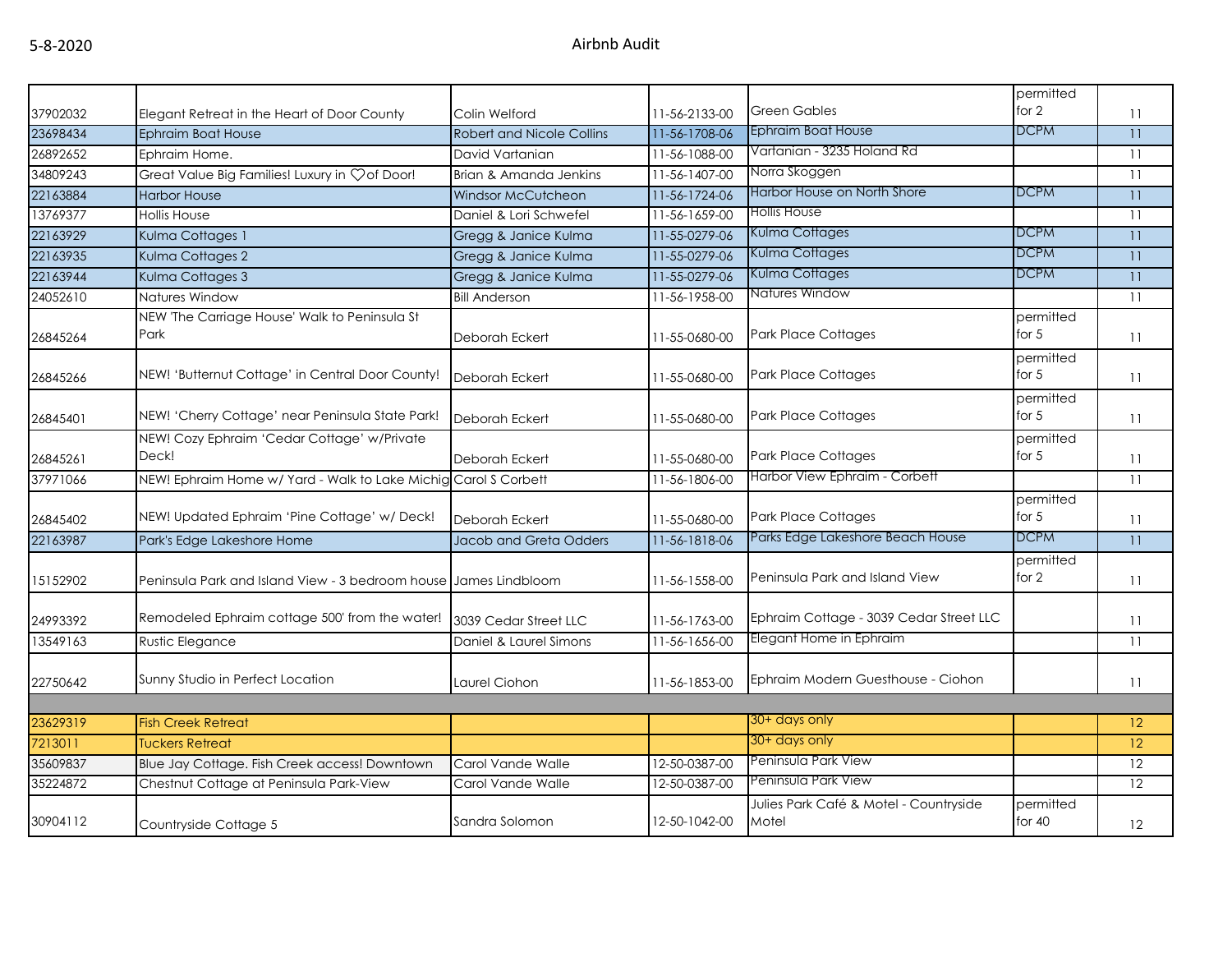| 30904456 | Countryside Cottage 6                                 | Sandra Solomon                               | 12-50-1042-00 | Julies Park Café & Motel - Countryside<br>Motel | permitted<br>for $40$ | 12                |
|----------|-------------------------------------------------------|----------------------------------------------|---------------|-------------------------------------------------|-----------------------|-------------------|
| 30229308 | Countryside Cottage/Duplex Unit 7                     | Sandra Solomon                               | 12-50-1042-00 | Julies Park Café & Motel - Countryside<br>Motel | permitted<br>for $40$ | 12                |
| 29003329 | Countryside Cottage/Duplex- Unit 8                    | Sandra Solomon                               | 12-50-1042-00 | Julies Park Café & Motel - Countryside<br>Motel | permitted<br>for $40$ | 12                |
| 26007168 | Evergreen                                             | Carol Vande Walle                            | 12-50-0387-00 | Peninsula Park View                             |                       | 12                |
| 22015884 | Julies Park Café Suite                                | Sandra Salomon                               | 12-50-1042-00 | Julies Park Café and Motel                      |                       | 12                |
| 41451594 | Lilac Cottage at Peninsula Park-View, NEW LISTING     | Carol Vande Walle                            | 12-50-0387-00 | Peninsula Park View                             |                       | 12                |
| 35514974 | Peninsula Parkview Sunset Meadow Whirlpool<br>Cottage | Carol Vande Walle                            | 12-50-0387-00 | Peninsula Park View                             |                       | 12                |
| 35515408 | Starling Cottage. Fish Creek access! downtown         | Carol Vande Walle                            | 12-50-0387-00 | Peninsula Park View                             |                       | 12                |
| 23008138 | <b>Fish Creek Country Resort - I Bedroom Suites</b>   |                                              |               |                                                 | <b>Wholesaler</b>     | 12                |
| 37886362 | Fun Family Times in the heart of Door County          |                                              |               |                                                 | <b>Wholesaler</b>     | $\overline{12}$   |
| 23709001 | <b>Get Away at Fish Creek</b>                         |                                              |               |                                                 | <b>Wholesaler</b>     | $ 12\rangle$      |
| 36825938 | Double room-Ensuite-Standard-Deluxe Room 7            | <b>William Tressler</b>                      | 12-52-0174-00 | Whistling Swan                                  | permitted<br>for 7    | 12                |
| 36825808 | Double room-Ensuite-Standard-Room 1                   | <b>William Tressler</b>                      | 12-52-0174-00 | Whistling Swan                                  | permitted<br>for 7    | 12                |
| 36825836 | Double room-Ensuite-Standard-Room 2                   | <b>William Tressler</b>                      | 12-52-0174-00 | Whistling Swan                                  | permitted<br>for 7    | 12                |
| 36825887 | Double room-Ensuite-Standard-Room 4                   | <b>William Tressler</b>                      | 12-52-0174-00 | Whistling Swan                                  | permitted<br>for 7    | 12                |
| 36825919 | Double room-Ensuite-Standard-Room 6                   | William Tressler                             | 12-52-0174-00 | Whistling Swan                                  | permitted<br>for 7    | 12                |
| 36825858 | Double room-Ensuite-Standard-Suite 3                  | <b>William Tressler</b>                      | 12-52-0174-00 | Whistling Swan                                  | permitted<br>for 7    | 12                |
| 36825902 | Double room-Ensuite-Standard-Suite 5                  | <b>William Tressler</b>                      | 12-52-0174-00 | Whistling Swan                                  | permitted<br>for 7    | 12                |
| 40223988 | Brook Point #4, in the heart of Fish Creek!           | SMC Door County, LLC-Stuart Ch 12-53-0626-00 |               | Brookpoint #4                                   | Douglas               | 12                |
| 15634038 | Brookpoint Condo 2 BR, 2 BA                           | Karen Berndt                                 | 12-53-1681-00 | Brook Point Condo #5- Berndt                    |                       | 12                |
| 29654419 | Condo in Fish Creek by Peninsula State Park (A7)      | Evergreen Hill Condo Owners As 12-53-0357-00 |               | Evergreen Hill                                  | permitted<br>for $15$ | 12                |
| 22268447 | Downtown Fish Creek with a View                       | <b>Stacey Berndt</b>                         | 12-53-1855-00 | Downtown Fish Creek with a View - Berndt        |                       | $12 \overline{ }$ |
| 24189891 | Elegant Creekside Cottage (on Fish Creek)             | Patricia Culliton                            | 12-53-1890-00 | Creekside Cottage                               |                       | 12                |
| 29659682 | Evergreen A3                                          | Evergreen Hill Condo Owners As 12-53-0357-00 |               | Evergreen Hill                                  | permitted<br>for $15$ | 12                |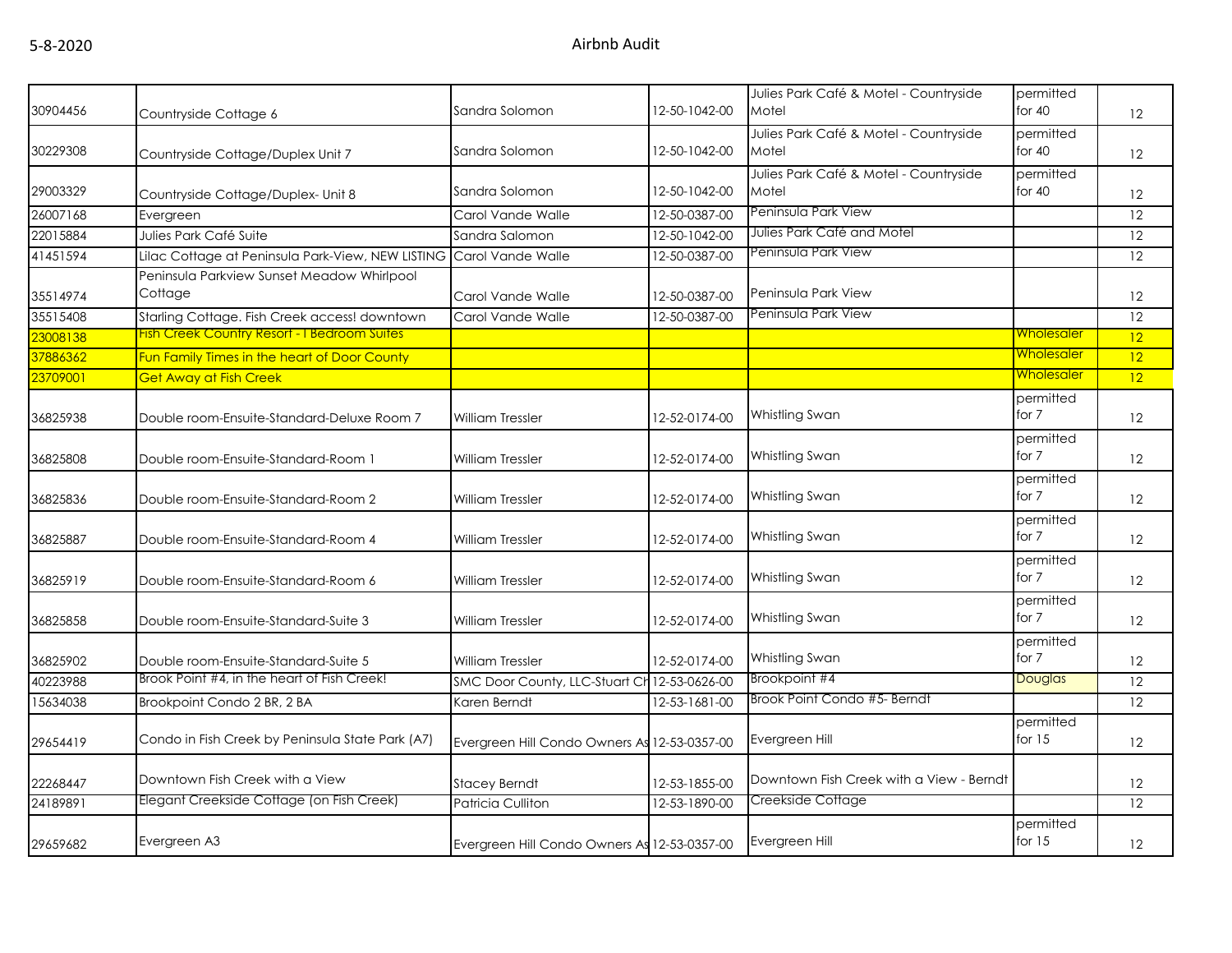| 29660011 | Evergreen A8                                                              | Evergreen Hill Condo Owners As 12-53-0357-00 |               | Evergreen Hill                                 | permitted<br>for $15$ | 12                |
|----------|---------------------------------------------------------------------------|----------------------------------------------|---------------|------------------------------------------------|-----------------------|-------------------|
| 29660194 | Evergreen B!                                                              | Evergreen Hill Condo Owners As 12-53-0357-00 |               | Evergreen Hill                                 | permitted<br>for $15$ | 12                |
| 29659642 | Evergreen B3                                                              | Evergreen Hill Condo Owners As 12-53-0357-00 |               | Evergreen Hill                                 | permitted<br>for $15$ | 12                |
| 29708652 | Evergreen B4                                                              | Evergreen Hill Condo Owners As 12-53-0357-00 |               | Evergreen Hill                                 | permitted<br>for $15$ | 12                |
| 29756847 | Evergreen B5                                                              | Evergreen Hill Condo Owners As 12-53-0357-00 |               | Evergreen Hill                                 | permitted<br>for $15$ | 12                |
| 29709704 | Evergreen B6                                                              | Evergreen Hill Condo Owners As 12-53-0357-00 |               | Evergreen Hill                                 | permitted<br>for $15$ | 12                |
| 29002621 | Evergreen Hill Condo - B2                                                 | Evergreen Hill Condo Owners As 12-53-0357-00 |               | Evergreen Hill                                 | permitted<br>for $15$ | $12 \overline{ }$ |
| 29001809 | Evergreen Hill Condo A1                                                   | Evergreen Hill Condo Owners As 12-53-0357-00 |               | Evergreen Hill                                 | permitted<br>for $15$ | 12                |
| 29513817 | Evergreen Hill Condo A2 - By Peninsula State Park                         | Evergreen Hill Condo Owners As 12-53-0357-00 |               | Evergreen Hill                                 | permitted<br>for $15$ | 12                |
| 29513197 | Evergreen Hill Condo A4 - by Peninsula State Park                         | Evergreen Hill Condo Owners As 12-53-0357-00 |               | Evergreen Hill                                 | permitted<br>for $15$ | 12                |
| 29654280 | Evergreen Hill Condo- A5                                                  | Evergreen Hill Condo Owners As 12-53-0357-00 |               | Evergreen Hill                                 | permitted<br>for $15$ | $12 \overline{ }$ |
| 29513544 | Evergreen Hill Condo B7 - By Peninsula State Park                         | Evergreen Hill Condo Owners As 12-53-0357-00 |               | Evergreen Hill                                 | permitted<br>for $15$ | $12 \overline{ }$ |
| 20308419 | Luxury tri-Level Condo Downtown Fish Creek                                | Jonathan Glapa                               | 12-53-1791-00 | Luxury Tri-Level Fish Creek - Glapa            |                       | 12                |
| 24376818 | NEW! 'Cliff Cottage' Door County Home-Walk to<br>Bay!                     | Cottage Row LLC - Jen Ciesar                 | 12-53-1979-00 | Cliff Cottage                                  |                       | $12 \overline{ }$ |
| 31457675 | Stay by Peninsula State Park, Condo A6                                    | Evergreen Hill Condo Owners As 12-53-0357-00 |               | Evergreen Hill                                 | permitted<br>for $15$ | $12 \overline{ }$ |
| 32493673 | #1 Finch Cottage - Breakfast Not Included - Thorp<br>House Inn & Cottages | Thorp House LLC - Matthew J<br>Ranzau        |               | 12-54-2047-00 Thorp House Inn and Cottages LLC | permitted<br>for $11$ | 12                |
| 32494315 | #2 Teal Cottage - Breakfast Not Included - Thorp<br>House Inn & Cottages  | Thorp House LLC - Matthew J<br>Ranzau        |               | 12-54-2047-00 Thorp House Inn and Cottages LLC | permitted<br>for $11$ | $12 \overline{ }$ |
| 32590423 | #3 Dove Cottage - Breakfast Not Included - Thorp<br>House Inn & Cottages  | Thorp House LLC - Matthew J<br>Ranzau        |               | 12-54-2047-00 Thorp House Inn and Cottages LLC | permitted<br>for $11$ | $12 \overline{ }$ |
| 32590795 | #4 Lark Cottage - Breakfast Not Included - Thorp<br>House Inn & Cottages  | Thorp House LLC - Matthew J<br>Ranzau        |               | 12-54-2047-00 Thorp House Inn and Cottages LLC | permitted<br>for $11$ | 12                |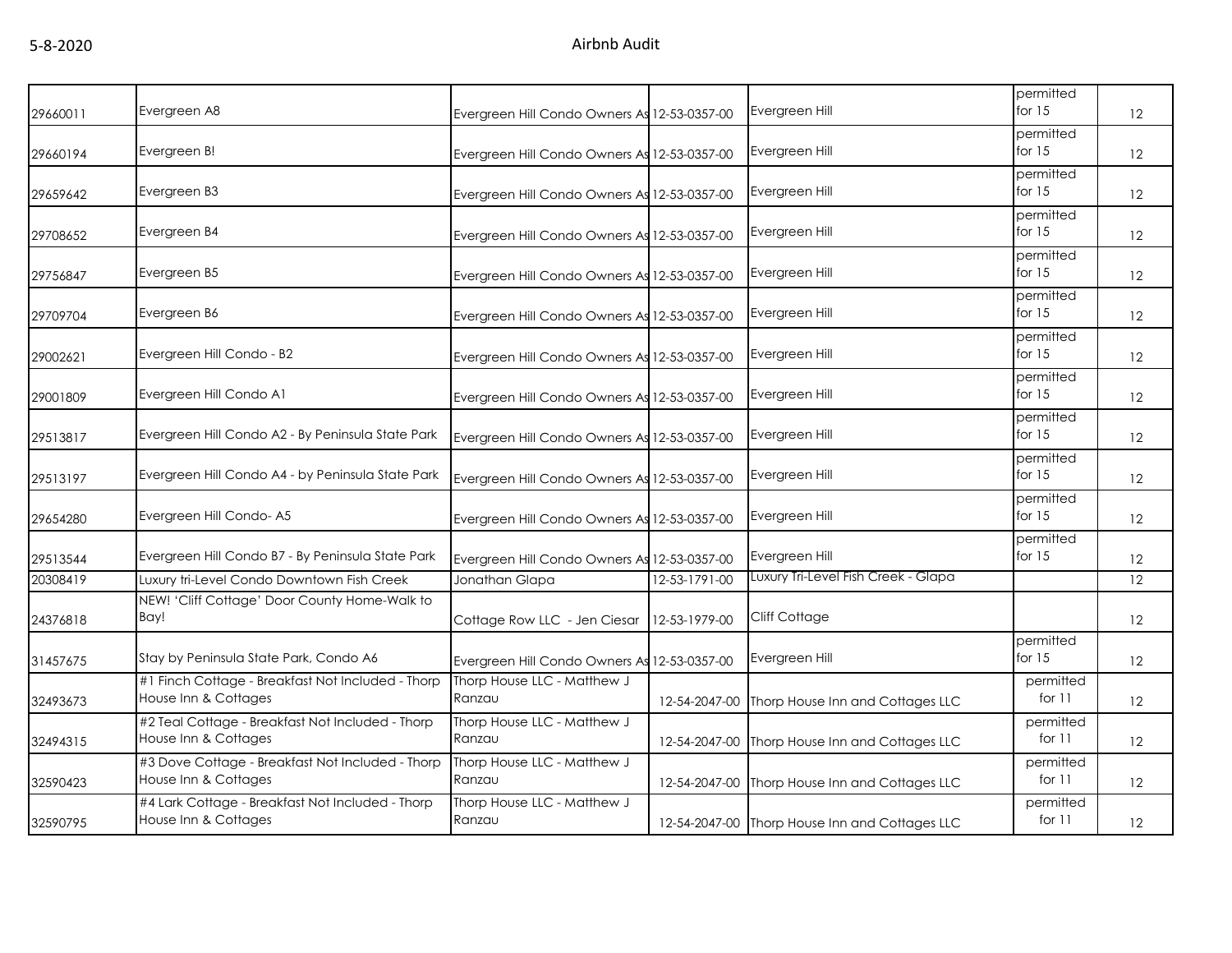| 32590983 | #5 Quail Cottage - Breakfast Not Included - Thorp<br>House Inn & Cottages | Thorp House LLC - Matthew J<br>Ranzau         |               | 12-54-2047-00 Thorp House Inn and Cottages LLC | permitted<br>for $11$ | 12              |
|----------|---------------------------------------------------------------------------|-----------------------------------------------|---------------|------------------------------------------------|-----------------------|-----------------|
| 32591090 | #6 Wren Cottage - Breakfast Not Included - Thorp<br>House Inn & Cottages  | Thorp House LLC - Matthew J<br>Ranzau         | 12-54-2047-00 | Thorp House Inn and Cottages LLC               | permitted<br>for $11$ | 12              |
| 5278540  | Irish Hospitality in Fish Creek WI                                        | Megan O'Meara                                 | 12-54-0685-00 | O'Meara's Cottage Loft                         |                       | 12              |
| 23398401 | A Retreat Art Gallery Stay in Door County                                 | <b>Wendy Carpenter</b>                        | 12-56-1975-00 | A Retreat Art Gallery Stay in Door County      |                       | 12              |
| 32206576 | Artist's Retreat Luxury Home in Charming setting                          | <b>Paul and Katherine Munck</b>               | 12-56-1519-02 | An Artists Retreat                             | lundquist             | 12              |
| 26019754 | <b>Birch Bluff</b>                                                        | <b>Eleanor J Warntjes</b>                     | 12-56-1845-02 | <b>Birch Bluff</b>                             | lundquist             | 12              |
| 38599705 | Carraig Dale Cottage - A Peaceful Oasis                                   | <b>Carraig Cottages</b>                       | 12-56-1276-09 | <b>Carraig Dale</b>                            | carraig               | 12              |
| 38600512 | Carraig Nua House- A luxurious Door County<br>Retreat                     | Carraig Cottages                              | 12-56-1277-09 | Carraig Nua                                    | carraig               | 12              |
| 1894636  | Cedar Creek Lodge II                                                      | Michael Servais                               | 12-56-1357-00 | Cedar Creek Lodge #2                           |                       | 12              |
| 13496429 | Cedarwood Vacation Home                                                   | Jay and Carla Marr                            | 12-55-0778-00 | Cedarwood Marr                                 |                       | 12              |
| 35918147 | Cottage in the Creek-Centrally Located DoCo<br>Oasis                      | <b>Irish Stories LLC</b>                      | 12-56-2077-00 | Centrally Located Fish Creek Cottage           |                       | 12              |
| 22163831 | Cottage Row on the Rocks                                                  | Apfelbach Family Trust, LLC                   | 12-56-1494-06 | Cottage Row on the Rocks                       | <b>DCPM</b>           | $\overline{12}$ |
| 38127570 | Cottage Row Waterfront                                                    | <b>Harris Family Trust</b>                    | 12-56-0876-02 | <b>Cottage Row Waterfront Harris</b>           | lundquist             | 12              |
| 16497330 | COZY DC HOME RETREAT IN FISH CREEK, WI                                    | Steven Pachonphai                             | 12-56-1692-00 | DC HOME Pachonphai                             |                       | 12              |
| 35616070 | Cuckoo's Nest: Solitude & Nature Near Everything                          | Cuckoo's Nest LLC                             | 12-56-2167-00 | Cuckoo's Nest                                  |                       | 12              |
| 26021111 | Daisy Patch Retreat                                                       | Tierney Home Rental LLC - Cath 12-56-1798-02  |               | Tierney Home                                   | lundquist             | 12              |
| 22163833 | Eagle Harbor View                                                         | Nancy Claypool                                | 12-56-1570-06 | Eagle Harbor View                              | <b>DCPM</b>           | 12              |
| 18941540 | Ellmann House                                                             | <b>Steve Ellmann</b>                          | 12-56-0369-00 | <b>Ellman House</b>                            |                       | 12              |
| 36517340 | <b>Field House</b>                                                        | Michael & Jaye Meyer                          | 12-56-1282-02 | A Field House                                  | lundquist             | $\overline{12}$ |
| 36177607 | <b>Fish Creek Beach House</b>                                             | <b>Wickman LLC</b>                            | 12-56-2142-06 | <b>Fish Creek Beach House</b>                  | <b>DCPM</b>           | 12              |
| 34174821 | Fish Creek Cottage                                                        | <b>Steven Rieck</b>                           | 12-56-2129-00 | Fish Creek Cottage - Rieck                     |                       | 12              |
| 36178650 | <b>Fish Creek Road House</b>                                              | <b>Wickman LLC</b>                            | 12-56-2141-06 | Road House, The - 4086 Main St                 | <b>DCPM</b>           | 12              |
| 12964179 | Fish Creek, WI: Sweet log cabin & meditation paths Robin Bienemann        |                                               | 12-56-1665-00 | Sweet Log Cabin Bienneman                      |                       | 12              |
| 31948544 | Foxlea Guest House in Fish Creek                                          | <b>Rymar Properties LLC</b>                   | 12-56-2055-00 | Foxlea Farms                                   |                       | 12              |
| 28693376 | <b>Garden House</b>                                                       | Marise Redman                                 | 12-56-2065-00 | Garden House - 9130 STH 42- Redmann            |                       | 12              |
| 22163877 | <b>Gibraltar House</b>                                                    | Paul & Amy Devine                             | 12-56-1439-06 | Gibraltar House                                | <b>DCPM</b>           | $\overline{12}$ |
| 42094787 | Historic Cabin on the Green Bay Shoreline                                 | Door County Retreats LLC - Pegg 12-56-2251-00 |               | Door County Retreats LLC - Reineck             |                       | 12              |
| 26989763 | <b>Homestead Park House</b>                                               | <b>PDW Rentals LLC</b>                        | 12-56-1801-00 | Park House                                     |                       | $\overline{12}$ |
| 35875588 | House on the Hill                                                         | <b>Brett Lecy</b>                             | 12-56-2147-06 | <b>Fish Creek Central Home</b>                 | <b>DCPM</b>           | 12              |
| 34395537 | Kaye's Hideaway                                                           | Kaye's Hideaway                               | 12-56-2054-00 | Paul Kaye                                      |                       | 12              |
| 10015145 | Lawler Guest House - Blue                                                 | Greg and Dan Lawler                           | 12-56-1573-00 | Lawler Guest House Blue                        |                       | 12              |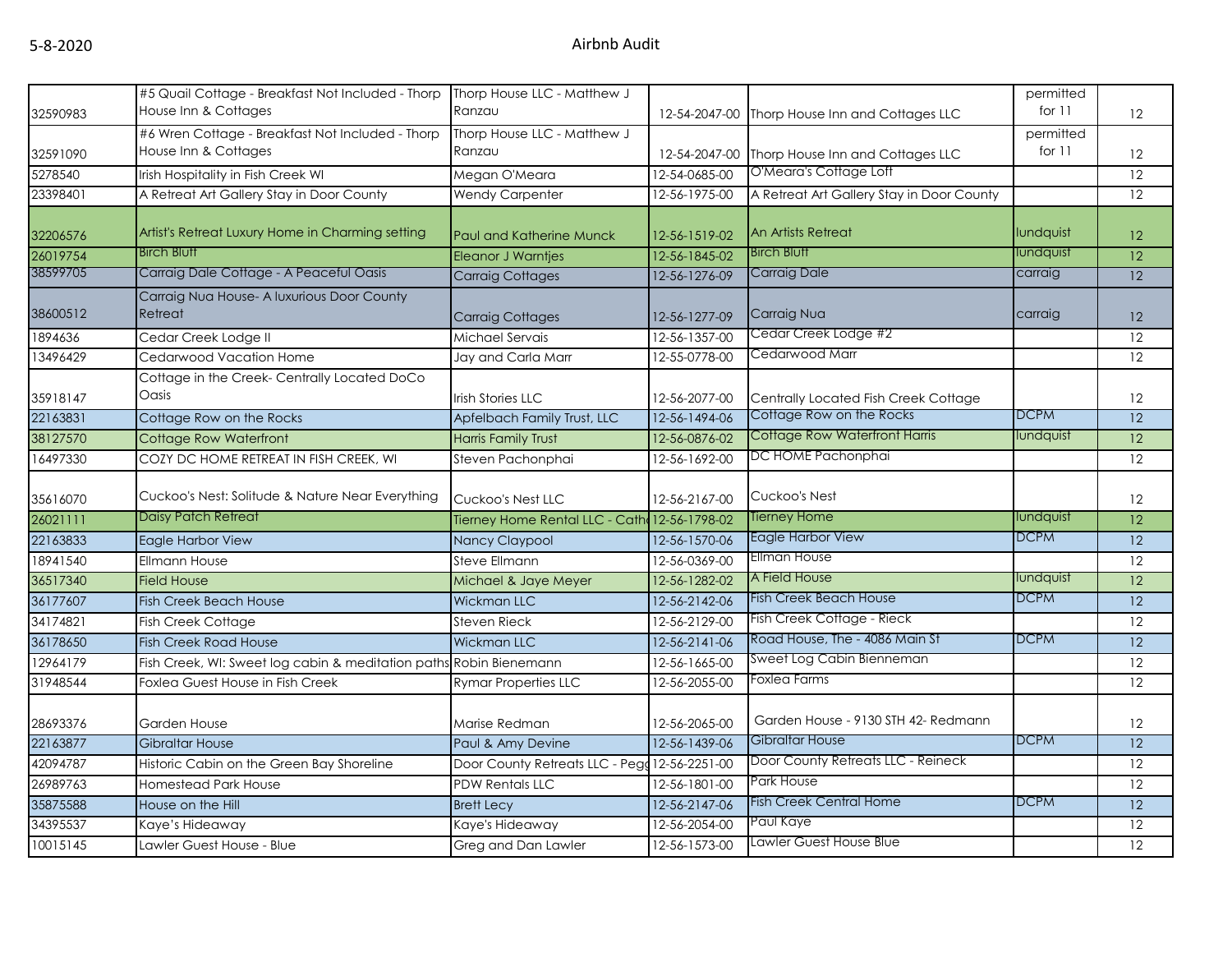| 38405636 | Lawler Guest House - Green                                       | Greg and Dan Lawler                           | 12-56-2218-00 | Lawler Guest House Green                                   |                    | 12              |
|----------|------------------------------------------------------------------|-----------------------------------------------|---------------|------------------------------------------------------------|--------------------|-----------------|
| 22339034 | Log Retreat at Fish Creek                                        | <b>William Anderson</b>                       | 12-56-1225-06 | Log Retreat at Fish Creek                                  | <b>DCPM</b>        | 12              |
| 28431338 | Maple Grove Cottage                                              | Maple Grove Cottage LLC                       | 12-56-1330-00 | Maple Grove Cottage                                        |                    | 12              |
| 28127081 | Maple Grove Landing (Brand New Rental)                           | <b>Rick and Rachel Chomeau</b>                | 12-56-2003-00 | Maple Grove Landing Chomeau                                |                    | 12              |
| 36606925 | Modern Hygge Farmhouse - Baileys Harbor/Fish Creshelly Sprinkman |                                               | 12-56-2217-00 | Modern Farmhouse - Sprinkman                               |                    | 12              |
| 26845405 | NEW Family-Friendly Fish Creek 'Cape House'<br>w/Yard            | Deborah, Carl & Joan Eckert                   | 12-56-0679-00 | Eckert Vacation Home - Cape Cod House<br><b>Fish Creek</b> |                    | 12              |
| 41931234 | NEW LISTING! Charming Stone Cottage in Fish<br>Creek!            | Ryan and Karilyn Dayton                       | 12-56-1743-07 | Manistique Stone Cottage                                   | SImpleLife         | 12              |
| 32662963 | Newly renovated farmhouse in Fish Creek on 25<br>acre            | <b>JJ JETS LLC</b>                            | 12-56-2078-00 | Tirangle Farmhouse                                         |                    | 12              |
| 41822428 | Nicely located Ranch Home Near Fish Creek-<br>4BD/2BA            | Klems Investment Properties LLC 12-56-2027-00 |               | Klems Investments - Klimczyk 8580 STH 42                   |                    | 12              |
| 34178567 | Perfect for weekend getaways and family<br>reunions              | Ken Riche                                     | 12-56-1241-00 | Riche - 9419 Tree Top                                      |                    | 12              |
| 31150450 | Private Fish Creek cottage in the woods.                         | Steven and Lana Amenda                        | 12-56-2091-00 | Private Fish Creek Cottage - Amenda                        |                    | 12              |
| 5123586  | Relax & Refocus at Hesed House                                   | Rebecca and Richard Van Sistir                | 12-56-2038-00 | Hesed House                                                |                    | 12              |
| 23254660 | Rustic Custom Home - 3 Min from Fish Creek<br>Harbor!            | <b>Beth Ciesar</b>                            | 12-56-1858-00 | <b>Bluff Barn</b>                                          |                    | 12              |
| 41157083 | Tall Pine Retreat - Fish Creek, WI                               | Walt Teichen                                  | 12-56-2247-00 | <b>Tall Pines</b>                                          |                    | 12              |
| 42637597 | The Fish Creek House                                             | Michael & Diane Cotter                        | 12-56-1410-00 | Birch Grove II - Unit #1                                   |                    | 12              |
| 23233934 | The House on High Rock Creek                                     | Karen L Wagner Trust & Andrew                 | 12-56-1938-00 | House on High Rock Creek                                   |                    | 12              |
| 26231098 | Forest hideaway Home                                             | <b>Ransom Flanders</b>                        | 14-56-1961-00 | Forestville Hideaway Home                                  |                    | 14              |
|          |                                                                  |                                               |               |                                                            |                    |                 |
| 40701347 | ☆Modern Waterfront Lake Cabin in Door County (Jeremy Jeffrey     |                                               | 15-56-2215-00 | The Bay on Clark Lake                                      |                    | 15              |
| 19709930 | Beach House Whispering Pines Door Co, lake view                  | <b>Beth Ann Meyer</b>                         | 15-56-1793-00 | <b>Whispering Pines</b>                                    | permitted<br>for 2 | 15              |
| 19706345 | Beach House Whispering Pines, Door Co, forest<br>view            | Beth Ann Meyer                                | 15-56-1793-00 | <b>Whispering Pines</b>                                    | permitted<br>for 2 | 15              |
| 27421061 | Beautiful Waterfront Cottage on Clark Lake                       | Kari and Scott Hunt                           | 15-56-1998-00 | Beautiful Waterfront Cottage on Clark<br>Lake              |                    | 15              |
| 25625710 | Beechwood Lodge                                                  | Jessica Porter                                | 15-56-1956-00 | <b>Beechwood Lodge Porter</b>                              |                    | $\overline{15}$ |
| 11659022 | Classic Farm House in Egg Harbor (upper unit)                    | <b>Tim Raduenz</b>                            | 15-56-1601-00 | Raduenz 6551 CTH T                                         |                    | $\overline{15}$ |
| 40470866 | Cozy Log Cabin on 4 Acres                                        | Christine Skogg                               | 15-56-2237-00 | Recently Renovated Cozy Log Cabin on 4<br>Acres            |                    | 15              |
| 14400793 | Door County Lakeside Retreat                                     | Janet Slater                                  | 15-56-1085-00 | Lakeside Paradise Slater                                   |                    | 15              |
| 25284585 | Jacksonport Home                                                 | <b>Robert Geitner</b>                         | 15-56-1944-00 | Jacksonport Home Geitner                                   |                    | $\overline{15}$ |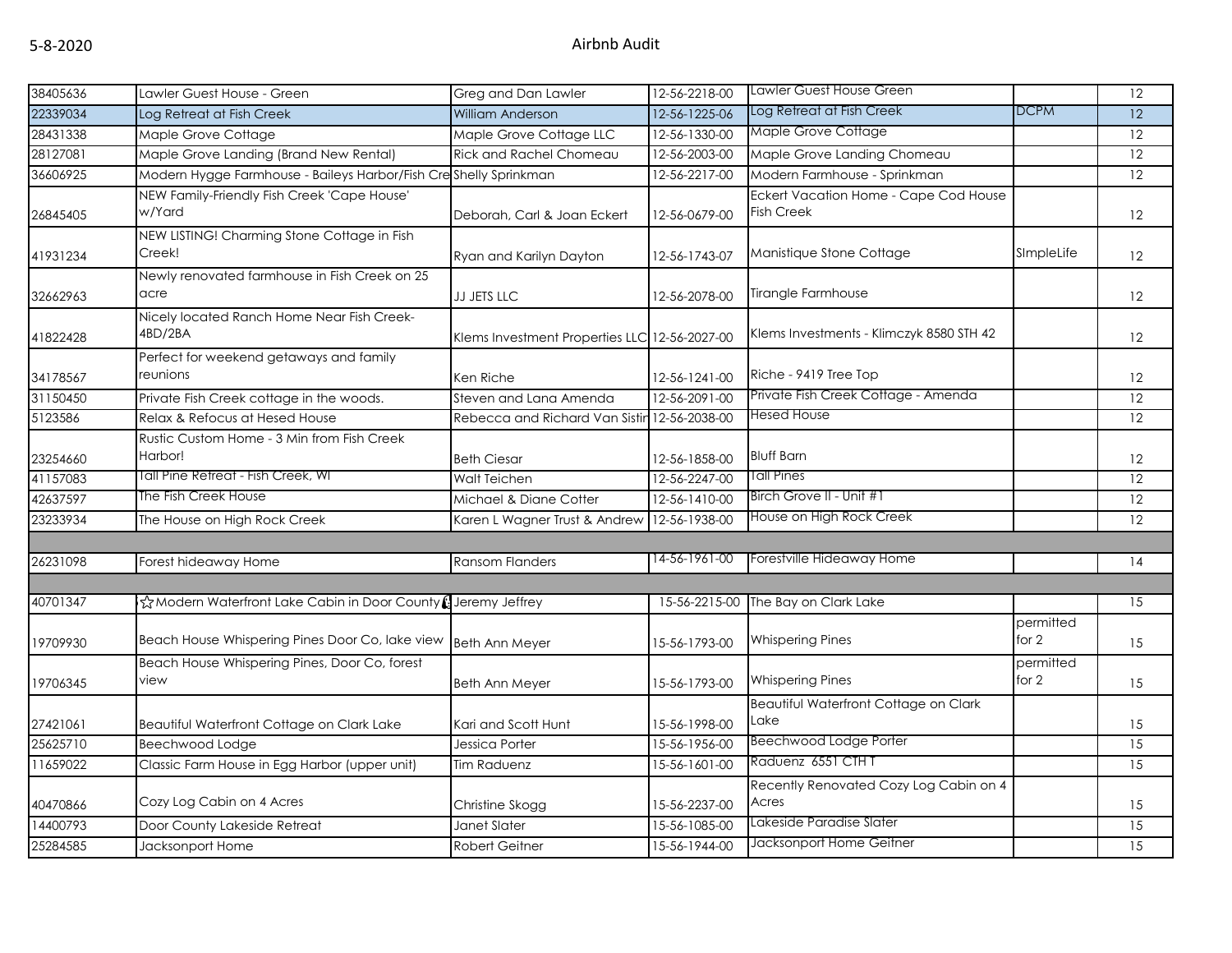| 22163921 | Kangaroo South Shore                                             | Michael K & Mary Lou H Sercher 15-56-1157-06 |                       | Kangaroo South Shore                       | <b>DCPM</b>                                                           | $\overline{15}$ |
|----------|------------------------------------------------------------------|----------------------------------------------|-----------------------|--------------------------------------------|-----------------------------------------------------------------------|-----------------|
| 34023502 | Logan Creek Cottage                                              | <b>Robert Geitner</b>                        | 15-56-2105-00         | Logan Creek Coffage                        |                                                                       | 15              |
|          | NEW! Door County Lake Cabin on Private                           |                                              |                       |                                            |                                                                       |                 |
| 29701170 | Peninsula                                                        | Jeremy and Caitlyn Jeffery                   | 15-56-2060-00         | The Point on Clark Lake                    |                                                                       | 15              |
| 38797844 | Smitty's Beach House on Lake Michigan                            | Ruth Zubrensky                               | $15 - 56 - 2208 - 00$ | <b>Smitty's Beach House</b>                |                                                                       | 15              |
| 22164036 | Vans Log Home                                                    | Robert & Marilyn Van Lieshout                | 15-56-0308-06         | Vans Log Home                              | <b>DCPM</b>                                                           | $\overline{15}$ |
|          |                                                                  |                                              |                       |                                            |                                                                       |                 |
|          |                                                                  |                                              |                       |                                            |                                                                       |                 |
| 28561474 | Deluxe Apartment with Whirlpool *Stay & Play in<br>Sturgeon Bay* | Jon Hanson                                   | 27-51-0807-00         | <b>Beach Harbor Resort</b>                 | 36 (35<br>beach<br>$harbor + 1$<br>unit at 6404<br>CTH C)             | 27              |
|          |                                                                  |                                              |                       |                                            |                                                                       |                 |
| 33826439 | Studio Cottage                                                   | Jon Hanson                                   | 27-51-0807-00         | <b>Beach Harbor Resort</b>                 | 36 (35<br>beach<br>harbor + 1<br>unit at 6404<br>CTH <sub>C</sub> )   | 27              |
|          |                                                                  |                                              |                       |                                            |                                                                       |                 |
| 33284391 | Waterfront Beach House Cottage                                   | Jon Hanson                                   | 27-51-0807-00         | <b>Beach Harbor Resort</b>                 | 36 (35<br>beach<br>$harbor + 1$<br>unit at 6404<br>CTH <sub>C</sub> ) | 27              |
|          |                                                                  |                                              |                       | Cliffdwellers Resort Studio Cottage -      |                                                                       |                 |
| 19736390 | Cliffdwellers Resort Studio Cottage                              | Laurence McDermott                           | 27-53-2168-00         | <b>McDermott</b>                           |                                                                       | 27              |
| 22163859 | Cabots point                                                     | <b>Cabot's Point Properties LLC</b>          | 27-56-1729-06         | <b>Cabots Point</b>                        | <b>DCPM</b>                                                           | $\overline{27}$ |
| 24010019 | Door County Cabin next to working lighthouse                     | Bay Area Property Managemen 27-56-1900-00    |                       | Door County Cabin next to Lighthouse       |                                                                       | 27              |
| 9953250  | Door County Country Home                                         | Terry Kinney                                 | 27-55-0737-00         | Door County Country Home                   |                                                                       | 27              |
| 185416   | Door County Waterfront Cottage                                   | Lane Kendig and Elaine Carmic 27-56-1156-00  |                       | Kendig Snake Island                        |                                                                       | 27              |
| 26157331 | English Bluebell Cottage                                         | Reginald Peter Jackson                       | 27-56-1955-00         | English Blubell Cottage                    |                                                                       | $\overline{27}$ |
| 18022339 | <b>Harbor Cottage Retreat</b>                                    | Ray Ambrosius                                | 27-56-1723-00         | Harbor Cottage Retreat                     |                                                                       | 27              |
| 35999204 | Log Cabin House on the Water (Waterfront)                        | <b>Rachel Messner</b>                        | 27-56-2184-00         | Log Cabin House on the Water               |                                                                       | $\overline{27}$ |
| 23881936 | <b>Meredith House</b>                                            | <b>Steven C Sullivan</b>                     | 27-55-0471-17         | <b>Meredith House</b>                      | restassure                                                            | 27              |
| 25447356 | Nasewaupee Trail Log Home                                        | Terry Kinney                                 | 27-56-1841-00         | Nasewaupee Trail Log Home react<br>5/29/18 |                                                                       | 27              |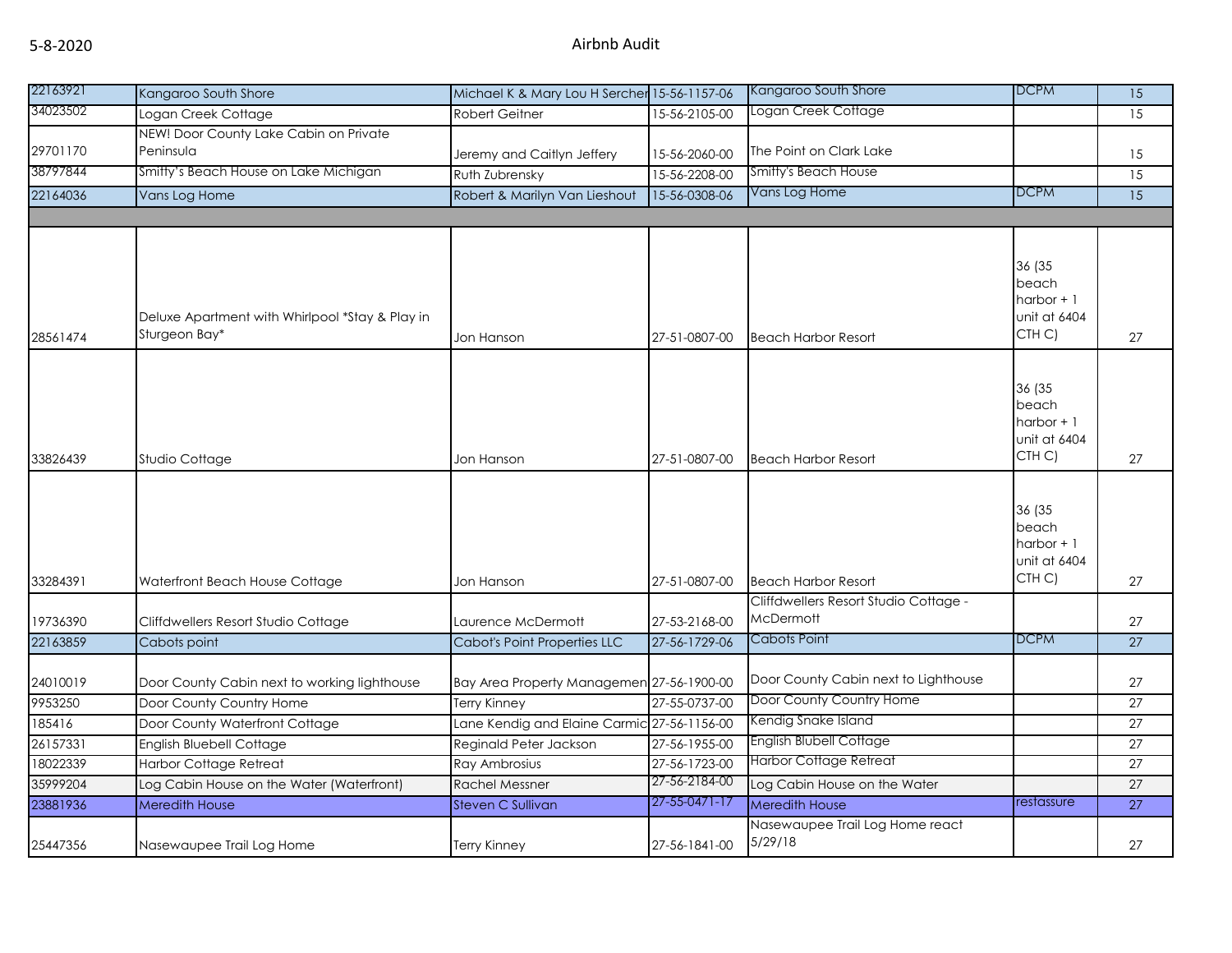|          |                                                                     | White Slope Hospitality Partners                   |                       |                                                |             |                 |
|----------|---------------------------------------------------------------------|----------------------------------------------------|-----------------------|------------------------------------------------|-------------|-----------------|
|          |                                                                     | LLC-Przemyslaw (Peter)                             |                       |                                                |             |                 |
| 41002430 | Open Door Oasis                                                     | Szewczyk                                           | 27-56-2204-00         | Open Door Oasis                                |             | 27              |
| 25189877 | Quiet Country Shed Surrounded by Nature's Beauty Glen Vander Velden |                                                    | 27-56-1912-00         | Shed, The - Vander Velden                      |             | 27              |
| 37080488 | Sand Bay Door County Waterfront cottage                             | Donn Rozz, Robert Paul                             | 27-56-2179-00         | Sand Bay Door County Waterfront Cottage        |             | 27              |
| 20965365 | Secluded Retreat Near Potawatomi State Park                         | Glen and Gloria La Plante                          | 27-56-2233-00         | Secluded Retreat Near Potawatomi State<br>Park |             | 27              |
| 22983752 | Sunrise Cabin in Sturgeon Bay, Door County                          | Claire Miller & Justin Berken                      | $27 - 56 - 1861 - 00$ | <b>Big Island</b>                              | owner       | 27              |
| 22983092 | Sunset Cabin in Sturgeon Bay, Door County                           | Claire Miller & Justin Berken                      | 27-56-1861-00         | <b>Big Island</b>                              | owner       | 27              |
| 20512078 | Sunshine's Bayshore Vacation Cottage                                | Lyle Handeland                                     | 27-56-1796-00         | Sunshine's Bayshore Vacation Cottage           |             | 27              |
| 33704069 | Sunshine's Wooded Retreat - Door County                             | Nina Handeland                                     | 27-56-2093-00         | Sunshine's Wooded Retreat                      |             | 27              |
| 28741299 | The Bungalow at Potawatomi State Park                               | Andrew and Erin Isaacson                           | 27-56-2011-00         | Bungalow at Potawatomi Park-Isaacson           |             | 27              |
| 14142417 | Waterfront Cottage on Sturgeon Bay                                  | Louise Knutter                                     | 27-56-1680-00         | Waterfront Cottage - Knutter                   |             | 27              |
|          |                                                                     |                                                    |                       |                                                |             |                 |
| 22163909 | Hideaway                                                            | <b>Gregory Herman</b>                              | 32-53-0955-06         | Hideaway, The Herman                           | DCPM        | 32              |
| 38572013 | Hideaway #203                                                       | Karen Nystrom                                      | 32-53-2198-06         | Hideaway #203                                  | DCPM        | 32              |
| 13368133 | Delightful 2 Bdrm B&B                                               | Kathleen Schmidt                                   | 32-54-1638-00         | Hummingbird B&B                                |             | 32              |
| 23698547 | <b>Appleport Sunrise</b>                                            | Kathleen and Edward Callahan 32-56-1913-06         |                       | <b>Appleport Sunrise</b>                       | <b>DCPM</b> | $\overline{32}$ |
| 22163843 | Arnie's Sanctuary                                                   | James Arneson                                      | 32-56-1352-06         | Arnie's Sanctuary                              | <b>DCPM</b> | $\overline{32}$ |
| 22163815 | <b>Aunt Sallys</b>                                                  | <b>William Bell</b>                                | 32-56-1238-06         | <b>Aunt Sallys</b>                             | <b>DCPM</b> | 32              |
| 22163849 | <b>Beechers Cabin</b>                                               | Susan Szabo & Mark Beecher                         | 32-56-1571-06         | <b>Beechers Cabin</b>                          | <b>DCPM</b> | 32              |
| 22163853 | <b>Bells' Cottage</b>                                               | Matt & Ryan Bell                                   | 32-56-1131-06         | <b>Bells Cottage</b>                           | <b>DCPM</b> | 32              |
| 35162816 | <b>Birch Isle</b>                                                   | reBarn LLC - Douglas and<br>Gretchen Cunliffe-Owen | 32-56-1922-02         | <b>Birch Isle</b>                              | Lundquist   | 32              |
| 23005364 | <b>Blackberry Acres</b>                                             | Chad Ewald                                         | 32-56-1847-00         | <b>Blackberry Acres</b>                        |             | 32              |
| 22163856 | <b>Brenner Tower</b>                                                | <b>Brenner Tower LLC</b>                           | 32-56-1227-06         | <b>Brenner Tower</b>                           | <b>DCPM</b> | 32              |
| 35262306 | <b>Bumpfy Hill</b>                                                  | Donna & Kirk Scattergood                           | 32-56-2132-06         | <b>Bumpfy Hill</b>                             | <b>DCPM</b> | 32              |
| 36554021 | Cabin at the tip of the Door                                        | <b>Scott Studebaker</b>                            | 32-56-1747-02         | Cabin at the Tip of the Door                   | Lundquist   | 32              |
| 26020396 | Camp Door                                                           | <b>Jonathan Ocker</b>                              | 32-56-1844-02         | <b>Camp Door</b>                               | Lundquist   | 32              |
| 22337471 | Cappy Cottage                                                       | <b>Hakes Family Trust</b>                          | 32-56-1132-06         | Cappy Cottage                                  | <b>DCPM</b> | 32              |
| 22163823 | <b>Cedar Dell Chalet</b>                                            | <b>Vicky Kalscheur</b>                             | 32-56-1203-06         | <b>Cedar Dell Chalet</b>                       | <b>DCPM</b> | 32              |
| 9818691  | Charming 1880's Log Cabin                                           | Terry & Kermit Bott                                | 32-55-0770-00         | Doc's Hideaway                                 |             | 32              |
| 23255108 | Charming Bluff Cottage abuts Waterfront &<br>Orchards               | Kathleen Van Gemert                                | 32-56-1908-00         | <b>Bluffside Cottage Van Gemert</b>            |             | 32              |
| 25949863 | Colorful, Cozy Cottage in a Quiet Town                              | Mathias Zehender                                   | 32-56-1992-00         | Zehnder - Colorful Cozy Cottage Windside<br>#3 |             | 32              |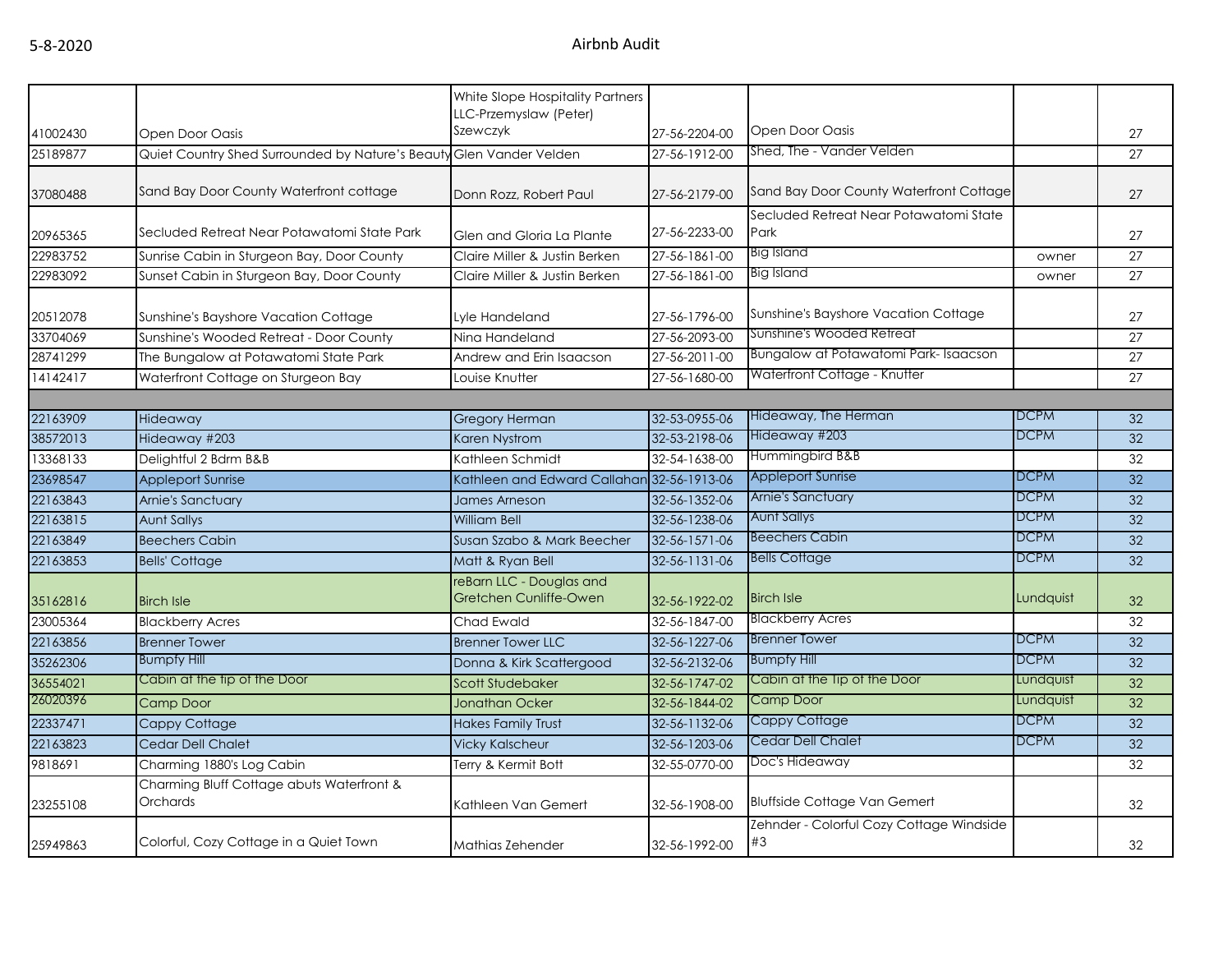| 21026430 | Cottage Hideaway                                                            | Mary Jahnke                                             | 32-55-0710-00 | Cottage Hideaway                            |                         | 32              |
|----------|-----------------------------------------------------------------------------|---------------------------------------------------------|---------------|---------------------------------------------|-------------------------|-----------------|
| 36176625 | Country Lane Home                                                           | Greg & Suzanne Sunstrom                                 | 32-56-2144-06 | County Lane Home                            | <b>DCPM</b>             | 32              |
| 39248101 | Cro's Nest - On the shore. Island views.                                    | Donald Lee Buckingham                                   | 32-56-2270-00 | Cro's Nest                                  |                         | 32              |
| 27550326 | <b>DOOR 42</b>                                                              | Shawn and Kim Marshall                                  | 32-56-1976-00 | <b>DOOR 42</b>                              |                         | 32              |
| 24741359 | Eagle Sands Beach Lodge                                                     | Matthew P Shumway                                       | 32-56-1870-06 | <b>Vandelay Shore</b>                       | <b>DCPM</b>             | 32              |
| 22163835 | East Haven                                                                  | <b>Barnara Moline</b>                                   | 32-56-1592-06 | East Haven                                  | <b>DCPM</b>             | 32              |
| 1036370  | <b>Eclectic Style Cottage</b>                                               | Tim Raduenz                                             | 32-56-0930-00 | <b>EBDC-Raduenz</b>                         |                         | 32              |
| 1807644  | First Floor with Forest View                                                | Loren & Helen Fandrei                                   | 32-56-1341-00 | Granpa's House Rental Door Co WI            |                         | 32              |
| 22163867 | <b>Garret Bay Bluff</b>                                                     | <b>William Berry</b>                                    | 32-56-1641-06 | Garret Bay Bluff                            | <b>DCPM</b>             | 32              |
| 20802710 | <b>Garrett Bay Getaway</b>                                                  | Kenneth Hays & Sally Wheelock 32-56-1802-00             |               | Garret Bay Getaway                          |                         | 32              |
| 18686076 | Get Ready to hear Welcome Home                                              | Charlene K Berg                                         | 32-56-1756-00 | Welcome Home- 12625 STH 42                  |                         | 32              |
| 37805022 | <b>Gunderson Cabin</b>                                                      | <b>Edward Patera</b>                                    | 32-56-2186-00 | Gunderson Cabin on the Water                |                         | 32              |
| 22163913 | Hoffman's Up North                                                          | Hoffman's Up North LLC - Matthe 32-56-1463-06           |               | Hoffman's Up North                          | <b>DCPM</b>             | 32              |
| 22163924 | <b>Krause Cottage</b>                                                       | Douglas & Ellen Krause                                  | 32-56-1466-06 | Krause Cottage                              | <b>DCPM</b>             | $\overline{32}$ |
| 23682161 | Lakeview Lodge                                                              | Lee Hildebrand - Lakeview Lodd 32-56-1804-06            |               | Lakeview Lodge                              | <b>DCPM</b>             | 32              |
|          |                                                                             |                                                         |               |                                             |                         |                 |
| 26960062 | Lovely Apt in Sister Bay                                                    | Stoyan Dimitrov                                         | 32-56-2006-00 | Lovely Apartment in Sister Bay-Dimitrov     |                         | 32              |
| 35222861 | <b>Moose Manor</b>                                                          | David & Cory Erickson                                   | 32-56-2085-02 | Moose Manor                                 | Lundquist               | 32              |
| 27154178 | Never Want to Leave Cottage                                                 | Herman and Camille Unger                                | 32-56-1996-00 | Never Want to Leave Cottage                 |                         | 32              |
| 36416958 | NEW! Cottage in Roweleys Bay w/ Deck & Grill!                               | Mary Cole                                               | 32-55-0014-00 | Rowleys Bay Cabins                          | evolve                  | 32              |
| 36417068 | NEW! Rowleys Bay Cottage w/Grill Near Fall Foliage Mary Cole                |                                                         | 32-55-0014-00 | Rowleys Bay Cabins                          | evolve                  | 32              |
| 38669989 | NEW! Updated Home w/Deck, 2 Mi to Sister Bay BeqBrian and Alissa Schwalbach |                                                         | 32-56-2200-00 | Beach Road Cottage - Schwalbach             | evolve                  | 32              |
| 19476764 | North Woods Cottage                                                         | <b>Robert Grant</b>                                     | 32-56-1749-00 | Northwoods Cottage                          |                         | 32              |
| 40304839 | Northern Lights Farmhouse                                                   | Randall J Daubner                                       | 32-56-1722-00 | Timberline Road - Daubner                   | previously<br>permitted | 32              |
| 38484779 | Peaceful Studio Loft on Outskirts of Sister Bay                             | Sunwise Turn LLC- Eryka Fiedler                         | 32-56-2171-00 | Sunwise Turn                                |                         | 32              |
| 22163990 | Porcupine Shores                                                            | Brian Bartell - Kim Winburn                             | 32-56-1603-06 | Porcupine Shores                            | <b>DCPM</b>             | $\overline{32}$ |
| 23052847 | Rothaus/Europe Lake                                                         | Roman and Claudia Apuzzo                                | 32-56-1849-00 | Europe Lake Cottage-Apuzzo -501 Europe Lake |                         | 32              |
| 22163998 | <b>Rustic Cottage</b>                                                       | Sandra Berg                                             | 32-56-1387-06 | <b>Rustic Cottage</b>                       | <b>DCPM</b>             | 32              |
| 6795558  | Rustic Summer Sleeping House                                                | Tim and Kathleen Kay                                    | 32-56-1523-00 | <b>Three Sisters Farm</b>                   | permnitted<br>for $3$   | 32              |
| 31885024 | Sand Bay Beach Cabin (Waterfront w/ private<br>beach)                       | Tom & Tanya Wismar - Sand<br><b>Bay Beach Cabin LLC</b> | 32-56-1880-00 | Sand Bay Beach Cabin LLC - Wismar           |                         | 32              |
| 17656861 | Schwandt Cottage                                                            | Georgina Schwandt                                       | 32-55-0177-00 | Schwandt Cottage                            |                         | 32              |
| 31074495 | Serendipity Meadow 7-acre oasis in Door County W                            | Cecilia and Dennis Lindell                              | 32-56-1963-00 | Serendipity Meadow                          |                         | 32              |
| 26095414 | Serenity Now                                                                | <b>Todd and Michelle Cox</b>                            | 32-56-1838-00 | Sister Bay Respite                          |                         | 32              |
| 22339050 | <b>Shadow Lawn</b>                                                          | John Peterson                                           | 32-56-0190-06 | Shadown Lawn                                | <b>DCPM</b>             | 32              |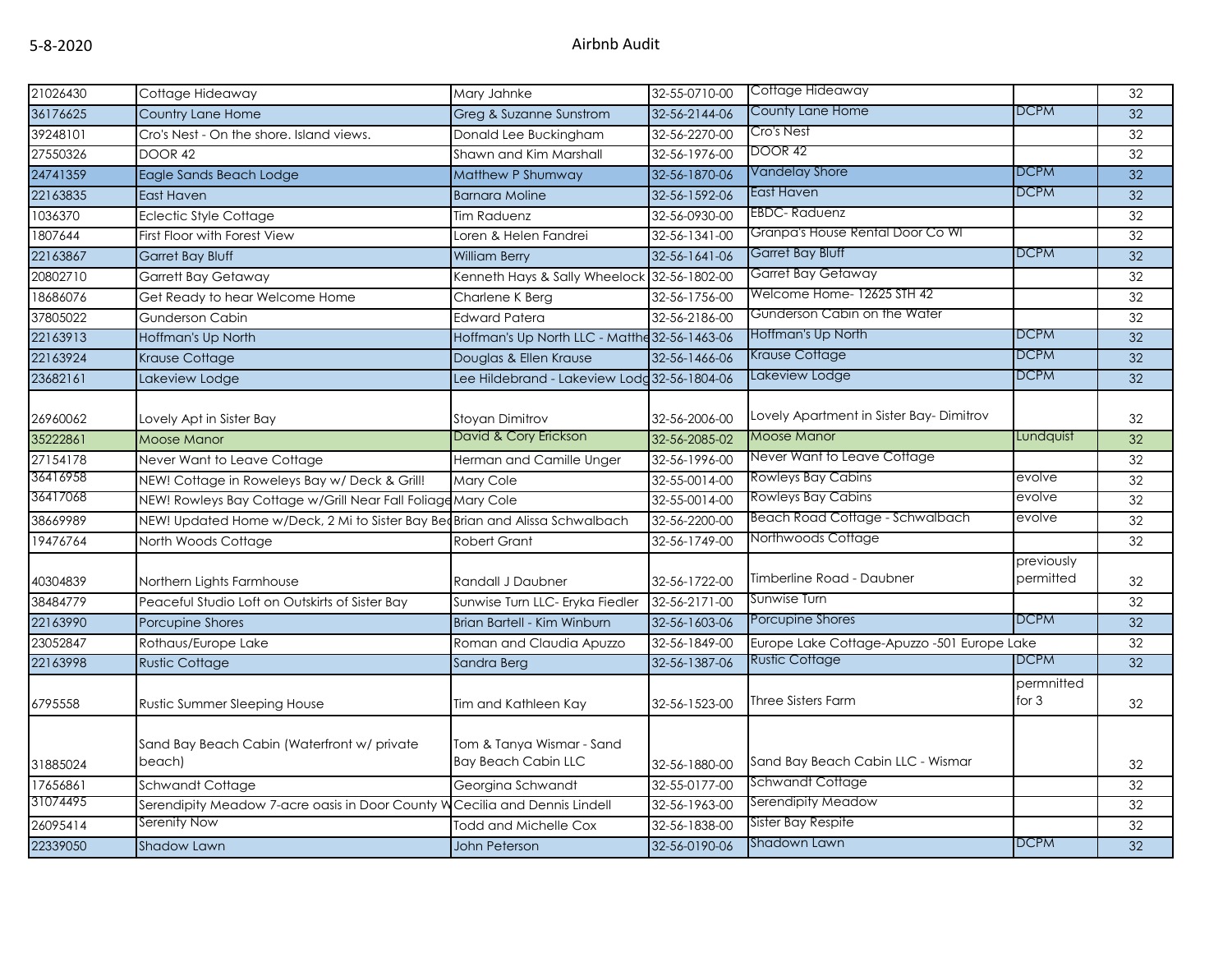| 24307299 | Sister Bay Log Home with a View                                 | Van Moreau Properties LLC                   | 32-56-1932-00 | Sister Bay Log Home with a view |                             | 32 |
|----------|-----------------------------------------------------------------|---------------------------------------------|---------------|---------------------------------|-----------------------------|----|
| 896385   | Sunny Cottage in Ellson Bay                                     | Deborah "Sophie" Taubert Geha 32-55-0124-00 |               | <b>Terra Cottages</b>           | permitted<br>for five units | 32 |
|          |                                                                 |                                             |               |                                 |                             |    |
| 2336212  | Terra Cottages #2                                               | Deborah "Sophie" Taubert Geha 32-55-0124-00 |               | <b>Terra Cottages</b>           | permitted<br>for five units | 32 |
| 14648663 | Terra Cottages #4                                               | Deborah "Sophie" Taubert Geha 32-55-0124-00 |               | <b>Terra Cottages</b>           | permitted<br>for five units | 32 |
| 896560   | Terra Cottages Gills Rock 3                                     | Deborah "Sophie" Taubert Geha 32-55-0124-00 |               | <b>Terra Cottages</b>           | permitted<br>for five units | 32 |
|          |                                                                 |                                             |               |                                 |                             |    |
| 897991   | Terra Cottages Gills Rock, Door Co.                             | Deborah "Sophie" Taubert Geha 32-55-0124-00 |               | <b>Terra Cottages</b>           | permitted<br>for five units | 32 |
| 6798124  | The Cabbage, a 1969 A frame                                     | Kimberly Hazen                              | 32-56-1496-00 | Hazen Cabbage                   |                             | 32 |
| 22164029 | The Nest                                                        | Paul O'Keefe                                | 32-56-1514-06 | Nest, The                       | <b>DCPM</b>                 | 32 |
| 41772460 | The Swedish Orchard Farm                                        | Peder Nelson                                | 32-56-2083-00 | The Swedish Orchard Farm        |                             | 32 |
|          |                                                                 |                                             |               |                                 | permitted<br>for three      |    |
| 8036265  | Three Sisters "Sweet" Retreat                                   | Tim and Kathleen Kay                        | 32-56-1523-00 | <b>Three Sisters Farm</b>       | units                       | 32 |
| 31650868 | Tree Top Getaway                                                | Kayla Gensler                               | 32-56-2040-00 | Tree Top Getaway                |                             | 32 |
| 40775569 | Under The Tree Top Getaway                                      | Kayla Gensler                               | 32-56-2040-00 | Tree Top Getaway                |                             | 32 |
| 24230129 | Unique architect designed home on waterfront blu Kimberly Hazen |                                             | 32-56-1971-00 | Vinkelhus-Vest                  |                             | 32 |
| 34750391 | Windermere                                                      | <b>Barton Warner</b>                        | 32-56-2103-06 | Windermere                      |                             | 32 |
| 22164049 | <b>Windmill Place</b>                                           | Michael & Vicki Bowers                      | 32-56-1134-06 | Windmill - 10104 Town Line Dr   | <b>DCPM</b>                 | 32 |
| 33129311 | Your million dollar view of the Bay awaits you                  | Sandra Rice                                 | 32-56-2137-00 | Rice - 11243 Bayview Road       |                             | 32 |
|          |                                                                 |                                             |               |                                 |                             |    |
| 26565068 | Chanticleer Guest House-Garden Room                             | Chanticleer Guest House, Inc.               | 33-54-0006-00 | <b>Chanticleer Guest House</b>  | permitted<br>for $12$       | 33 |
| 26537104 | Chanticleer Guest House-Granary Room                            | Chanticleer Guest House, Inc.               | 33-54-0006-00 | <b>Chanticleer Guest House</b>  | permitted<br>for $12$       | 33 |
| 26564676 | Chanticleer Guest House-Loft Room                               | Chanticleer Guest House, Inc.               | 33-54-0006-00 | <b>Chanticleer Guest House</b>  | permitted<br>for $12$       | 33 |
| 26565824 | Chanticleer Guest House-Rose Room                               | Chanticleer Guest House, Inc.               | 33-54-0006-00 | <b>Chanticleer Guest House</b>  | permitted<br>for $12$       | 33 |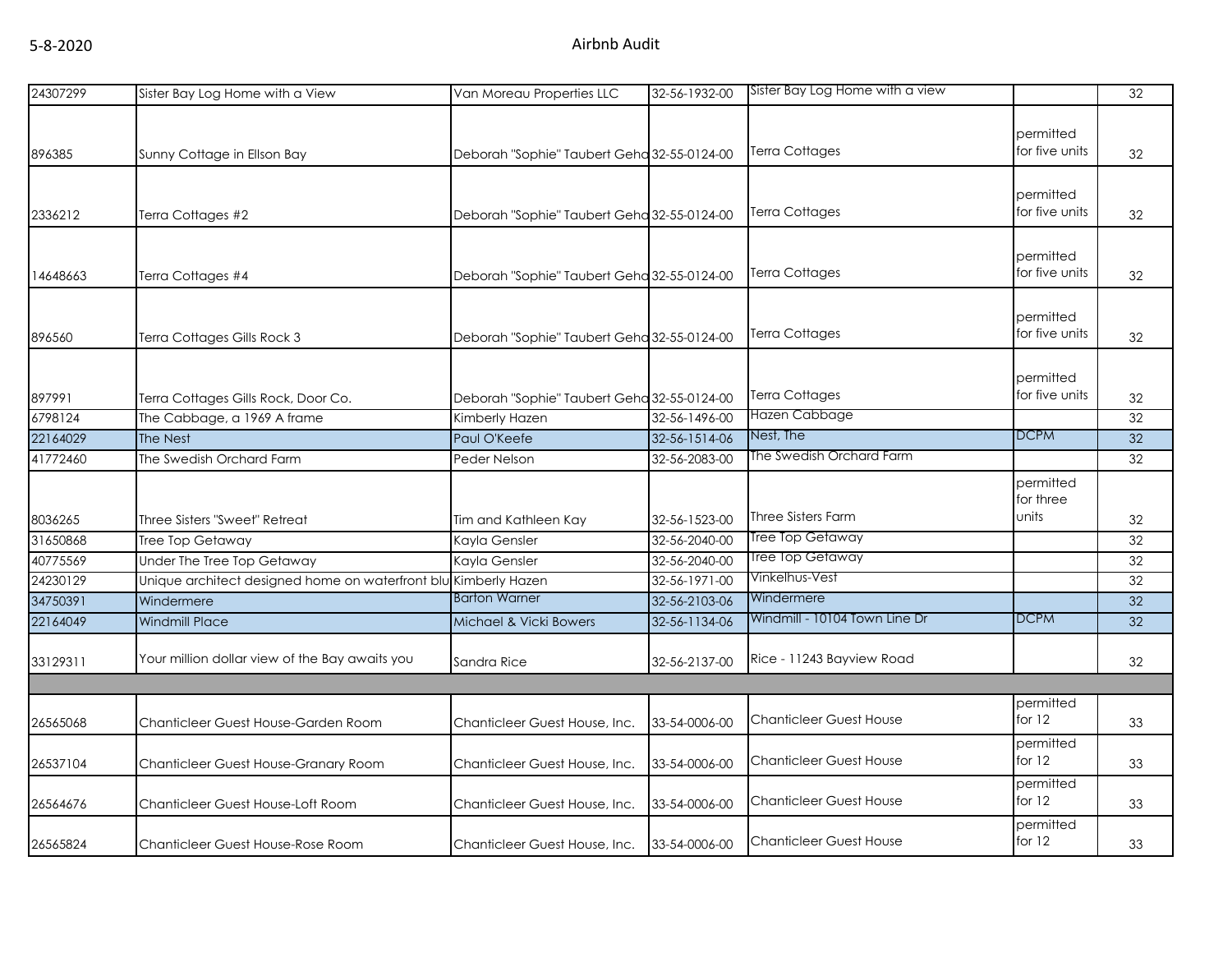| 26565527 | Chanticleer Guest House-Sunflower Room                                 | Chanticleer Guest House, Inc.                    | 33-54-0006-00 | <b>Chanticleer Guest House</b>                               | permitted<br>for $12$ | 33 |
|----------|------------------------------------------------------------------------|--------------------------------------------------|---------------|--------------------------------------------------------------|-----------------------|----|
|          | Door County Bluffside Home with Stunning Views                         |                                                  |               |                                                              |                       |    |
| 43206365 | of Bay                                                                 | Hendrickson Trust - Terese Hendr 33-56-2236-07   |               | <b>Baydream Believer</b>                                     | simplelife            | 33 |
| 28359743 | Beautiful home on the best sand beach in Door<br>Co.                   | Gary and Marion Ciepluch                         | 33-56-2009-00 | Beautiful Home on the Best Sand Beach in<br>Do Co - Ciepluch |                       | 33 |
| 23546503 | Birmingham's Barn by the Bay                                           | Birmingham's of Sturgeon Bay                     | 33-55-0163-00 | <b>Birminghams Cottages</b>                                  |                       | 33 |
| 3047435  | Cottage on Lake in State Park                                          | Barb & Gil Hoffman                               | 33-56-1429-00 | Cottage on Lake                                              |                       | 33 |
| 13328872 | Door County Dream House                                                | Fred Suchy                                       | 33-56-0695-00 | Door County Dream Home                                       |                       | 33 |
| 15048452 | Door County Escape!                                                    | Ann Johnson                                      | 33-56-1660-00 | Clark Lake Cottage - Johnson                                 |                       | 33 |
| 22939300 | Elegant Farmhouse with Massage                                         | <b>Russell Burie</b>                             | 33-56-1851-00 | Elegant Farmhouse                                            |                       | 33 |
| 31488590 | Fantastic Family Cottage on Sand Beach                                 | Kaftan Family LLP                                | 33-55-0777-00 | Kaftan - 4830 Bark Road                                      |                       | 33 |
| 28484110 | Featured in Door County Magazine Luxury Homes                          | Travis & Jolyn Boland                            | 33-56-0620-00 | Whitefish Bay - Boland 4967 Cave Point Dr                    |                       | 33 |
| 39088182 | Glidden Cottage                                                        | Justin & Lindsey Bohrer                          | 33-56-1954-00 | Bayside Cottage -- Bohrer - 3815 Bayshore                    | permitted<br>for $2$  | 33 |
| 22164023 | <b>Green House</b>                                                     | A&J Properties, LLC                              | 33-56-1493-06 | <b>Green House</b>                                           | <b>DCPM</b>           | 33 |
| 4860774  | Huge House on Glidden Drive                                            | Mary & Ray Spangler                              | 33-56-0400-00 | Mary's Beach House                                           |                       | 33 |
| 22163954 | Lakeside Haven                                                         | Kathy Richmond                                   | 33-56-1240-06 | Lakeside Haven                                               | <b>DCPM</b>           | 33 |
| 25742101 | Lodge on Laurie Lane                                                   | Shirley Becker Trust - Polly Kerkm 33-56-1492-17 |               | Lodge on Laurie Lane                                         | restassure            | 33 |
| 28407162 | Log Cabin on the nicest sand beach in Door Count Log Cabin Rentals LLC |                                                  | 33-56-1447-00 | Log Cabin on the Water                                       |                       | 33 |
| 18834422 | Midship at Three's Company                                             | Jon Hanson                                       | 33-56-906-00  | Little Harbor Cottages                                       | permitted<br>for $3$  | 33 |
| 33554883 | NEW LISTING - Rustic Charm just steps from the Bay                     | John & Julie Thenell- Thenell Ren 33-55-0063-07  |               | Thenells Cottage                                             | simplelife            | 33 |
| 35428738 | NEW Listing! Entire private home! Guaranteed fun!                      | Pete Hurth                                       | 33-56-2151-00 | Hurth - Bluff Court Trail                                    |                       | 33 |
| 25551184 | NEW listing! Sand Beach Cottage on Lake<br>Michigan                    | Greg, Mary, Nick and Jennelle<br>Anderson        | 33-56-1942-00 | Sand Beach Cottage - Anderson                                |                       | 33 |
| 36451928 | Secluded Forest Retreat in Door County                                 | John F Quella                                    | 33-56-2169-00 | Quella -4324 Whitefish Bay Rd-Secluded<br>pine tree retre    |                       | 33 |
| 18834309 | Starboard Cottage at Three's Company                                   | Jon Hanson                                       | 33-56-0906-00 | Little Harbor Cottages                                       | permitted<br>for $3$  | 33 |
| 19767552 | <b>Stunning Door County Sunsets</b>                                    | <b>Beth Ann Resch</b>                            | 33-56-1792-00 | Stunning Door County Sunsets - Resch                         |                       | 33 |
| 25487105 | Sturgeon Bay Waterfront Cottage                                        | Justin & Lindsey Bohrer                          | 33-56-1954-00 | Bayside Cottage -- Bohrer - 3815 Bayshore                    |                       | 33 |
| 38026760 | Sunset Bluff                                                           | Carter Holdings LLC                              | 33-56-2205-00 | Sunset Bluff - 5217 Red Sunset Lane                          |                       | 33 |
| 12323917 | Woodsy Retreat on Lake Michigan                                        | Joan Shiels                                      | 33-56-1627-00 | Woodsy Retreat on Lake Michigan                              |                       | 33 |
|          |                                                                        |                                                  |               |                                                              |                       |    |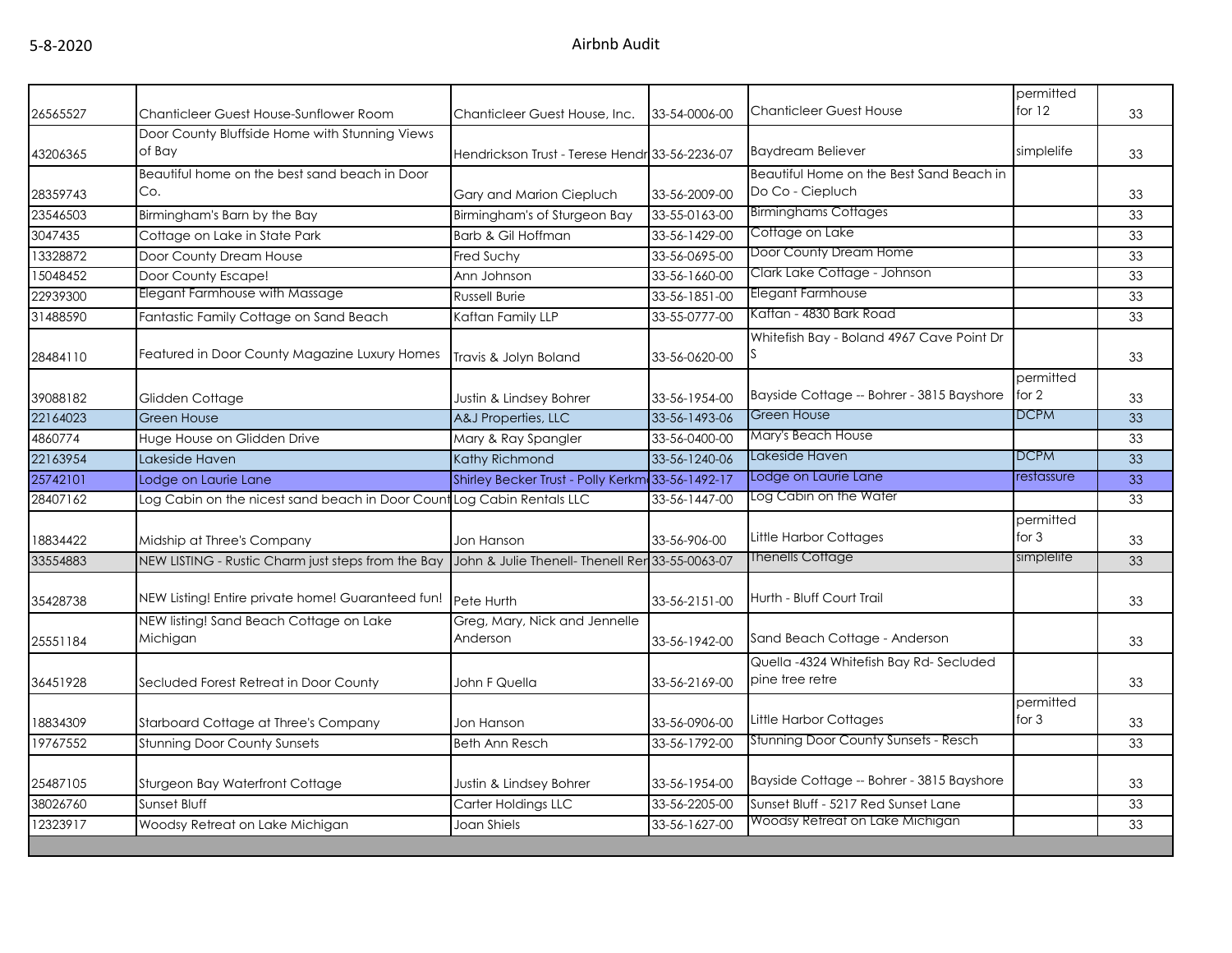| 26339590 | 1 Bedroom Suite                                                      | Nora Zacek                                       | 34-50-0077-00 | Open Hearth Lodge                           |             | 34              |
|----------|----------------------------------------------------------------------|--------------------------------------------------|---------------|---------------------------------------------|-------------|-----------------|
| 26339607 | Evergreen Suite                                                      | Nora Zacek                                       | 34-50-0077-00 | Open Hearth Lodge                           |             | 34              |
|          |                                                                      |                                                  |               |                                             |             |                 |
| 35615823 | 101: Downtown Sister Bay Door County, Wisconsin                      | Mary Erickson                                    | 34-53-2150-00 | Marina View Condominium #101 - The 101      |             | 34              |
| 34598765 | Marina View #104                                                     | Max Mc Cormick                                   | 34-56-2023-06 | Marina View Condominiums #104               | <b>DCPM</b> | 34              |
| 34538998 | Mill Road Place #1                                                   | <b>Patrick Quinn</b>                             | 34-53-2072-06 | Mill Road Place #1                          | <b>DCPM</b> | 34              |
| 34539755 | Mill Road Place #2                                                   | Kevin and Vicki Quinn                            | 34-53-2120-06 | Mill Road Place #2                          | <b>DCPM</b> | 34              |
| 34540316 | Mill Road Place #3                                                   | Ken Larsen - Mill Road Place LLC 34-53-21 12-06  |               | Mill Road Place #3                          | <b>DCPM</b> | 34              |
| 34540627 | Mill Road Place #4                                                   | Ken Larsen - Mill Road Place LLC 34-53-2113-06   |               | Mill Road Place #4                          | <b>DCPM</b> | 34              |
| 38355098 | Abode on Spring                                                      | Kevin Schuhart                                   | 34-56-1291-06 | Abode on Spring                             | <b>DCPM</b> | 34              |
| 23698884 | Another Thyme                                                        | <b>David Peterson</b>                            | 34-56-1805-06 | Another Thyme                               | <b>DCPM</b> | 34              |
| 43266518 | Bay Shore Bungalow---Home With a View                                | Door County Squires LLC                          | 34-56-2287-00 | <b>Bayshore Bungalow</b>                    |             | 34              |
| 12672427 | Beach view waterfront park access!                                   | Dawn and Walter Nawrot                           | 34-56-1620-00 | Parkview Drive - Nawrot                     |             | 34              |
| 42412911 | Camp Kukubuku                                                        | Kevin and Annie Geurts                           | 34-56-2256-00 | Camp Kukubuku                               |             | 34              |
| 22163827 | Copper Moon                                                          | <b>Donald Denny</b>                              | 34-55-0761-06 | Copper Moon Cottage                         | <b>DCPM</b> | $\overline{34}$ |
| 24200272 | Cotter Cottage                                                       | <b>Brandon Cotter</b>                            | 34-56-1885-00 | Cotter Cottage                              |             | 34              |
| 19227870 | Cute and Cozy Steps from Downtown                                    | Audrey and Craig Schmidt                         | 34-56-1769-00 | Cute and Cozy Sister Bay - Schmidt          |             | 34              |
| 25692012 | Door in the woods                                                    | Tom Ahlbeck - Daisy Ahlbeck Tru 34-56-1892-06    |               | Door in the Woods                           |             | 34              |
| 16332969 | Family Friendly Retreat in the Heart of Sister Bay                   | Pamela Schmitz/ CPS Holdings L                   | 34-56-1695-00 | Sister Bay Chalet                           |             | 34              |
| 33579557 | Farmhouse on Northwoods                                              | <b>Hillside Cove LLC</b>                         | 34-56-2080-00 | Farmhouse on Northwoods                     |             | 34              |
| 22163906 | <b>Hidden Gem</b>                                                    | Julie & Nathan Slovin                            | 34-56-0495-06 | Hidden Gem on Trillium                      | <b>DCPM</b> | 34              |
| 22164027 | <b>High Garden</b>                                                   | Jeff & Alisha Wiswell - Wiswell Pro34-56-1888-06 |               | <b>High Garden</b>                          | <b>DCPM</b> | 34              |
| 42433713 | <b>Highland Escape</b>                                               | Rebecca and Erik Spychalski                      | 34-53-2261-06 | <b>Highland Escape</b>                      | <b>DCPM</b> | 34              |
| 30368118 | Hillside Haven                                                       | Pamela Schmitz/ CPS Holdings L                   | 34-56-2051-00 | Hillside Haven                              |             | 34              |
| 22339043 | King's Landing                                                       | <b>Wiswell Property Group</b>                    | 34-56-1602-06 | Kings Landing                               | <b>DCPM</b> | 34              |
|          |                                                                      |                                                  |               |                                             |             |                 |
| 27491674 | Large Classic Cottage in Heart of Sister Bay                         | Ashley Prange et al                              | 34-56-1985-00 | Large Classic Cottage in Hear of Sister Bay |             | 34              |
| 30958438 | Maple Manor                                                          | <b>Gary Polipnick</b>                            | 34-56-2050-00 | Maple Manor - Polipnick                     |             | 34              |
| 37881421 | Modern Dörr   New Downtown Sister Bay Cottage Sarah VandenLangenberg |                                                  | 34-56-2196-00 | Modern Dorr                                 |             | 34              |
| 33591420 | Newly Renovated Home in Heart of Sister Bay                          | <b>Fred Bexell</b>                               | 34-56-2138-00 | Heart of Sister Bay Bexell                  |             | 34              |
| 42222859 | Pheasant Court Near the Bay                                          | <b>Charles Raymond</b>                           | 34-56-2260-06 | Pheasant Court Near the Bay                 | <b>DCPM</b> | 34              |
| 22163993 | <b>Port New</b>                                                      | Andrew Bookmeier                                 | 34-56-0075-06 | Port New                                    | <b>DCPM</b> | 34              |
| 25692031 | Salinskys Domicile Cottage                                           | <b>Jim Salinsky</b>                              | 34-56-1757-06 | Salinskys Domicile Cottage                  | <b>DCPM</b> | 34              |
| 20981273 | Sister Bay Cottage                                                   | Karen Berndt                                     | 34-56-1788-00 | Sister Bay Cottage                          |             | 34              |
| 23352551 | Sister Bay Eclectic Cottage                                          | Tim Raduenz                                      | 34-56-1859-00 | SBDC                                        |             | 34              |
| 25692218 | <b>Sister Bay View</b>                                               | James Johnson                                    | 34-56-1422-06 | Sister Bay View                             | <b>DCPM</b> | 34              |
| 38747238 | Spacious Sister Bay Home                                             | <b>HRISTO BLAGOEV ET AL</b>                      | 34-56-2180-00 | Spacious Sister Bay Home                    | evolve      | 34              |
| 40176826 | <b>Sweetbriar Country Manor</b>                                      | Deb Homan                                        | 34-56-0743-00 | Sweetbriar                                  |             | 34              |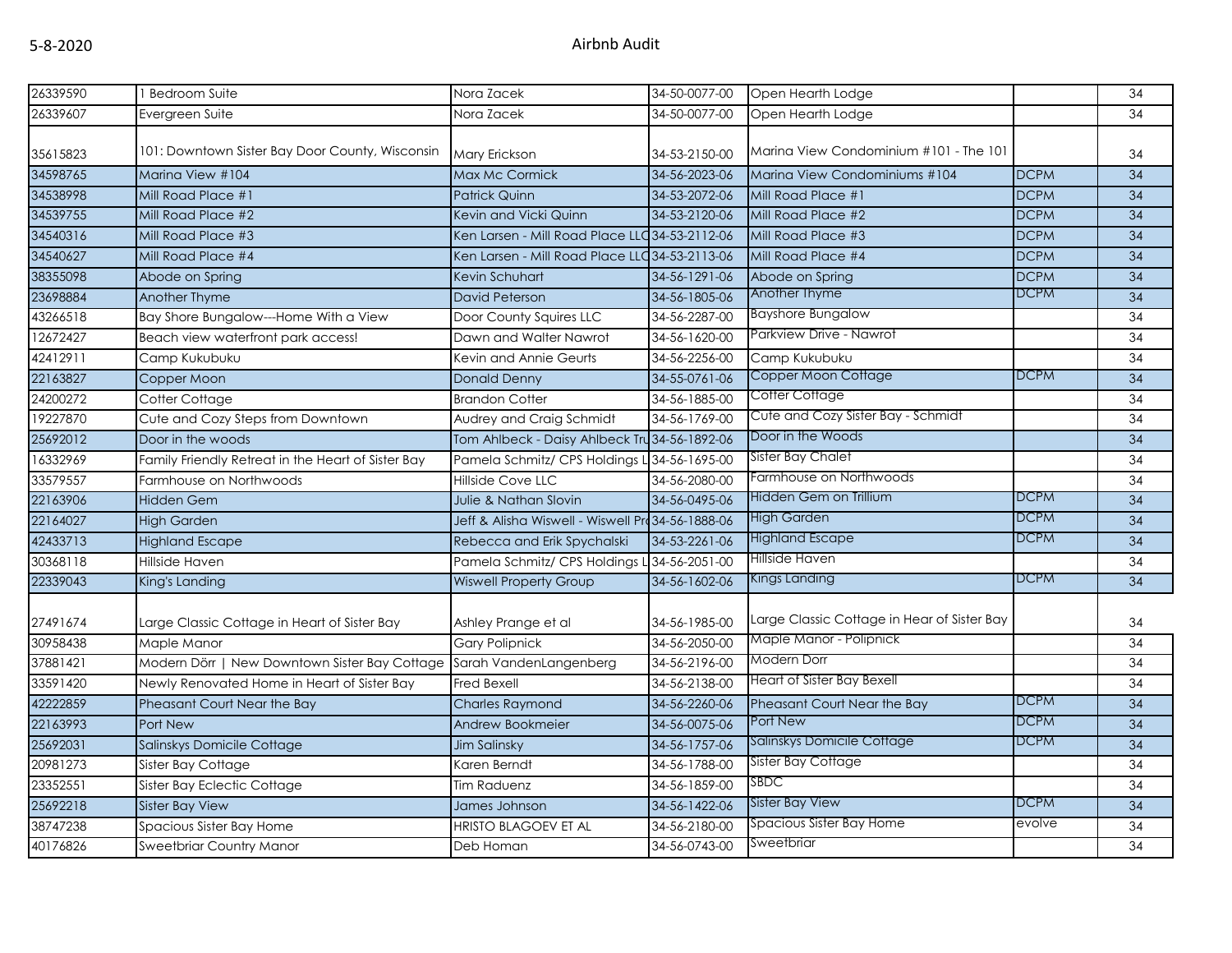| 2613362  | The Cotter Cottage                                           | <b>Brandon Cotter</b>                      | 34-56-1371-00 | The Cotter Cottage         |                            | 34              |
|----------|--------------------------------------------------------------|--------------------------------------------|---------------|----------------------------|----------------------------|-----------------|
| 26327643 | The Yoga Pad - Open & Eclectic Includes Free Yog Brad Massey |                                            | 34-56-1982-00 | Yoga Pad, The              |                            | 34              |
| 22164033 | <b>Trillium Lane</b>                                         | Dennis & Maribeth Dorn                     | 34-56-1702-06 | <b>Trillium Retreat</b>    | <b>DCPM</b>                | $\overline{34}$ |
| 22164040 | Wall to Wall Retreat                                         | Jack and Teresa Wall                       | 34-56-1335-06 | Wall to Wall Retreat       | <b>DCPM</b>                | 34              |
| 43362974 | Waterfront Cottage on Little Sister Bay                      |                                            |               |                            |                            | 34              |
|          |                                                              |                                            |               |                            |                            |                 |
|          |                                                              |                                            |               |                            |                            |                 |
|          | 33ft Yacht!                                                  |                                            |               |                            | 17 (15 rooms<br>+ 2 boats) |                 |
| 27656165 |                                                              | Jon Hanson                                 | 35-50-0907-00 | Snug Harbor Inn            |                            | 35              |
|          |                                                              |                                            |               |                            |                            |                 |
| 20869118 | Carver Cabin                                                 | Jon Hanson                                 | 35-50-0907-00 | Snug Harbor Inn            | 17 (15 rooms<br>+ 2 boats) | 35              |
|          |                                                              |                                            |               |                            | permitted                  |                 |
| 31929058 | Deluxe Room, 1 King Bed, Second Floor                        | Holiday Motel Management LLC 35-50-0964-00 |               | <b>Holiday Music Hotel</b> | for $18$                   | 35              |
|          |                                                              |                                            |               |                            | permitted                  |                 |
| 31927648 | Deluxe Room, 1 Queen Bed, Second Floor                       | Holiday Motel Management LLC 35-50-0964-00 |               | Holiday Music Hotel        | for 18                     | 35              |
|          |                                                              |                                            |               |                            |                            |                 |
|          |                                                              |                                            |               |                            | 17 (15 rooms               |                 |
| 33549110 | Luxury Suite                                                 | Jon Hanson                                 | 35-50-0907-00 | Snug Harbor Inn            | + 2 boats)                 | 35              |
|          |                                                              |                                            |               |                            | permitted                  |                 |
| 31928802 | Room, 1 King Bed, Second Floor                               | Holiday Motel Management LLC 35-50-0964-00 |               | <b>Holiday Music Hotel</b> | for 18                     | 35              |
|          |                                                              |                                            |               |                            | permitted                  |                 |
| 24498867 | Room, 1 Queen Bed and 1 Full Bed, Ground Floor               | Holiday Motel Management LLC 35-50-0964-00 |               | Holiday Music Hotel        | for 18                     | 35              |
|          |                                                              |                                            |               |                            | permitted                  |                 |
| 31928561 | Room, 1 Queen Bed and 1 Full Bed, Second Floor               | Holiday Motel Management LLC 35-50-0964-00 |               | Holiday Music Hotel        | for $18$                   | 35              |
|          | Room, 1 Queen Bed, Ground Floor                              |                                            |               | Holiday Music Hotel        | permitted<br>for $18$      |                 |
| 24476710 |                                                              | Holiday Motel Management LLC 35-50-0964-00 |               |                            |                            | 35              |
| 31927631 | Room, 1 Queen Bed, Second Floor                              | Holiday Motel Management LLC 35-50-0964-00 |               | <b>Holiday Music Hotel</b> | permitted<br>for 18        | 35              |
|          |                                                              |                                            |               |                            | permitted                  |                 |
| 31926806 | Room, 2 Double beds, Ground Floor                            | Holiday Motel Management LLC 35-50-0964-00 |               | Holiday Music Hotel        | for $18$                   | 35              |
|          |                                                              |                                            |               |                            | permitted                  |                 |
| 31928285 | Room, 2 Double Beds, Second Floor                            | Holiday Motel Management LLC 35-50-0964-00 |               | <b>Holiday Music Hotel</b> | for $18$                   | 35              |
|          |                                                              |                                            |               |                            |                            |                 |
|          |                                                              |                                            |               |                            | 17 (15 rooms               |                 |
| 33826447 | Waterfront 2 Bedroom Cottage at Snug Harbor Inn Jon Hanson   |                                            | 35-50-0907-00 | Snug Harbor Inn            | + 2 boats)                 | 35              |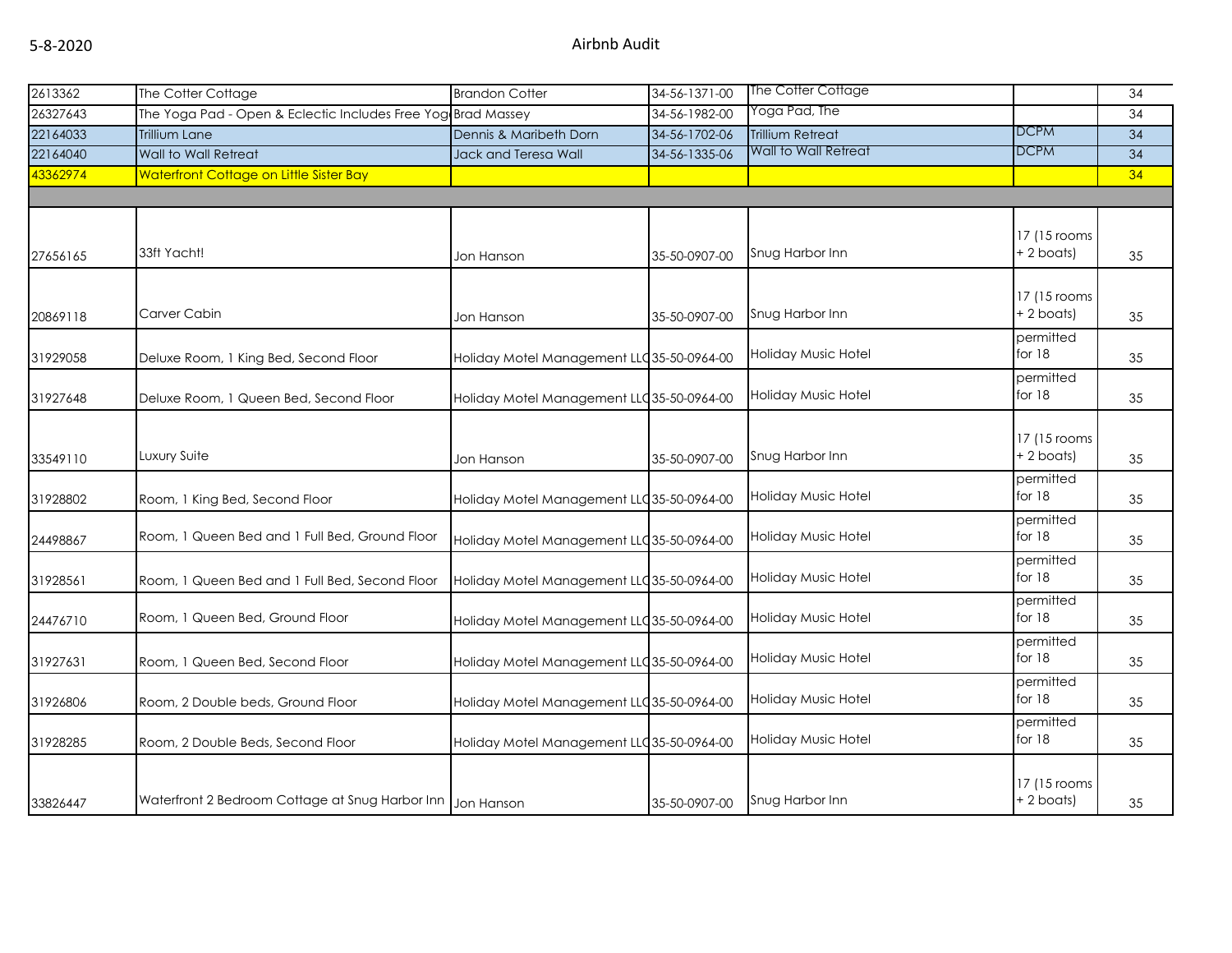| 33826458 | Snug Harbor Inn - Deluxe                                       | Jon Hanson          | 35-50-0907-00 | Snug Harbor Inn | 17 (15 rooms)<br>+ 2 boats)  | 35 |
|----------|----------------------------------------------------------------|---------------------|---------------|-----------------|------------------------------|----|
| 18834495 | Snug Harbor Inn - Port Cottage                                 | Jon Hanson          | 35-50-0907-00 | Snug Harbor Inn | 17 (15 rooms<br>$+ 2$ boats) | 35 |
| 24114480 | Studio Suite                                                   | Jon Hanson          | 35-50-0907-00 | Snug Harbor Inn | 17 (15 rooms<br>+2 boats)    | 35 |
| 33826450 | Waterfront Boutique Room                                       | Jon Hanson          | 35-50-0907-00 | Snug Harbor Inn | 17 (15 rooms<br>$+ 2$ boats) | 35 |
| 24113755 | Waterfront Luxury Cottage with Whirlpool                       | Jon Hanson          | 35-50-0907-00 | Snug Harbor Inn | 17 (15 rooms<br>+2 boats)    | 35 |
| 24114293 | Waterfront Luxury Cottage with Whirlpool at Snug<br>Harbor Inn | Jon Hanson          | 35-50-0907-00 | Snug Harbor Inn | 17 (15 rooms<br>$+2$ boats)  | 35 |
| 33826446 | Waterfront Studio Cottage with Whirlpool                       | Jon Hanson          | 35-50-0907-00 | Snug Harbor Inn | 17 (15 rooms<br>$+ 2$ boats) | 35 |
| 31535739 | Room 1: Door County Orchard (Main House) -<br>White Lace Inn   | Dennis Statz        | 35-52-0856-00 | White Lace Inn  | permitted<br>for 19          | 35 |
| 31560774 | Room 10: Secret Garden (Garden House) - White<br>Lace Inn      | Dennis Statz        | 35-52-0856-00 | White Lace Inn  | permitted<br>for 19          | 35 |
| 31560870 | Room 11: The Hideaway (Garden House) - White<br>Lace Inn       | Dennis Statz        | 35-52-0856-00 | White Lace Inn  | permitted<br>for 19          | 35 |
| 31535845 | Room 2: Old Garden Roses (Main House) - White<br>Lace Inn      | <b>Dennis Statz</b> | 35-52-0856-00 | White Lace Inn  | permitted<br>for $19$        | 35 |
| 31536049 | Room 3: English Lavender (Main House) - White<br>Lace Inn      | Dennis Statz        | 35-52-0856-00 | White Lace Inn  | permitted<br>for 19          | 35 |
| 31536176 | Room 4: Romantic Retreat (Main House) - White<br>Lace Inn      | <b>Dennis Statz</b> | 35-52-0856-00 | White Lace Inn  | permitted<br>for $19$        | 35 |
| 31536254 | Room 6: Vintage Rose (Garden house) - White<br>Lace Inn        | <b>Dennis Statz</b> | 35-52-0856-00 | White Lace Inn  | permitted<br>for $19$        | 35 |
| 31536340 | Room 7: Garden View (Garden House) - White<br>Lace Inn         | <b>Dennis Statz</b> | 35-52-0856-00 | White Lace Inn  | permitted<br>for 19          | 35 |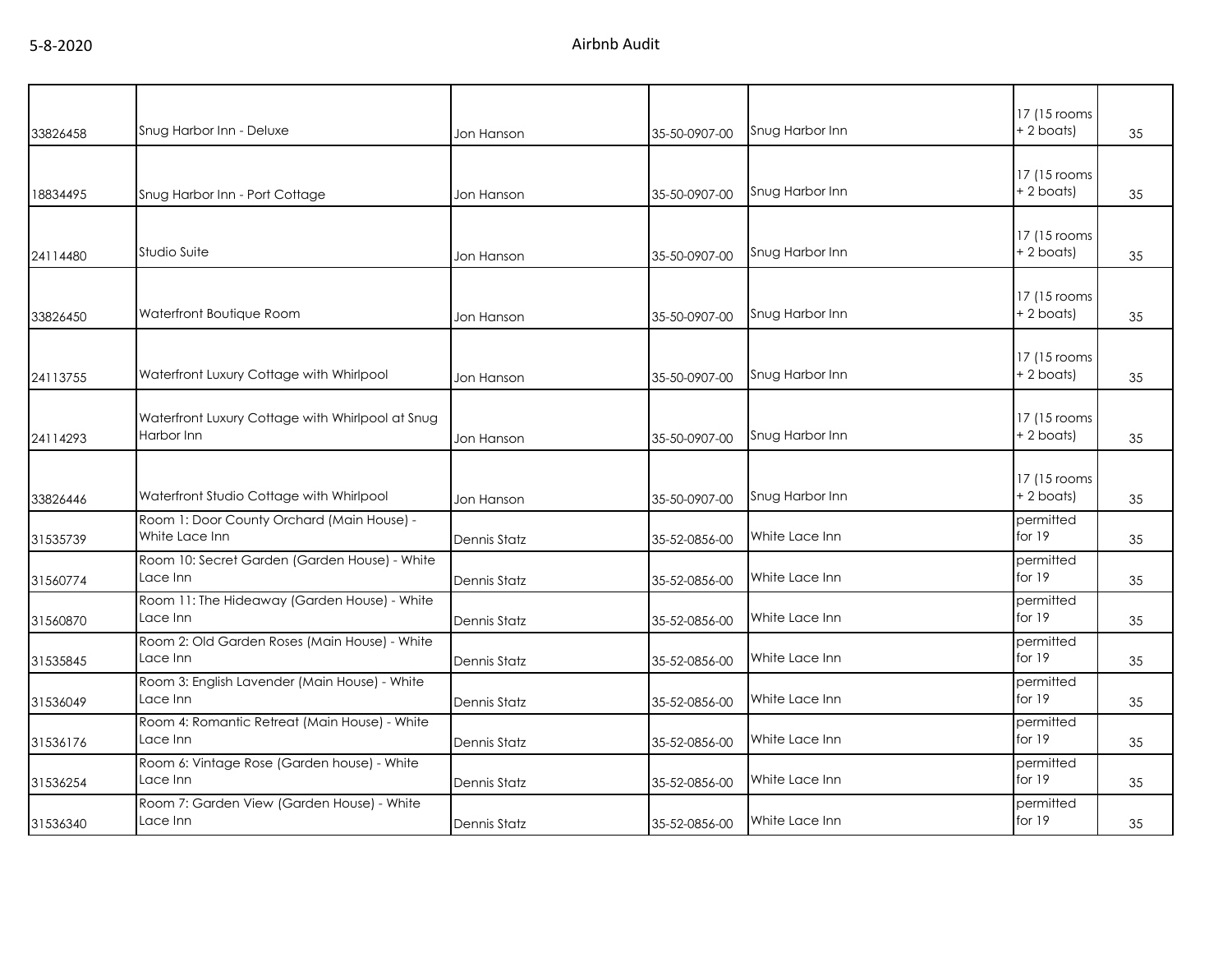| 31560145 | Room 8: English Country (Garden House) - White<br>Lace Inn    | Dennis Statz                                 | 35-52-0856-00 | White Lace Inn                    | permitted<br>for 19        | 35              |
|----------|---------------------------------------------------------------|----------------------------------------------|---------------|-----------------------------------|----------------------------|-----------------|
|          | Room 9: Casual Victorian (Garden House) - White               |                                              |               |                                   | permitted                  |                 |
| 31560520 | Lace Inn                                                      | Dennis Statz                                 | 35-52-0856-00 | White Lace Inn                    | for $19$                   | 35              |
| 31561008 | Room A: Royal Chamber (Washburn House) -<br>White Lace Inn    | Dennis Statz                                 | 35-52-0856-00 | White Lace Inn                    | permitted<br>for 19        | 35              |
| 31566668 | Room C: Wild Roses (Washburn House) - White<br>Lace Inn       | Dennis Statz                                 | 35-52-0856-00 | White Lace Inn                    | permitted<br>for $19$      | 35              |
| 31566760 | Room D: Country Cottage (Washburn House) -<br>White Lace Inn  | Dennis Statz                                 | 35-52-0856-00 | White Lace Inn                    | permitted<br>for 19        | 35              |
| 31877729 | Steeple View Cottage                                          | Dennis Statz                                 | 35-52-0856-00 | White Lace Inn                    | permitted<br>for 19        | 35              |
| 31586882 | Suite 16: Winter Warmth (Hadley House) - White<br>Lace Inn    | Dennis Statz                                 | 35-52-0856-00 | White Lace Inn                    | permitted<br>for $19$      | 35              |
| 31587028 | Suite 17: Country Summer (Hadley House) - White<br>Lace Inn   | Dennis Statz                                 | 35-52-0856-00 | White Lace Inn                    | permitted<br>for 19        | 35              |
| 31587189 | Suite 18: Fall Festival (Hadley House) - White Lace<br>Inn    | Dennis Statz                                 | 35-52-0856-00 | White Lace Inn                    | permitted<br>for 19        | 35              |
| 31587433 | Suite 19: Spring Floral (Hadley House) - White Lace<br>Inn    | Dennis Statz                                 | 35-52-0856-00 | White Lace Inn                    | permitted<br>for 19        | 35              |
| 31561096 | Suite B: Victorian Suite (Washburn House) - White<br>Lace Inn | Dennis Statz                                 | 35-52-0856-00 | White Lace Inn                    | permitted<br>for 19        | 35              |
| 3190446  | Downtown Sturgeon Bay - Postcard                              | RME Holdings - Robert Esposito               | 35-53-1452-00 | Arbor and Postcard - RME Holdings | Permitted for<br>two units | 35              |
| 12792862 | Downtown Sturgeon Bay CornerSuite                             | Robert & Teresa Esposito                     | 35-53-1628-00 | Villa and Corner Suite            | permitted<br>for $3$       | 35              |
| 12793691 | Downtown Sturgeon Bay Villa Suite                             | Robert & Teresa Esposito                     | 35-53-1628-00 | Villa and Corner Suite            | permitted<br>for $3$       | 35              |
| 3324489  | Downtown Sturgeon Bay, Arbor                                  | RME Holdings - Robert Esposito 35-53-1452-00 |               | Arbor and Postcard - RME Holdings | Permitted for<br>two units | 35              |
| 21642288 | Overlooking Third Ave                                         | Joe Baw and Rob Paul                         | 35-53-1816-00 | Overlooking Third Ave             |                            | 35              |
| 19180482 | The Coach House                                               | Robert & Teresa Esposito                     | 35-53-1628-00 | Villa and Corner Suite            | permitted<br>for $3$       | 35              |
| 4692800  | the Magnolia Suite                                            | Diane Allen & Mike Perski                    | 35-53-1096-00 | The Magnolia                      |                            | $\overline{35}$ |
| 3980384  | the MAGNOLIA suite                                            | Diane Allen & Mike Perski                    | 35-53-1096-00 | The Magnolia                      | duplicate<br>listing       | 35              |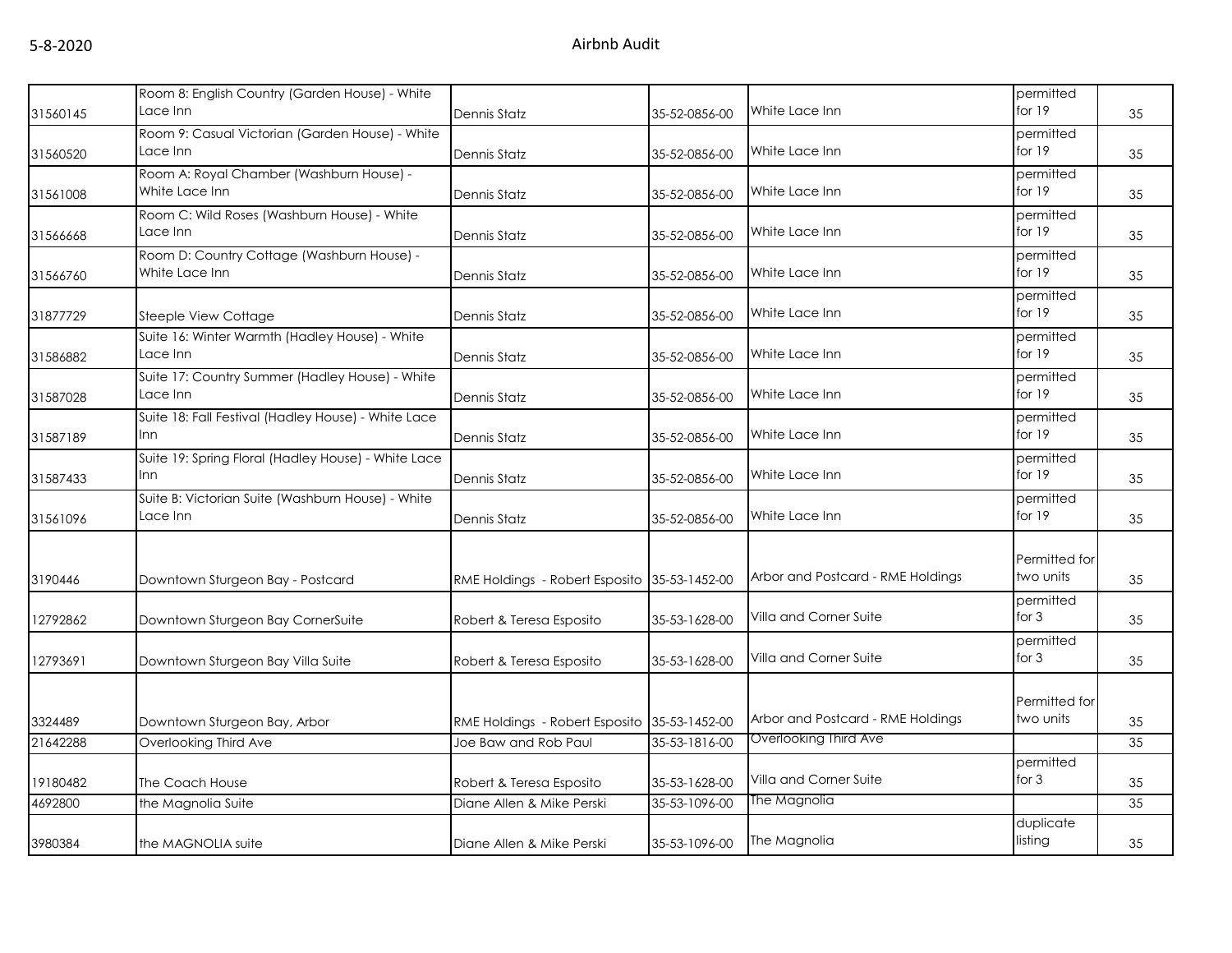| 22027336 | Dancing Dragonfly Airbnb                                                                          | David Hayes                                    | 35-54-1427-00 | Dancing Dranglfy                |                            | 35 |
|----------|---------------------------------------------------------------------------------------------------|------------------------------------------------|---------------|---------------------------------|----------------------------|----|
| 9506189  | Diplomat Bed and Breakfast/Treaty Suite                                                           | Tami Dal Santo                                 | 35-54-1544-00 | Diplomat Bed and Breakfast      | permitted<br>for six units | 35 |
| 27085342 | Garden Gate Bed & Breakfast: English Lavender<br>Room                                             | <b>Robin Vallow</b>                            | 35-54-0858-00 | Garden Gate                     | permitted<br>for $4$       | 35 |
| 27085059 | Garden Gate Bed and Breakfast: Cottage Rose<br>Room                                               | Robin Vallow                                   | 35-54-0858-00 | Garden Gate                     | permitted<br>for $4$       | 35 |
| 27084207 | Garden Gate Bed and Breakfast: Garden Suite                                                       | <b>Robin Vallow</b>                            | 35-54-0858-00 | Garden Gate                     | permitted<br>for $4$       | 35 |
| 26745725 | Garden Gate Bed and Breakfast: Vintage Rose<br>Room                                               | Robin Vallow                                   | 35-54-0858-00 | Garden Gate                     | permitted<br>for $4$       | 35 |
| 35225889 | Suite Sweets #2 Cherries Jubilee                                                                  | <b>Terry Ullman</b>                            | 35-54-1967-00 | Door County Candy B&B           | permitted<br>for $3$       | 35 |
| 28540445 | <b>Sweet Suites</b>                                                                               | Terry Ullman                                   | 35-54-1967-00 | Door County Candy B&B           | permitted<br>for $3$       | 35 |
| 17586605 | The Diplomat Bed and Breakfast/Chancery suite                                                     | Tami Dal Santo                                 | 35-54-1544-00 | Diplomat Bed and Breakfast      | permitted<br>for six units | 35 |
| 24911248 | 3BR Newly Renovated House in Sturgeon Bay                                                         | Phlip Lyons and Judith Dwyer Ly 35-56-1994-00  |               | Three Bedroom House - Lyons     |                            | 35 |
| 1095333  | A City Cottage in the Heart of Town                                                               | Kelly Avenson & Elliot Goettelmd 35-56-1651-17 |               | City Cottage, The               | permitted<br>for $2$       | 35 |
| 26203239 | Air Mikey B                                                                                       | Michael Bleck                                  | 35-56-1911-00 | Bleck-316 N Joliet              |                            | 35 |
| 18359397 | <b>Barbara's Guest House</b>                                                                      | Stephen Day                                    | 35-56-1727-00 | <b>Barbara's Guest House</b>    |                            | 35 |
| 35255687 | Between Two Bridges                                                                               | Charolette Baierl                              | 35-56-2143-00 | Between two bridges             |                            | 35 |
| 37879336 | Canal House - Waterfront Living in Sturgeon Bay                                                   | <b>Shaun Tauber</b>                            | 35-56-2163-00 | Tauber Memorial Drive           |                            | 35 |
| 24733645 | Castaway Cottage                                                                                  | Jonathan & Kathy Salit                         | 35-56-1936-00 | Castaway Cottage                |                            | 35 |
| 19824536 | Chalet by the Bay                                                                                 | Jonathan Salit                                 | 35-56-1807-00 | Chalet by the Bay - Salit       |                            | 35 |
| 9271311  | Chalet on the Shore                                                                               | Jennifer Jorns & Brian Frisque                 | 35-56-1663-00 | Chalet by the Shore             |                            | 35 |
| 28415584 | City Apartment   In the heart of historic downtown Kelly Avenson & Elliot Goettelmq 35-56-1651-17 |                                                |               | City Cottage, The               | permitted<br>for $2$       | 35 |
| 34182259 | Compass Cove   Downtown Home with Modern<br>updates                                               | <b>Matthew and Desiree Wood</b>                | 35-56-2048-17 | Compass Cove                    | Restassure                 | 35 |
| 8146241  | Cute Yellow House                                                                                 | Joan Schiels/Jan Mills                         | 35-56-1559-00 | Little Yellow House             |                            | 35 |
| 24261293 | Dock on the Bay Coach Home                                                                        | Fear Investments                               | 35-56-1889-00 | Dock on the Bay                 |                            | 35 |
| 19179293 | Door County Bayview                                                                               | Diane Rockwell                                 | 35-56-1772-00 | Door County Bayview             |                            | 35 |
| 28511065 | Door County Home Away From Home                                                                   | Alison and Phil Weckler                        | 35-56-2001-00 | Door County Home Away from Home |                            | 35 |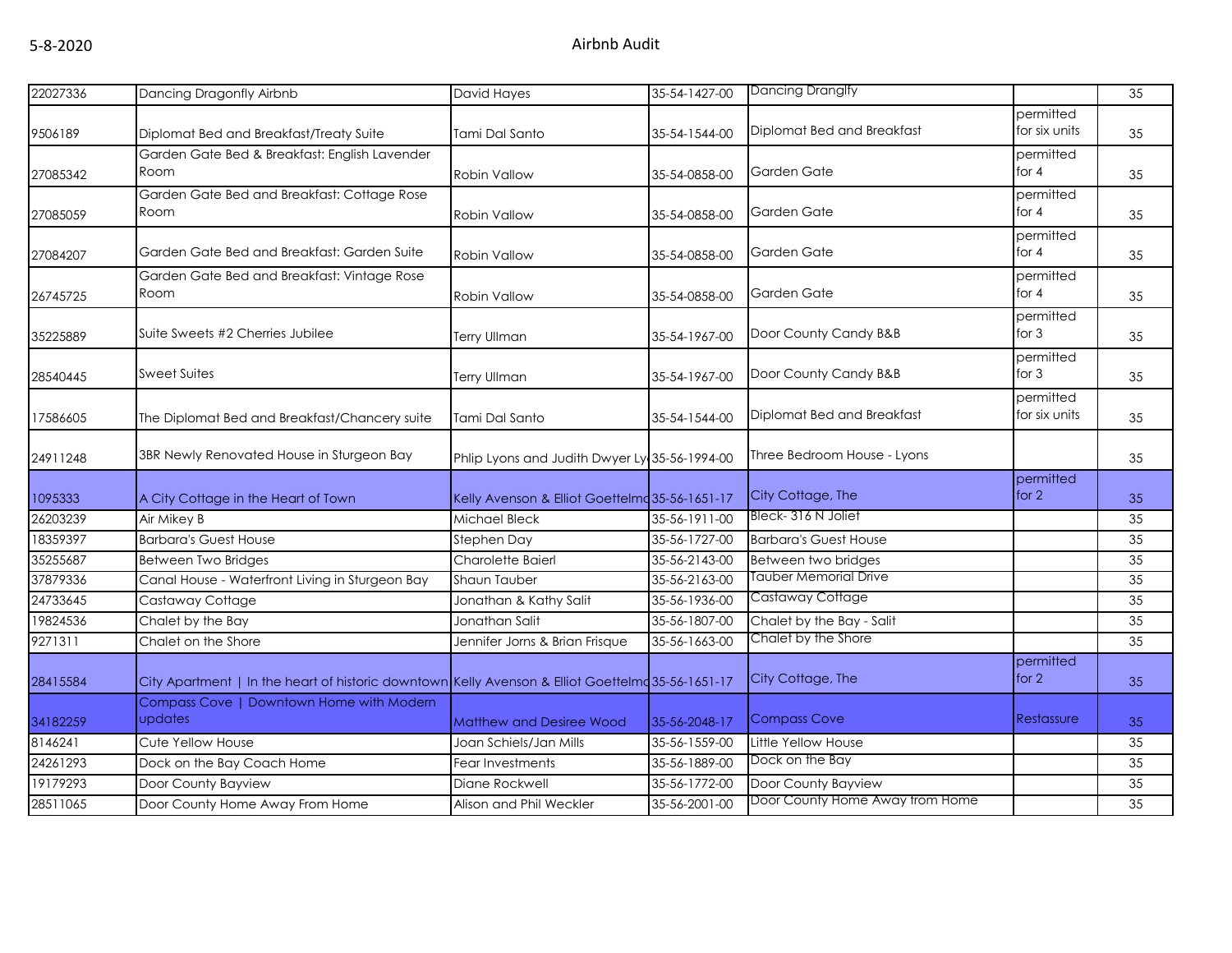|          |                                                       |                             |               |                                                        | permitted<br>for three |    |
|----------|-------------------------------------------------------|-----------------------------|---------------|--------------------------------------------------------|------------------------|----|
| 3280736  | Door County Waterfront Cottage                        | CenterPointe Yacht Services | 35-56-0911-00 | CenterPointe Marina                                    | units                  | 35 |
|          |                                                       |                             |               |                                                        | permitted<br>for three |    |
| 13749828 | Door County Waterfront Cottage                        | CenterPointe Yacht Services | 35-56-0911-00 | CenterPointe Marina                                    | units                  | 35 |
| 3518762  | Downtown Sturgeon Bay, Door County                    | Hans Reumschuessel          | 35-56-1437-00 | Downtown Sturgeon Bay                                  |                        | 35 |
| 28284749 | Eagle's Nest, Waterfront Apartment                    | Alisa Landman               | 35-56-1808-00 | Lily Pad Cottage                                       |                        | 35 |
| 33846594 | Home Sweet Home   Sturgeon Bay-Door County            | <b>Mary Olsen</b>           | 35-56-2087-17 | <b>Home Sweet Home</b>                                 | Restassure             | 35 |
| 38731591 | Hudson House                                          | Marisa Gotsch               | 35-56-2174-00 | Gotsch - Hudson Ave Hudson House                       |                        | 35 |
| 16392503 | Lily Pad Cottage                                      | Alisa Landman               | 35-56-1808-00 | Lily Pad Cottage                                       |                        | 35 |
| 18346670 | Manor on Main                                         | Paul Larson                 | 35-56-1777-00 | Main Manor - Larson                                    |                        | 35 |
| 25578596 | Modern Sturgeon Bay Home by Potawatomi State<br>Park! | Tom and Christine Dehnert   | 35-56-1927-00 | Port View Cottage                                      |                        | 35 |
| 27877637 | Myrtles Place                                         | <b>Bonny Schinkten</b>      | 35-56-1947-00 | Myrtles Place                                          |                        | 35 |
| 43087337 | NEW! Chic Family Home: Steps to Sturgeon Bay,<br>Town | <b>Heather Weasler</b>      | 35-56-2274-00 | Hammarstrom Hill                                       | evolve                 | 35 |
| 26270652 | NEW! 'Collectic Farmhouse Suite!' in Sturgeon Bay!    | Aaron Hilpipre              | 35-56-1939-00 | Hilpipre- 228 N 7th Ave - Collectic<br>Farmhouse Suite |                        | 35 |
| 43141330 | NEW! Cozy Rustic Retreat in Downtown Sturgeon<br>Bay! | Aaron Hilpipre              | 35-56-1939-00 | Hilpipre-228 N 7th Ave - Collectic<br>Farmhouse Suite  |                        | 35 |
| 43141316 | NEW! Rustic Chic Apartment, Walk to Downtown &<br>Bay | Aaron Hilpipre              | 35-56-1939-00 | Hilpipre- 228 N 7th Ave - Collectic<br>Farmhouse Suite |                        | 35 |
| 42044663 | NEW! Modern Home w/Yard, 1 Mi to Dtwn<br>Sturgeon Bay | Christine Struzynski et al  | 35-56-2157-00 | Doors Seventh Ave - Struzynski                         |                        | 35 |
| 24629975 | NEW!Waterfront Sturgeon Bay Home w/Deck & Fire<br>Pit | Cheryl Link                 | 35-56-1875-00 | On Bay Thyme                                           |                        | 35 |
| 29946818 | Oak Street Loft   Westside Water View                 | <b>Jeff Tebon</b>           | 35-56-2029-17 | Oak Street Loft - Tebon                                | Restassure             | 35 |
| 34744184 | Patti's Place                                         | Richard and Pat Wickman     | 35-56-2111-00 | Patti's Place                                          |                        | 35 |
| 25614073 | Pelican Suite, Door County: Waterfront Suite          | John Hermanson              | 35-56-1819-00 | Suite on the Water                                     | Peritted for 3         | 35 |
| 18683132 | Perfectly Downtown                                    | Carter Holdings LLC         | 35-56-1746-00 | Perfectly Downtown and Delaware Dream                  | permitted<br>for $3$   | 35 |
| 38794419 | Petite Maison Bleu                                    | <b>Terry Cummings</b>       | 35-56-1755-17 | Petite Maison Bleu                                     | Restassure             | 35 |
| 37967142 | <b>Pleasantly Downtown</b>                            | Carter Holdings LLC         | 35-56-1746-00 | Perfectly Downtown and Delaware Dream                  | permitted<br>for 3     | 35 |
| 25319787 | <b>R&amp;H Bayshore Estate</b>                        | Helen & Robin Urban         | 35-56-1957-00 | R & H Bayshore Estate                                  |                        | 35 |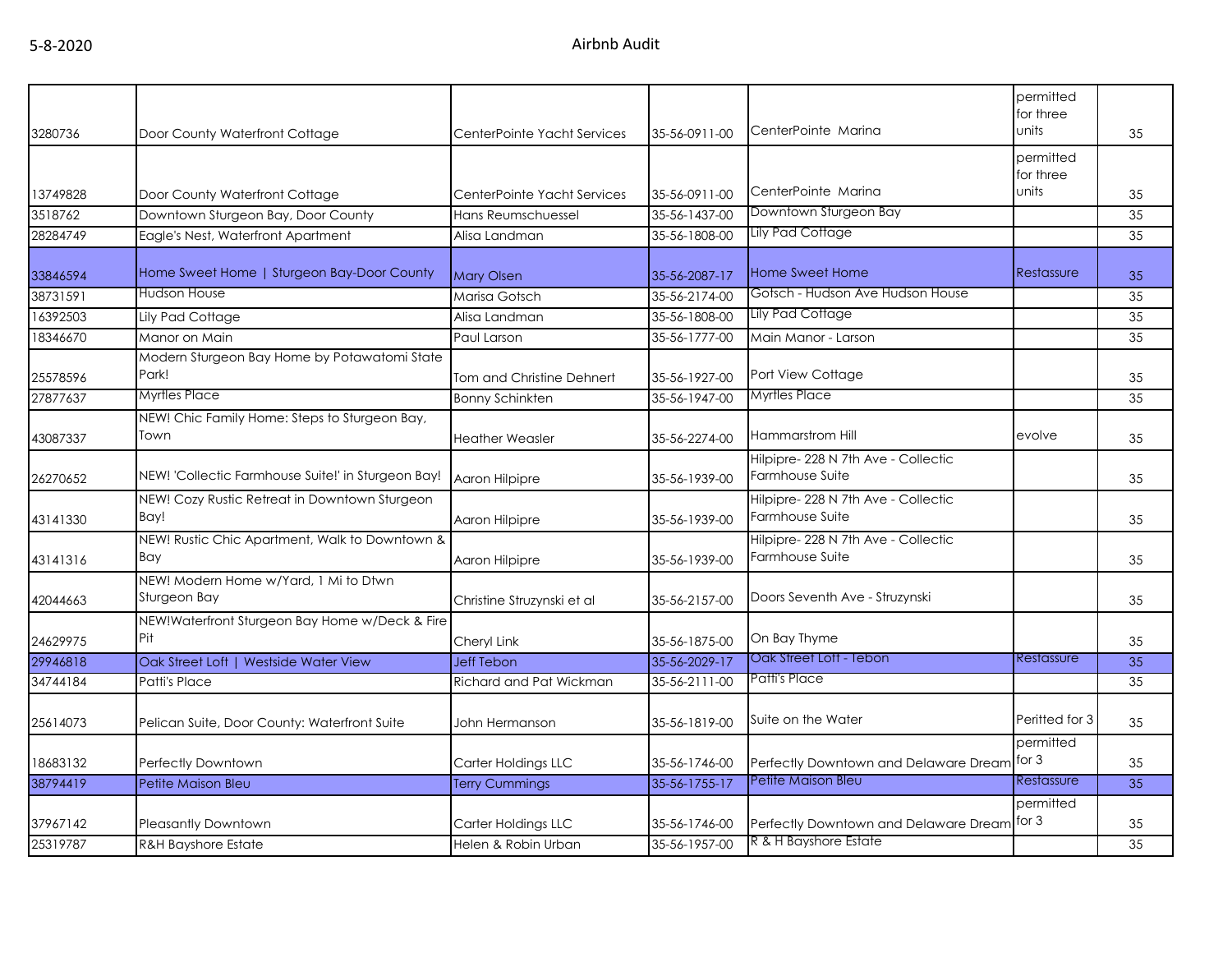| 41531385 | Restored 1930's Bungalow w/Fire Pit, Walk to Town! Barles Holdings |                                                     | 35-56-2076-00 | Barlas Holdings - 610 Jefferson St    | evolve               | 35 |
|----------|--------------------------------------------------------------------|-----------------------------------------------------|---------------|---------------------------------------|----------------------|----|
| 17380652 | Sawyer View Villa                                                  | Sam Burris                                          | 35-56-1726-00 | <b>Sawyer View Village</b>            |                      | 35 |
| 27834966 | Sive's Door                                                        | Sive's Door LLC - Rebecca Bodm 35-56-1972-00        |               | Sive's Door                           |                      | 35 |
| 33165932 | Small new home designed for energy efficiency                      | Thomas Strang                                       | 35-56-2125-00 | Strang - Energy Efficient Home        |                      | 35 |
| 26452662 | Sturgeon Bay Countryside Studio                                    | <b>Aaron Carmody</b>                                | 35-56-1928-00 | Sturgeon Bay Countryside Studio       |                      | 35 |
| 8129738  | Sturgeon Bay Doll House                                            | Patrice Sebastian                                   | 35-56-1565-00 | Sturgeon Bay Doll House               |                      | 35 |
| 21982114 | Sturgeon Bay Waterfront Cottage                                    | Eric Minten                                         | 35-56-1767-00 | Door County Waterfront Cottage Minten |                      | 35 |
| 37520676 | Summer Crush                                                       | <b>Russell and Jill Kelley</b>                      | 35-56-2185-00 | Summer Crush                          |                      | 35 |
| 28844540 | Sunset house                                                       | ODK PROPERTIES Ben Keleny                           | 35-56-2017-00 | Sunset House - Keleny-Door Belle      | permitted<br>for 2   | 35 |
| 28538540 | The Ballard House Door County                                      | Restassure                                          | 35-56-2044-17 | <b>Ballard House</b>                  | Restassure           | 35 |
| 27503937 | The Blue Cottage Cozy city cottage near<br>downtown.               | Tom Haight                                          | 35-56-1991-00 | Blue Cottage, The -Haight             |                      | 35 |
| 41104920 | The Channel Cottage                                                | Jason B Kiehnau - Glue Van Pror 35-56-2281-00       |               | <b>Channel Cottage</b>                |                      | 35 |
| 34258306 | The Corner Ranch   A Stylish Modern Retreat                        | <b>Robert Starr</b>                                 | 35-56-2081-00 | The Corner Ranch                      |                      | 35 |
| 30062445 | The Door Belle                                                     | <b>ODK PROPERTIES Ben Keleny</b>                    | 35-56-2017-00 | Sunset House - Keleny                 | permitted<br>for $2$ | 35 |
| 41108672 | The Fiddler House                                                  | Hilcoux LLC - Carla Maccoux (M35-56-2234-00         |               | Fiddlers House                        |                      | 35 |
| 25621059 | The Nest, Door County: Room in Waterfront Home                     | John Hermanson                                      | 35-56-1819-00 | Suite on the Water                    | Peritted for 3       | 35 |
| 25623966 | Turtle Suite, Door County: Waterfront Suite                        | John Hermanson                                      | 35-56-1819-00 | Suite on the Water                    | Peritted for 3       | 35 |
| 23343621 | Veronica Joyce                                                     | Lola DeVillers and Stuart Champ 35-56-1877-00       |               | Veronica Joice                        |                      | 35 |
| 24607218 | West Side Gem                                                      | Susan I Guthrie                                     | 35-56-1918-00 | West Side Gem - 223 S Lansing         | <b>Bacon</b>         | 35 |
| 15678659 | Yellow Cottage                                                     | Megan and Shane Wheeler                             | 35-56-1946-00 | Yellow Cottage, Wheeler               |                      | 35 |
| 24076184 | Bay Breeze - the Floating Cottage                                  | The Yacht Harbor, LLC &<br>Sturgeon Bay Marinas.com | 35-59-1676-02 | Door County Houseboat Rentals, LLC    | permitted<br>for $4$ | 35 |
| 23915694 | <b>Boat Bungalow</b>                                               | Sam Parent                                          | 35-59-1907-00 | Gypsy Soul - Boat bungalow            |                      | 35 |
| 24077834 | Pier Relaxn' - the Floating Cottage                                | The Yacht Harbor, LLC &<br>Sturgeon Bay Marinas.com | 35-59-1676-00 | Door County Houseboat Rentals, LLC    | permitted<br>for $4$ | 35 |
| 18035205 | The Mary I                                                         | The Yacht Harbor, LLC &<br>Sturgeon Bay Marinas.com | 35-59-1676-00 | Door County Houseboat Rentals, LLC    | permitted<br>for $4$ | 35 |
|          |                                                                    |                                                     |               |                                       |                      |    |
| 30532976 | Abode on the beach                                                 | LLC Great Wulf Partners/Cap Wu36-56-0811-00         |               | Abode on the Beach                    |                      | 36 |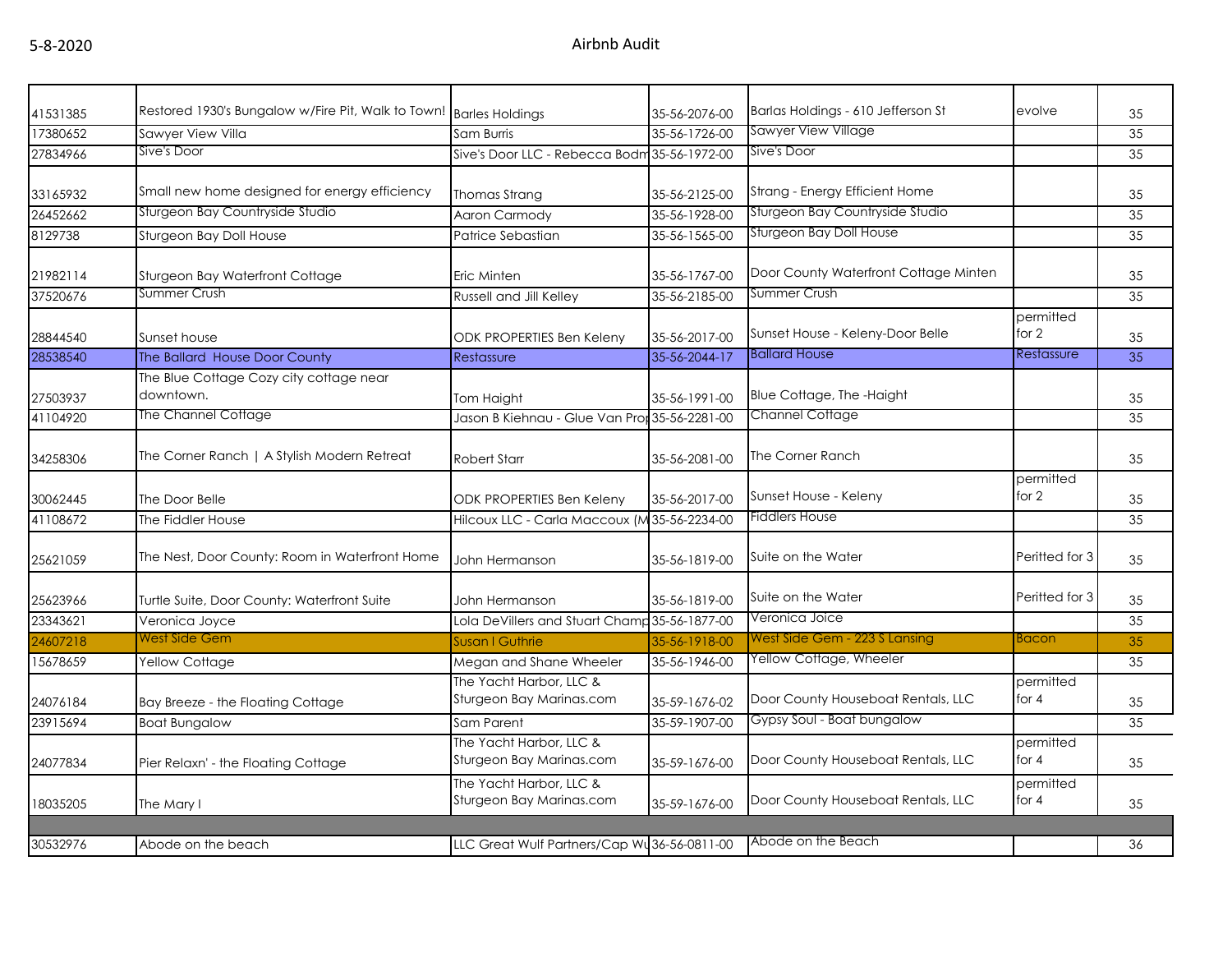|          |                                                                          |                            |               | A Spirit of Adventure-Wadkins -2986 Lake |                      |    |
|----------|--------------------------------------------------------------------------|----------------------------|---------------|------------------------------------------|----------------------|----|
| 28333052 | Beach House right on Lake Michigan!                                      | <b>Mercedes Wadkins</b>    | 36-56-1814-01 | Forest Park Road                         |                      | 36 |
| 18073736 | Claybanks   A Woodsy Retreat near Lake Michigar David Goettelman         |                            | 36-56-1731-17 | Clay Banks Woodsy Retreat                | restassure           | 36 |
| 38794494 | Flagstaff Manor   Waterfront + High Speed Internet Amber and Brian Writt |                            | 36-56-2139-17 | Writt- 3446 N Lake Michigan Drive        | restassure           | 36 |
| 10283729 | <b>Historic Family Farm</b>                                              | Tom Mickelson              | 36-56-1579-00 | Historic Family Farm                     |                      | 36 |
|          |                                                                          |                            |               |                                          | permitted            |    |
| 11699220 | Lake Lane Cottage #2                                                     | Rob Vogel                  | 36-56-0869-00 | Lake Lane Cottages                       | for 3                | 36 |
| 11700582 | Lake Lane Cottages Camper                                                | Rob Vogel                  | 36-56-0869-00 | Lake Lane Cottages                       | permitted<br>for 3   | 36 |
| 6253565  | Lake Lane Cottages in Door County #1                                     | Rob Vogel                  | 36-56-0869-00 | Lake Lane Cottages                       | permitted<br>for $3$ | 36 |
| 39687827 | On the Sturgeon Bay Channel with private pond                            | Joe Fittshur               | 36-56-1329-00 | Port Haven                               |                      | 36 |
| 28214581 | Peace of Beach                                                           | Chris Jeanquart            | 36-56-1969-00 | Jeanquart - 3140 Lake Forest Park Road   |                      | 36 |
| 41024538 | Port Haven North                                                         | Joe Fittshur               | 36-56-1329-00 | Port Haven                               |                      | 36 |
| 41103357 | The Cedars on Lily Bay                                                   | Philip & Rebecca Roever    | 36-56-2232-06 | The Cedars on Lily Bay                   | dcpm                 | 36 |
| 32846114 | The Chickadee Cottage                                                    | <b>Tyler Lenz</b>          | 36-56-2073-00 | Chickadee Cottage                        |                      | 36 |
| 20123299 | The Clerestory on Lake Michigan                                          | Christopher Mohar          | 36-56-1789-00 | The Clerestory on Lake Michigan          |                      | 36 |
|          |                                                                          |                            |               |                                          |                      |    |
| 34381636 | "Almost Like Home" Bayside                                               | Jerome Kobishop            | 39-56-2121-00 | Almost like home bayside                 |                      | 39 |
| 34811175 | 2 bedroom Kitchenette With a Private Bathroom                            | Liz Merner                 | 39-50-1736-00 | Countryside Motel & RV Sites             |                      | 39 |
| 1327057  | 3 Bedroom Cottage with a Water View                                      | Mark and Jill Schwarzbauer | 39-56-1320-00 | La Bella Casa Di Mattoni                 |                      | 39 |
| 15057147 | Door County Shore Front 2 Bdrm Cabin on 1.2 Acres Pat O'Donnell          |                            | 39-56-1398-00 | Cabin Sun Over Beach                     |                      | 39 |
| 27457684 | Door County Waterfront Cabin New Construction 2 Donn Rozz, Robert Paul   |                            | 39-53-1374-00 | Rozz Little Cemetery                     | permitted<br>for 2   | 39 |
| 17300921 | Family Friendly Cabin On The Bay!                                        | Goffard                    | 39-56-1709-00 | Cabin on the Bay - Goffard               |                      | 39 |
| 35971879 | Fully Furnished Kitchenette 1 Queen Bed                                  | Liz Merner                 | 39-50-1736-00 | Countryside Motel & RV Sites             |                      | 39 |
| 35971676 | Fully Furnished Kitchenette with 2 Queen Beds                            | Liz Merner                 | 39-50-1736-00 | Countryside Motel & RV Sites             |                      | 39 |
| 36638262 | Gracie Room - 1 Queen bed and 1 Twin bed<br>Sleeps 2                     | Liz Merner                 | 39-50-1736-00 | Countryside Motel & RV Sites             |                      | 39 |
| 39081225 | Picturesque Door County Waterfront Cottage!                              | Michael Morrison           | 39-56-2219-00 | The Bayhouse                             |                      | 39 |
| 19285613 | Red Waterfront Cottage in Door County                                    | Donn Rozz, Robert Paul     | 39-53-1374-00 | Rozz Little Cemetery                     |                      | 39 |
| 37963767 | Rocky Mountain Room 1 Queen Bed and 1 Twin<br><b>Bed</b>                 | Liz Merner                 | 39-50-1736-00 | Countryside Motel & RV Sites             |                      | 39 |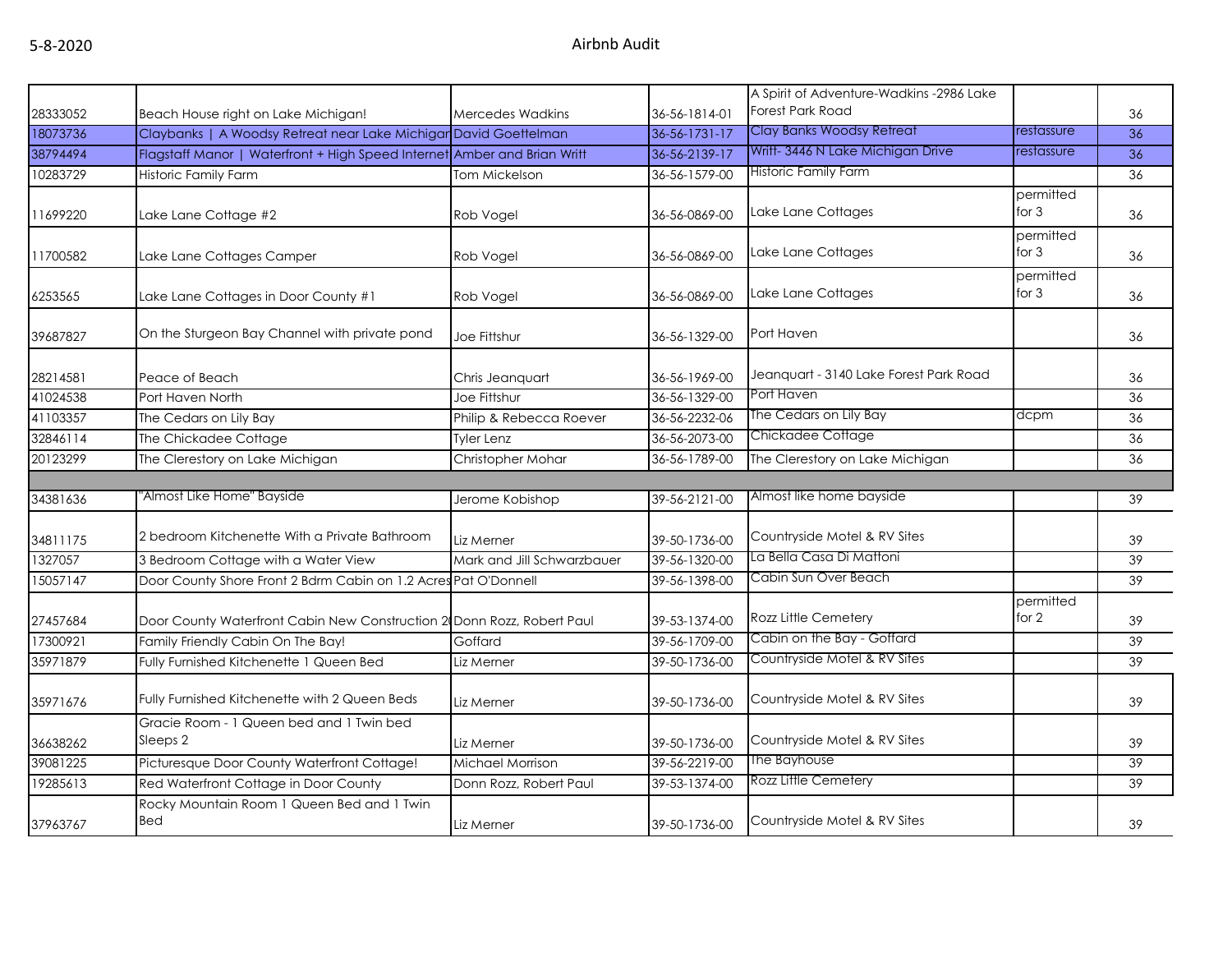| 36637954 | Sally May Room, 2 Queen Beds and Private<br><b>Bathroom</b>         | Liz Merner                 | 39-50-1736-00 | Countryside Motel & RV Sites    |                       | 39 |
|----------|---------------------------------------------------------------------|----------------------------|---------------|---------------------------------|-----------------------|----|
|          | Sophie Room - Space For 2 Adults with 2 Queen                       |                            |               |                                 |                       |    |
| 36602655 | <b>Beds</b>                                                         | Liz Merner                 | 39-50-1736-00 | Countryside Motel & RV Sites    |                       | 39 |
| 42609659 | Secluded Door County Getaway with a view                            | John Volkman               | 39-56-2283-00 | The Money Pit                   |                       | 39 |
| 18833980 | Sunset Cliff Cottage                                                | Jon Hansen                 | 39-56-0860-00 | Sunset Cliff Cottage            |                       | 39 |
| 38099184 | The Goble Room 1 Queen Bed and 1 Twin                               | Liz Merner                 | 39-50-1736-00 | Countryside Motel & RV Sites    |                       | 39 |
|          |                                                                     |                            |               |                                 |                       |    |
|          |                                                                     |                            |               |                                 |                       |    |
| 35934019 | Bay Front - Stunning new construction in S Door Co 315 Breezy Acres |                            | 42-56-2115-07 | 315 Breezy Acres-Maison Rouge   |                       | 42 |
| 19594834 | Waterfront Door County Cottage                                      | Lisa Soukup                | 42-56-1774-00 | Waterftont Cottage - Soukup     |                       | 42 |
|          |                                                                     |                            |               |                                 |                       |    |
|          |                                                                     |                            |               |                                 | permitted             |    |
| 14825088 | Charming one bedroom flat at Viking Village                         | Andrew Valentincic         | 46-50-1596-00 | <b>Viking Village</b>           | for 13                | 46 |
| 41424793 | Hotel Washington                                                    | Jean Kokes                 | 46-50-1456-00 | Hotel Washington                |                       | 46 |
| 33796800 | Remodeled 2 bedroom apartment unit.                                 | <b>Andrew Valentincic</b>  | 46-50-1596-00 | <b>Viking Village</b>           | permitted<br>for $13$ | 46 |
|          |                                                                     |                            |               |                                 | permitted             |    |
| 11389754 | Washington Island. Charming near town motel roor Andrew Valentincic |                            | 46-50-1596-00 | Viking Village                  | for $13$              | 46 |
| 31445707 | Aunt Ethel's Cozy Island Cottage - close to town!                   | Evelyn and Chad Beneda     | 46-56-2066-00 | Aunty Ethyl's                   |                       | 46 |
| 14443055 | <b>Bay Farm Lake Cottage</b>                                        | Kathleen Young             | 46-56-1650-00 | <b>Bay Farm LLC</b>             |                       | 46 |
| 41256987 | Beach Bungalow - Two Bedroom & Loff                                 | Eric and Courtney DeJardin | 46-56-2176-00 | DeJardin's Island Cottages      |                       | 46 |
| 25811058 | <b>Breezy Beach</b>                                                 | <b>Richard Tobey</b>       | 46-56-1940-00 | <b>Breezy Beach</b>             |                       | 46 |
| 27853119 | <b>Buckwild Estate</b>                                              | Dan Jorgenson              | 46-56-1332-00 | <b>Buckwild Farm</b>            |                       | 46 |
| 13378765 | Coffee Creek Cabins~Biker Cabin~Washington<br>Island                | Dawn Chier                 | 46-56-0731-00 | Coffee Creek Cabin              | permitted<br>for $2$  | 46 |
| 13156138 | Cute Affordable Cabin on Island - Kayaker Cabin                     | Dawn Chier                 | 46-56-0731-00 | Coffee Creek Cabin              | permitted<br>for 2    | 46 |
| 25622011 | Folk Tree Farm on Washington Island                                 | Casey Dahl & Shawn Murray  | 46-56-1933-00 | <b>Folk Tree Farm</b>           |                       | 46 |
| 35580755 | Gull Cottage Waterfront Home on Washington<br>Island                | Vern Rubenic               | 46-56-1354-00 | <b>Gull Cottage</b>             |                       | 46 |
| 25616352 | Island View Cottage on Washington Island                            | Edward & Peri Ann Wasie    | 46-56-1909-00 | Island View Cottage - Wasie     |                       | 46 |
| 42134533 | Island View House on Washington Island                              | Edward & Peri Ann Wasie    | 46-56-2140-00 | Island View House - Wasie       |                       | 46 |
| 22717916 | Old Orchard Farm                                                    | Deb Sheridan               | 46-56-1867-00 | Old Orchard Farm                |                       | 46 |
| 29857856 | Quiet Island Waterfront Retreat                                     | Daniel Wiersum             | 46-56-2036-00 | Quiet Island Waterfront Retreat |                       | 46 |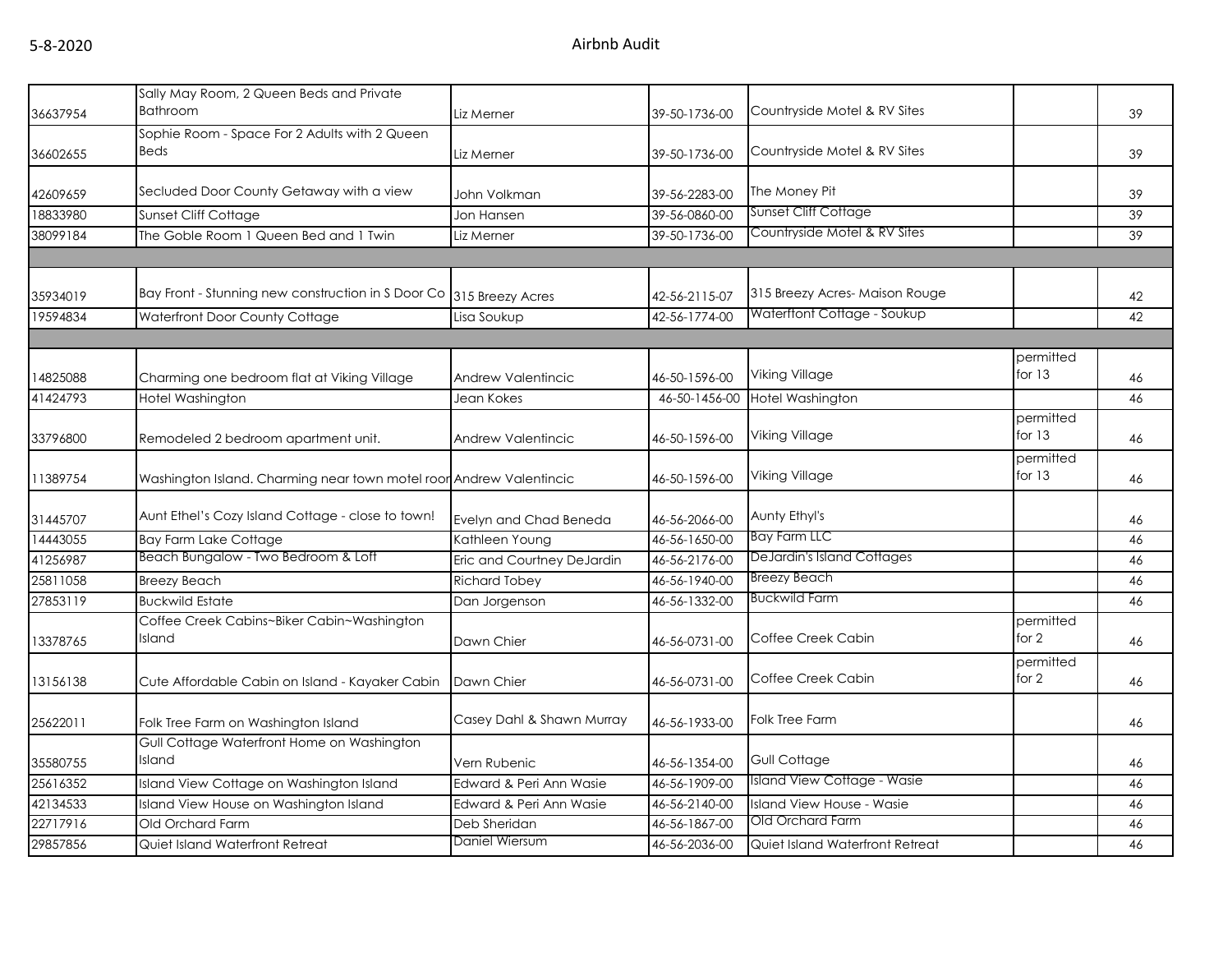| 41257002 | IScandinavian Chalet - One Bedroom & Loft       | Eric and Courtney DeJardin              | 46-56-2176-00 | DeJardin's Island Cottages                   | 46 |
|----------|-------------------------------------------------|-----------------------------------------|---------------|----------------------------------------------|----|
| 41256983 | TSportsman's Retreat - Two Bedroom & Loft       | Eric and Courtney DeJardin              | 46-56-2176-00 | DeJardin's Island Cottages                   | 46 |
| 34836681 | The Birches - Private Home on Washington Island | Christine Klann                         | 46-56-2131-00 | Klann - 2129 Mc Donald Road                  | 46 |
| 41256994 | The Farmhouse - One Bedroom & Loft              | Eric and Courtney DeJardin              | 46-56-2176-00 | DeJardin's Island Cottages                   | 46 |
| 25488651 | Washington Island Home in the Woods             | Jeff and Corinn Sevcik                  | 46-56-1891-00 | West Harbor - Sevcik                         | 46 |
| 24117398 | Washington Island home With history and warmth  | Carol Lemon                             | 46-56-1917-00 | Washington Island Historical Home -<br>Lemon | 46 |
| 24807794 | Waterfront Cottage, includes 2 kayaks!          | Jason & Naomi Burke & Dan<br>Jorgeonson | 46-56-1937-11 | Detroit Harbor Homestead Cottage             | 46 |
| 26269262 | Watermark Inn-Washington Island (Suite B)       | Larry Kilduff                           | 46-56-0584-00 | Watermark Inn                                | 46 |
| 23713057 | Watermark Inn-Washington Island (Suite G)       | Larry Kilduff                           | 46-56-0584-00 | Watermark Inn                                | 46 |
| 35673335 | <b>Hope Floats</b>                              | Ashley Cote Hogan                       | 46-59-2162-00 | <b>Hope Floats</b>                           | 46 |

| <b>NOT LOCATED IN DOOR COUNTY</b> |                                                            |                                                                                               |            |  |  |
|-----------------------------------|------------------------------------------------------------|-----------------------------------------------------------------------------------------------|------------|--|--|
| 36871011                          | The Family Lure                                            | Not Door County Comes up in Door County Search                                                | Outside DC |  |  |
| 21549001                          | Cozy Lakefront Home                                        | Not Door County Comes up in Door County Search                                                | Outside DC |  |  |
| 32736987                          | Warm, Inviting 2 bedroom house in Marinette, WI            | Not Door County Comes up in Door County Search                                                | Outside DC |  |  |
| 31441773                          |                                                            | bed apartment, lake view next to Lake Michigan Not Door County Comes up in Door County Search | Outside DC |  |  |
| 31401357                          |                                                            | Double Queen Beds - Independence Stay of Marin Not Door County Comes up in Door County Search | Outside DC |  |  |
| 1075853                           | Modern, Sunny Getaway Door County!                         | Not Door County Comes up in Door County Search                                                | Outside DC |  |  |
| 32284600                          | Private Room with 10' Ceilings & Kitchen                   | Not Door County Comes up in Door County Search                                                | Outside DC |  |  |
| 32317062                          | Big Private Room with 10' Ceiling & Pool Table             | Not Door County Comes up in Door County Search                                                | Outside DC |  |  |
| 30106811                          | Nice Studio with 2 Full Beds and Full Kitchen              | Not Door County Comes up in Door County Search                                                | Outside DC |  |  |
| 14266783                          | Cottage on Cedar                                           | Not Door County Comes up in Door County Search                                                | Outside DC |  |  |
| 19012043                          | Home Away From Home Northern Wisconsin                     | Not Door County Comes up in Door County Search                                                | Outside DC |  |  |
| 19176512                          | Guest House on the Menominee River                         | Not Door County Comes up in Door County Search                                                | Outside DC |  |  |
| 20991844                          | <b>Menominee River Vacation Home</b>                       | Not Door County Comes up in Door County Search                                                | Outside DC |  |  |
| 21816932                          | Hogans Place 2                                             | Not Door County Comes up in Door County Search                                                | Outside DC |  |  |
| 21816968                          | Hogans Place 1                                             | Not Door County Comes up in Door County Search                                                | Outside DC |  |  |
| 27232787                          | Cute 2 Bedroom Bungalow                                    | Not Door County Comes up in Door County Search                                                | Outside DC |  |  |
| 31402597                          | King Executive Suite - Independence Stay<br>Marinette #202 | Not Door County Comes up in Door County Search                                                | Outside DC |  |  |
| 443694                            | Lundgren Tree Farm                                         | Not Door County Comes up in Door County Search                                                | Outside DC |  |  |
| 33710736                          | Winding River Cottages-Pine Cone Cottage                   | Not Door County Comes up in Door County Search                                                | Outside DC |  |  |
| 33045130                          | Winding River Cottages-Evergreen Cottage                   | Not Door County Comes up in Door County Search                                                | Outside DC |  |  |
| 37321902                          | Winding River Cottages-The River House                     | Not Door County Comes up in Door County Search                                                | Outside DC |  |  |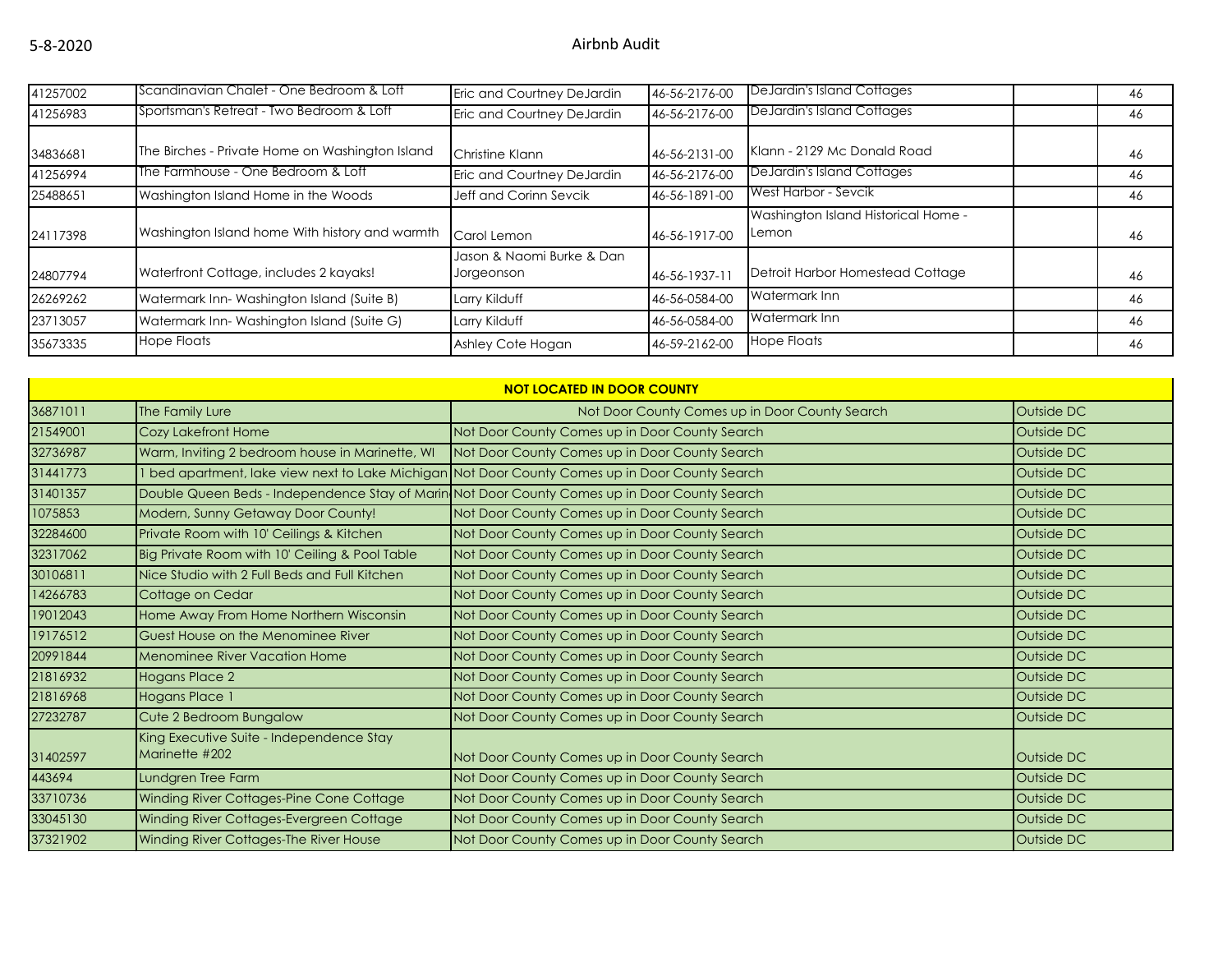| 33155244  | Quiet & Cozy upstairs apartment 1 bedroom                                                       | Not Door County Comes up in Door County Search                                                 | Outside DC |
|-----------|-------------------------------------------------------------------------------------------------|------------------------------------------------------------------------------------------------|------------|
| 28734368  | Luxury on the Lake                                                                              | Not Door County Comes up in Door County Search                                                 | Outside DC |
| 29841495  | Hogan's Place 3                                                                                 | Not Door County Comes up in Door County Search                                                 | Outside DC |
| 31402252  | King Suite Room - Independence Stay of Marinette<br>#205                                        | Not Door County Comes up in Door County Search                                                 | Outside DC |
| 27703908  | 2 bedroom duplex in quiet neighborhood                                                          | Not Door County Comes up in Door County Search                                                 | Outside DC |
| 30403078  | <b>Bentley's Place</b>                                                                          | Not Door County Comes up in Door County Search                                                 | Outside DC |
| 32744370  | Cottage on the Bay                                                                              | Not Door County Comes up in Door County Search                                                 | Outside DC |
| 29843132  | Hogans Place 4                                                                                  | Not Door County Comes up in Door County Search                                                 | Outside DC |
| 35508656  |                                                                                                 | CEDAR CABIN on the BAY (Lake Michigan--Green B Not Door County Comes up in Door County Search  | Outside DC |
| 31440292  | Stunning Waterfront! Fully Equipped 1 BR Condo                                                  | Not Door County Comes up in Door County Search                                                 | Outside DC |
| 23147359  | Lakefront beauty Algoma condo                                                                   | Not Door County Comes up in Door County Search                                                 | Outside DC |
| 17416421  | Gorgeous beach & 5 mi's 2 Door Cty.                                                             | Not Door County Comes up in Door County Search                                                 | Outside DC |
| 32941122  | Buck's Harbor LLC in Algoma, WI                                                                 | Not Door County Comes up in Door County Search                                                 | Outside DC |
| 36077426  | Country Farmhouse living                                                                        | Not Door County Comes up in Door County Search                                                 | Outside DC |
| 15203485  | <b>Minutes from Door County</b>                                                                 | Not Door County Comes up in Door County Search                                                 | Outside DC |
| 11893626  | Lake Michigan Sunrise view, close to Door County                                                | Not Door County Comes up in Door County Search                                                 | Outside DC |
| 29252930  | Lake Michagan Living                                                                            | Not Door County Comes up in Door County Search                                                 | Outside DC |
| 29779882  | 3 bed apartment next to Lake Michigan loading do Not Door County Comes up in Door County Search |                                                                                                | Outside DC |
| 29780152  | 2 bed apartment, lake view next to Lake Michigan Not Door County Comes up in Door County Search |                                                                                                | Outside DC |
| 31402434  | I BR Suite - Independence Stay of Marinete                                                      | Not Door County Comes up in Door County Search                                                 | Outside DC |
| 26424111  | Waterfront Inn Sail & Stay                                                                      | Not Door County Comes up in Door County Search                                                 | Outside DC |
| 3010681   | Nice Studio with 2 Full Beds and Full Kitchen                                                   | Not Door County Comes up in Door County Search                                                 | Outside DC |
| 20411213  | <b>Paradise View</b>                                                                            | Not Door County Comes up in Door County Search                                                 | Outside DC |
| 30106940  |                                                                                                 | 2-Bedroom Apt next to Lake Michigan Loading Dod Not Door County Comes up in Door County Search | Outside DC |
| 14648642  | Upper Peninsula MI Retreat                                                                      | Not Door County Comes up in Door County Search                                                 | Outside DC |
| 18506853  | Downtown Menominee House                                                                        | Not Door County Comes up in Door County Search                                                 | Outside DC |
| 32837226  | Downstairs apartment on private lake                                                            | Not Door County Comes up in Door County Search                                                 | Outside DC |
| 38894590? | Shug Lake View Condo @ The Shores                                                               | Not Door County Comes up in Door County Search                                                 | Outside DC |
| 37351248  | Camp Bayshore                                                                                   | Not Door County Comes up in Door County Search                                                 | Outside DC |
| 35126526  | King Suite Room Independence Stay RM 105                                                        | Not Door County Comes up in Door County Search                                                 | Outside DC |
| 35127290  | King Executive Suite Independence Stay RM 214                                                   | Not Door County Comes up in Door County Search                                                 | Outside DC |
| 35128224  | King Suite Room Independence Stay RM 212                                                        | Not Door County Comes up in Door County Search                                                 | Outside DC |
| 35127762  | King Suite Room Independence Stay RM 106                                                        | Not Door County Comes up in Door County Search                                                 | Outside DC |
| 35127837  | King Suite Room Independence Stay RM 110                                                        | Not Door County Comes up in Door County Search                                                 | Outside DC |
| 35128142  | King Suite Room Independence Stay RM 207                                                        | Not Door County Comes up in Door County Search                                                 | Outside DC |
| 35128088  | King Suite Room Independence Stay RM 206                                                        | Not Door County Comes up in Door County Search                                                 | Outside DC |
| 35128179  | King Suite Room Independence Stay RM 209                                                        | Not Door County Comes up in Door County Search                                                 | Outside DC |